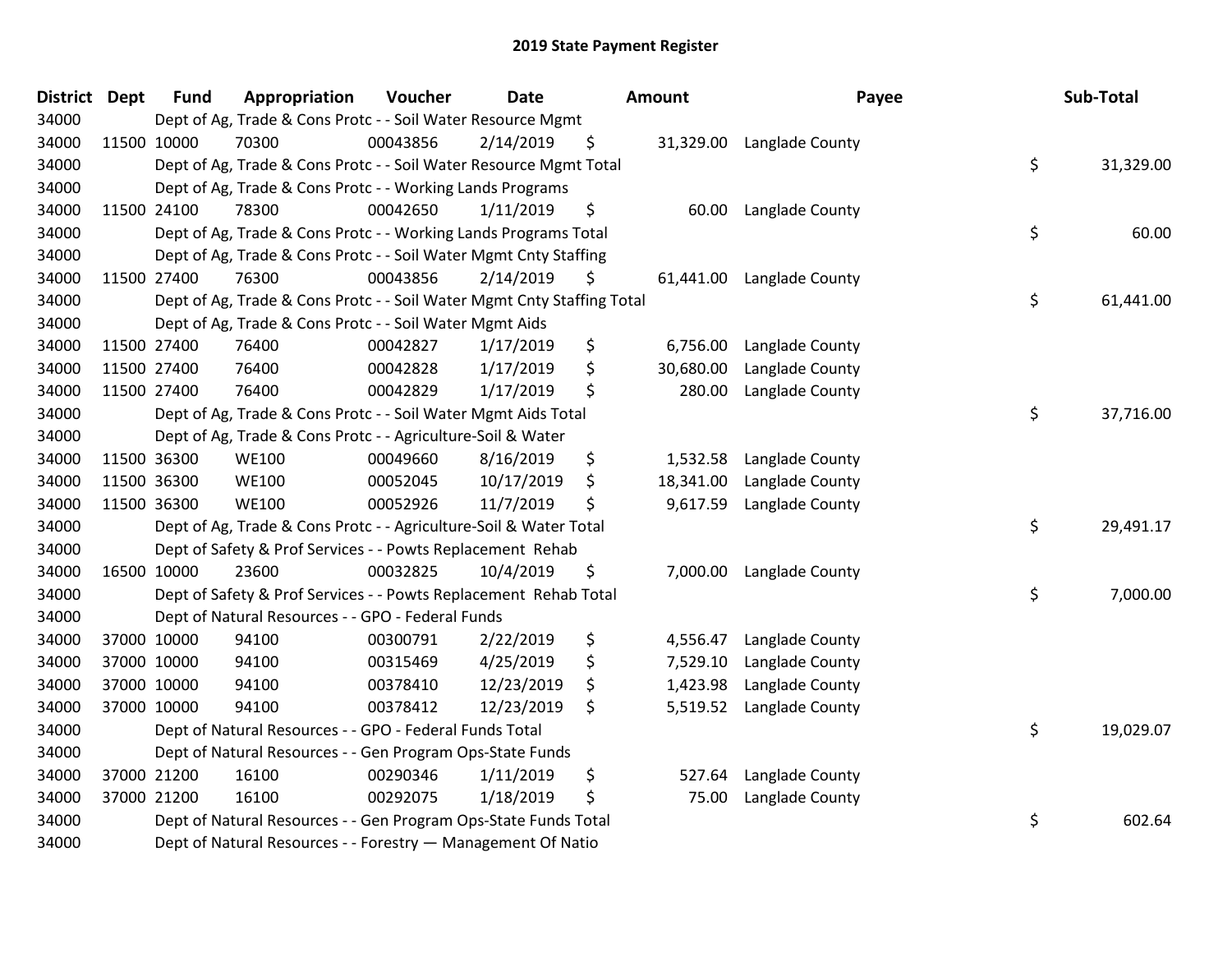| <b>District</b> | <b>Dept</b> | <b>Fund</b> | Appropriation                                                      | Voucher  | Date       | Amount          | Payee           | Sub-Total       |
|-----------------|-------------|-------------|--------------------------------------------------------------------|----------|------------|-----------------|-----------------|-----------------|
| 34000           | 37000 21200 |             | 20700                                                              | 00315462 | 5/10/2019  | \$<br>7,830.44  | Langlade County |                 |
| 34000           | 37000 21200 |             | 20700                                                              | 00341261 | 7/26/2019  | \$<br>5,185.13  | Langlade County |                 |
| 34000           |             |             | Dept of Natural Resources - - Forestry - Management Of Natio Total |          |            |                 |                 | \$<br>13,015.57 |
| 34000           |             |             | Dept of Natural Resources - - General Program Operations --        |          |            |                 |                 |                 |
| 34000           |             | 37000 21200 | 25400                                                              | 00290792 | 1/31/2019  | \$<br>37.50     | Langlade County |                 |
| 34000           |             | 37000 21200 | 25400                                                              | 00308899 | 4/2/2019   | \$<br>420.00    | Langlade County |                 |
| 34000           |             | 37000 21200 | 25400                                                              | 00308900 | 4/2/2019   | \$<br>870.00    | Langlade County |                 |
| 34000           |             | 37000 21200 | 25400                                                              | 00341830 | 7/18/2019  | \$<br>120.00    | Langlade County |                 |
| 34000           | 37000 21200 |             | 25400                                                              | 00350908 | 8/16/2019  | \$<br>300.00    | Langlade County |                 |
| 34000           |             |             | Dept of Natural Resources - - General Program Operations -- Total  |          |            |                 |                 | \$<br>1,747.50  |
| 34000           |             |             | Dept of Natural Resources - - GPO--State Funds                     |          |            |                 |                 |                 |
| 34000           |             | 37000 21200 | 36100                                                              | 00290237 | 1/10/2019  | \$<br>23.95     | Langlade County |                 |
| 34000           |             |             | Dept of Natural Resources - - GPO--State Funds Total               |          |            |                 |                 | \$<br>23.95     |
| 34000           |             |             | Dept of Natural Resources - - Education And Safety Programs        |          |            |                 |                 |                 |
| 34000           |             | 37000 21200 | 36900                                                              | 00301463 | 3/15/2019  | \$<br>105.00    | Langlade County |                 |
| 34000           |             |             | Dept of Natural Resources - - Education And Safety Programs Total  |          |            |                 |                 | \$<br>105.00    |
| 34000           |             |             | Dept of Natural Resources - - Ra- Utv Prj Aids, Gas Tax Pymt       |          |            |                 |                 |                 |
| 34000           |             | 37000 21200 | 54800                                                              | 00375974 | 12/11/2019 | \$<br>7,178.25  | Langlade County |                 |
| 34000           |             | 37000 21200 | 54800                                                              | 00375976 | 12/11/2019 | \$<br>4,805.25  | Langlade County |                 |
| 34000           |             |             | Dept of Natural Resources - - Ra- Utv Prj Aids, Gas Tax Pymt Total |          |            |                 |                 | \$<br>11,983.50 |
| 34000           |             |             | Dept of Natural Resources - - Venison Processing                   |          |            |                 |                 |                 |
| 34000           | 37000 21200 |             | 54900                                                              | 00303411 | 3/29/2019  | \$<br>679.00    | Langlade County |                 |
| 34000           |             |             | Dept of Natural Resources - - Venison Processing Total             |          |            |                 |                 | \$<br>679.00    |
| 34000           |             |             | Dept of Natural Resources - - Enf A - Snow Enforcement             |          |            |                 |                 |                 |
| 34000           |             | 37000 21200 | 55200                                                              | 00359323 | 9/20/2019  | \$<br>6,853.03  | Langlade County |                 |
| 34000           |             |             | Dept of Natural Resources - - Enf A - Snow Enforcement Total       |          |            |                 |                 | \$<br>6,853.03  |
| 34000           |             |             | Dept of Natural Resources - - Wildlife Damage Claims & Abat        |          |            |                 |                 |                 |
| 34000           |             | 37000 21200 | 55300                                                              | 00303411 | 3/29/2019  | \$<br>38,712.42 | Langlade County |                 |
| 34000           |             |             | Dept of Natural Resources - - Wildlife Damage Claims & Abat Total  |          |            |                 |                 | \$<br>38,712.42 |
| 34000           |             |             | Dept of Natural Resources - - Resaids - County Cons Aids           |          |            |                 |                 |                 |
| 34000           |             | 37000 21200 | 56300                                                              | 00310707 | 4/11/2019  | \$<br>1,655.02  | Langlade County |                 |
| 34000           | 37000 21200 |             | 56300                                                              | 00372850 | 11/22/2019 | \$<br>2,383.50  | Langlade County |                 |
| 34000           |             |             | Dept of Natural Resources - - Resaids - County Cons Aids Total     |          |            |                 |                 | \$<br>4,038.52  |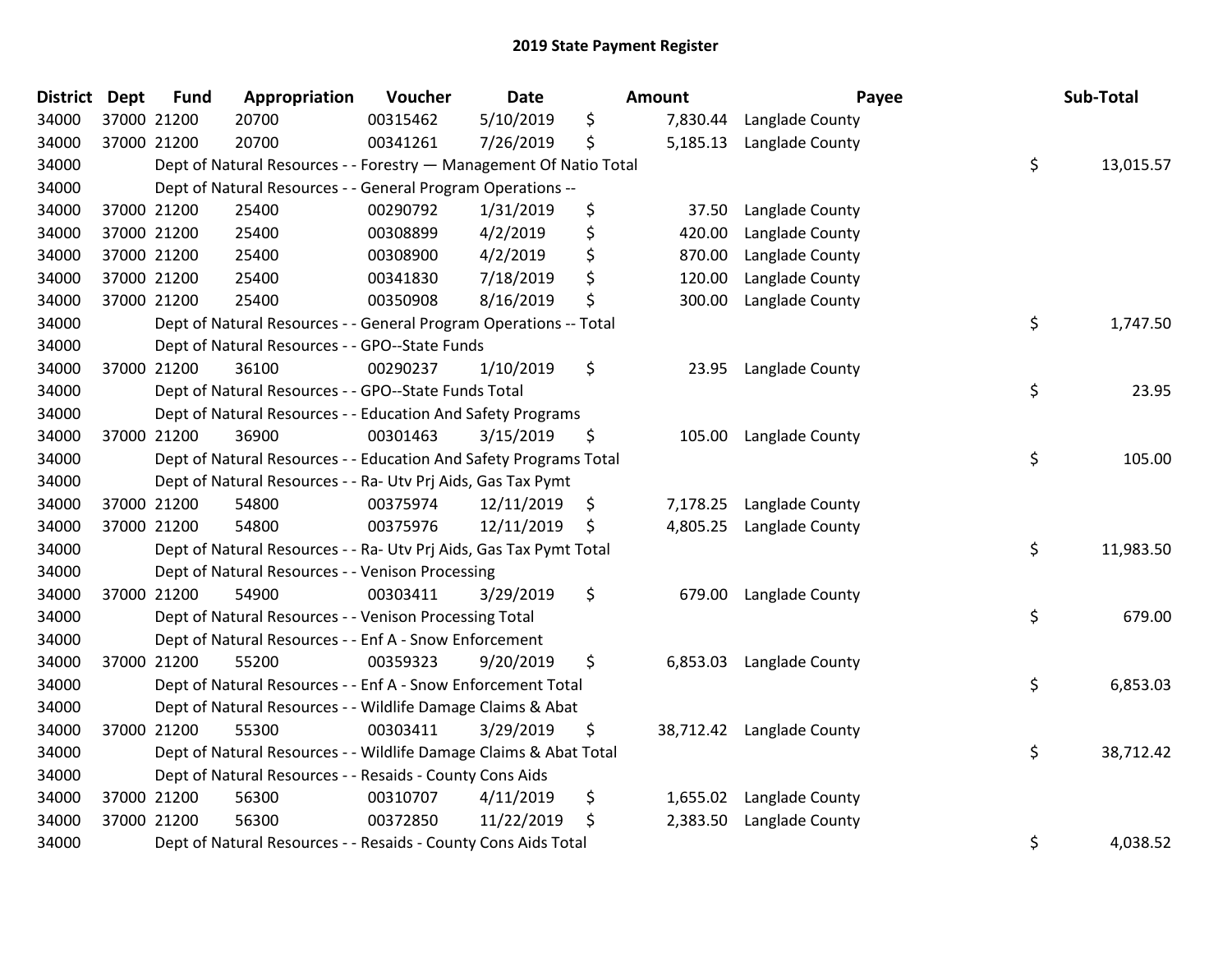| District Dept | <b>Fund</b> | Appropriation                                                      | Voucher  | <b>Date</b>     |                    | Amount    | Payee                     | Sub-Total        |
|---------------|-------------|--------------------------------------------------------------------|----------|-----------------|--------------------|-----------|---------------------------|------------------|
| 34000         |             | Dept of Natural Resources - - Ra- Fish, WI & Forestry              |          |                 |                    |           |                           |                  |
| 34000         | 37000 21200 | 56400                                                              | 00301416 | 2/27/2019       | \$                 |           | 6,089.26 Langlade County  |                  |
| 34000         |             | Dept of Natural Resources - - Ra- Fish, WI & Forestry Total        |          |                 |                    |           |                           | \$<br>6,089.26   |
| 34000         |             | Dept of Natural Resources - - Resaids - Forest Croplnd & Mfl       |          |                 |                    |           |                           |                  |
| 34000         | 37000 21200 | 56600                                                              | 00359791 | 9/23/2019       | \$                 |           | 50,132.91 Langlade County |                  |
| 34000         |             | Dept of Natural Resources - - Resaids - Forest CropInd & Mfl Total |          |                 |                    |           |                           | \$<br>50,132.91  |
| 34000         |             | Dept of Natural Resources - - Resaids - Cnty Forst & Admin         |          |                 |                    |           |                           |                  |
| 34000         | 37000 21200 | 57200                                                              | 00301292 | 3/1/2019        | \$                 | 50,920.54 | Langlade County           |                  |
| 34000         |             | Dept of Natural Resources - - Resaids - Cnty Forst & Admin Total   |          |                 |                    |           |                           | \$<br>50,920.54  |
| 34000         |             | Dept of Natural Resources - - Ra- Cnty Snow Trail & Area Aid       |          |                 |                    |           |                           |                  |
| 34000         | 37000 21200 | 57400                                                              | 00375975 | $12/11/2019$ \$ |                    |           | 7,178.25 Langlade County  |                  |
| 34000         |             | Dept of Natural Resources - - Ra- Cnty Snow Trail & Area Aid Total |          |                 |                    |           |                           | \$<br>7,178.25   |
| 34000         |             | Dept of Natural Resources - - Ra- Snowmobile Trail Areas           |          |                 |                    |           |                           |                  |
| 34000         | 37000 21200 | 57500                                                              | 00293459 | 1/30/2019       | \$                 | 50,205.30 | Langlade County           |                  |
| 34000         | 37000 21200 | 57500                                                              | 00360003 | 9/26/2019       | \$                 | 79,905.00 | Langlade County           |                  |
| 34000         | 37000 21200 | 57500                                                              | 00360422 | 10/7/2019       | \$                 | 67,352.00 | Langlade County           |                  |
| 34000         | 37000 21200 | 57500                                                              | 00363823 | 10/10/2019      | \$                 | 82,755.00 | Langlade County           |                  |
| 34000         |             | Dept of Natural Resources - - Ra- Snowmobile Trail Areas Total     |          |                 |                    |           |                           | \$<br>280,217.30 |
| 34000         |             | Dept of Natural Resources - - Ra- Atv Prj Aids, Gas Tax Pymt       |          |                 |                    |           |                           |                  |
| 34000         | 37000 21200 | 57600                                                              | 00359859 | 9/25/2019       | \$                 | 37,187.50 | Langlade County           |                  |
| 34000         | 37000 21200 | 57600                                                              | 00359887 | 9/25/2019       | \$                 | 24,955.00 | Langlade County           |                  |
| 34000         | 37000 21200 | 57600                                                              | 00359892 | 9/26/2019       | \$                 | 690.00    | Langlade County           |                  |
| 34000         | 37000 21200 | 57600                                                              | 00362961 | 10/7/2019       | \$                 | 26,465.00 | Langlade County           |                  |
| 34000         | 37000 21200 | 57600                                                              | 00363826 | 10/10/2019      | \$                 | 37,187.50 | Langlade County           |                  |
| 34000         | 37000 21200 | 57600                                                              | 00363832 | 10/10/2019      | \$                 | 690.00    | Langlade County           |                  |
| 34000         |             | Dept of Natural Resources - - Ra- Atv Prj Aids, Gas Tax Pymt Total |          |                 |                    |           |                           | \$<br>127,175.00 |
| 34000         |             | Dept of Natural Resources - - Rec & Resource Aids, Fed             |          |                 |                    |           |                           |                  |
| 34000         | 37000 21200 | 58300                                                              | 00376909 | 12/10/2019      | $\ddot{\varsigma}$ |           | 714.45 Langlade County    |                  |
| 34000         |             | Dept of Natural Resources - - Rec & Resource Aids, Fed Total       |          |                 |                    |           |                           | \$<br>714.45     |
| 34000         |             | Dept of Natural Resources - - Resaids - Pymt In Lieu Tax Fed       |          |                 |                    |           |                           |                  |
| 34000         | 37000 21200 | 58400                                                              | 00364664 | 10/15/2019      | \$                 | 19.38     | Langlade County           |                  |
| 34000         |             | Dept of Natural Resources - - Resaids - Pymt In Lieu Tax Fed Total |          |                 |                    |           |                           | \$<br>19.38      |
| 34000         |             | Dept of Natural Resources - - Ea - Lake Protection                 |          |                 |                    |           |                           |                  |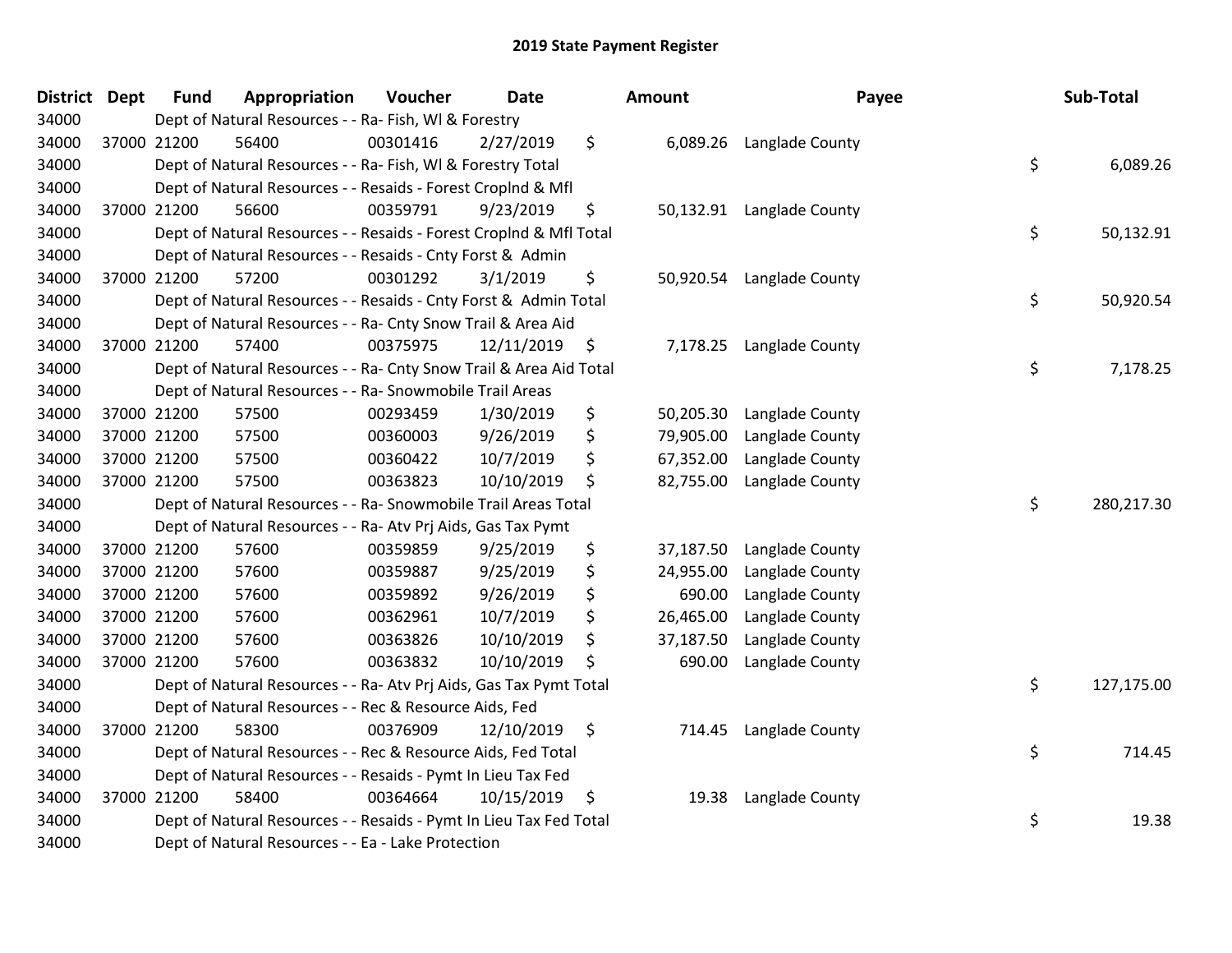| District | <b>Dept</b> | <b>Fund</b> | Appropriation                                            | Voucher  | <b>Date</b> | <b>Amount</b>    | Payee                    | Sub-Total        |
|----------|-------------|-------------|----------------------------------------------------------|----------|-------------|------------------|--------------------------|------------------|
| 34000    | 37000 21200 |             | 66300                                                    | 00306838 | 3/26/2019   | \$<br>36,566.00  | Langlade County          |                  |
| 34000    |             |             | Dept of Natural Resources - - Ea - Lake Protection Total |          |             |                  |                          | \$<br>36,566.00  |
| 34000    |             |             | WI Dept of Transportation - - Eldly&Disa Co/Aid Sf       |          |             |                  |                          |                  |
| 34000    |             | 39500 21100 | 16800                                                    | 00350668 | 2/12/2019   | \$<br>72,389.00  | Langlade County          |                  |
| 34000    |             |             | WI Dept of Transportation - - Eldly&Disa Co/Aid Sf Total |          |             |                  |                          | \$<br>72,389.00  |
| 34000    |             |             | WI Dept of Transportation - - County Forest Aids         |          |             |                  |                          |                  |
| 34000    |             | 39500 21100 | 17000                                                    | 00357943 | 3/8/2019    | \$<br>2,390.94   | Langlade County          |                  |
| 34000    |             |             | WI Dept of Transportation - - County Forest Aids Total   |          |             |                  |                          | \$<br>2,390.94   |
| 34000    |             |             | WI Dept of Transportation - - Trans Aids To Co.-Sf       |          |             |                  |                          |                  |
| 34000    |             | 39500 21100 | 19000                                                    | 00335806 | 1/7/2019    | \$<br>156,626.34 | Langlade County          |                  |
| 34000    |             | 39500 21100 | 19000                                                    | 00401131 | 7/1/2019    | \$<br>313,252.68 | Langlade County          |                  |
| 34000    | 39500 21100 |             | 19000                                                    | 00443949 | 10/7/2019   | \$<br>156,626.35 | Langlade County          |                  |
| 34000    |             |             | WI Dept of Transportation - - Trans Aids To Co.-Sf Total |          |             |                  |                          | \$<br>626,505.37 |
| 34000    |             |             | WI Dept of Transportation - - Trnsprt Alternats Ff       |          |             |                  |                          |                  |
| 34000    |             | 39500 21100 | 22700                                                    | 00358723 | 3/7/2019    | \$<br>4,700.00   | Langlade County          |                  |
| 34000    |             | 39500 21100 | 22700                                                    | 00411582 | 7/12/2019   | \$<br>4,700.00   | Langlade County          |                  |
| 34000    |             |             | WI Dept of Transportation - - Trnsprt Alternats Ff Total |          |             |                  |                          | \$<br>9,400.00   |
| 34000    |             |             | WI Dept of Transportation - - Loc Rd Imp Prg St Fd       |          |             |                  |                          |                  |
| 34000    |             | 39500 21100 | 27800                                                    | 00397786 | 6/25/2019   | \$<br>105,885.78 | Langlade County          |                  |
| 34000    |             | 39500 21100 | 27800                                                    | 00465141 | 11/29/2019  | \$<br>3,377.03   | Langlade County          |                  |
| 34000    |             |             | WI Dept of Transportation - - Loc Rd Imp Prg St Fd Total |          |             |                  |                          | \$<br>109,262.81 |
| 34000    |             |             | WI Dept of Transportation - - St Hwy Rehab, Sf           |          |             |                  |                          |                  |
| 34000    |             | 39500 21100 | 36300                                                    | 00361920 | 3/27/2019   | \$<br>6.00       | Langlade County          |                  |
| 34000    |             | 39500 21100 | 36300                                                    | 00361922 | 3/27/2019   | \$<br>17.00      | Langlade County          |                  |
| 34000    |             | 39500 21100 | 36300                                                    | 00380785 | 5/23/2019   | \$<br>8.00       | Langlade County          |                  |
| 34000    |             | 39500 21100 | 36300                                                    | 00386889 | 6/14/2019   | \$<br>6.00       | Langlade County          |                  |
| 34000    |             | 39500 21100 | 36300                                                    | 00396313 | 7/5/2019    | \$<br>60.00      | Langlade County          |                  |
| 34000    |             | 39500 21100 | 36300                                                    | 00400770 | 7/18/2019   | \$<br>5.00       | Langlade County          |                  |
| 34000    |             | 39500 21100 | 36300                                                    | 00430170 | 9/4/2019    | \$<br>3.00       | Langlade County          |                  |
| 34000    | 39500 21100 |             | 36300                                                    | 00460576 | 11/12/2019  | \$<br>3.00       | Langlade County          |                  |
| 34000    |             |             | WI Dept of Transportation - - St Hwy Rehab, Sf Total     |          |             |                  |                          | \$<br>108.00     |
| 34000    |             |             | WI Dept of Transportation - - Hwy Mgmt & Opers Sf        |          |             |                  |                          |                  |
| 34000    | 39500 21100 |             | 36500                                                    | 00334481 | 1/11/2019   | \$               | 5,567.21 Langlade County |                  |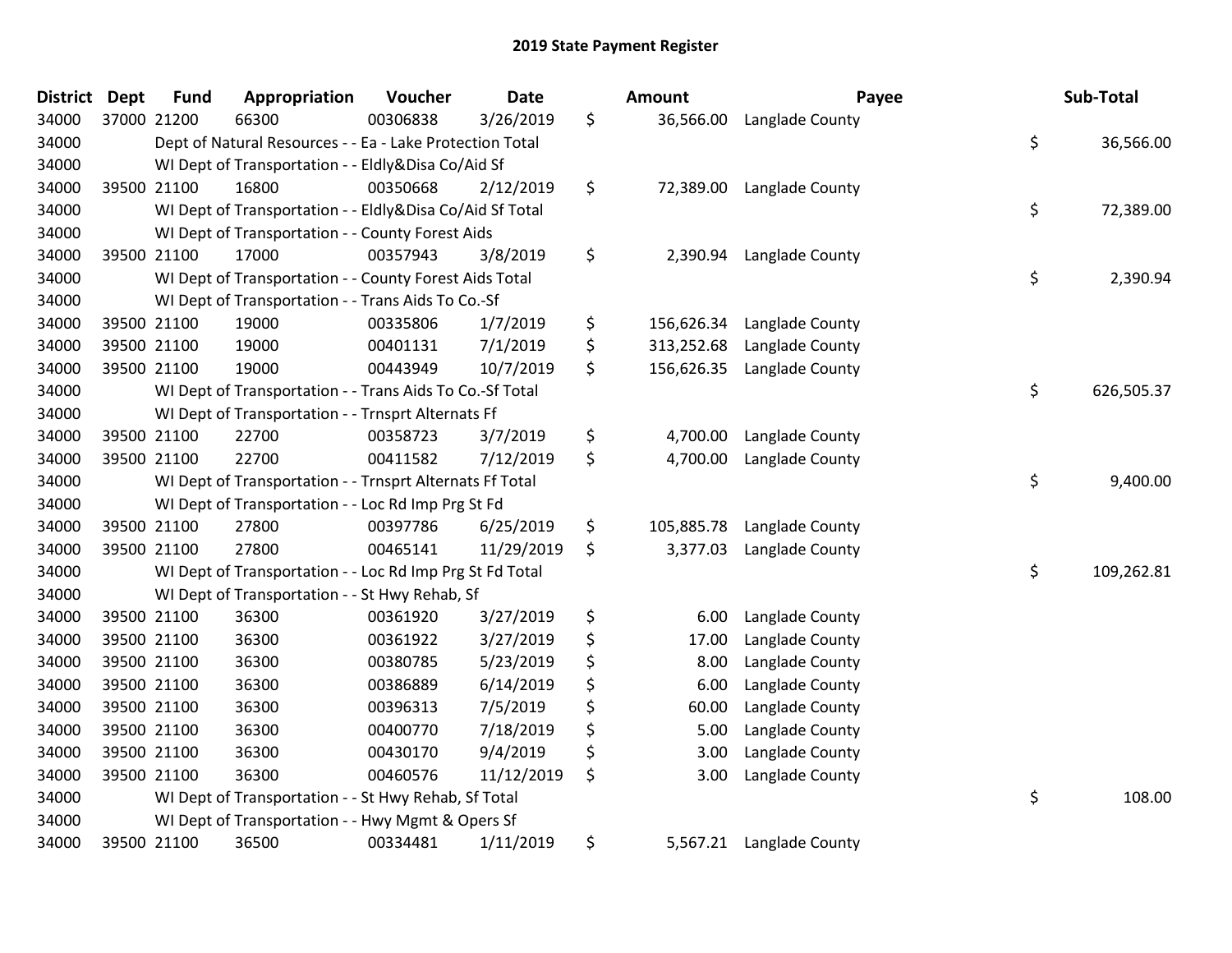| <b>District</b> | Dept | <b>Fund</b> | Appropriation                                           | Voucher  | <b>Date</b> | Amount           | Payee           | Sub-Total       |
|-----------------|------|-------------|---------------------------------------------------------|----------|-------------|------------------|-----------------|-----------------|
| 34000           |      | 39500 21100 | 36500                                                   | 00343912 | 1/18/2019   | \$<br>201.96     | Langlade County |                 |
| 34000           |      | 39500 21100 | 36500                                                   | 00353489 | 2/22/2019   | \$<br>162.00     | Langlade County |                 |
| 34000           |      | 39500 21100 | 36500                                                   | 00369431 | 4/12/2019   | \$<br>162.00     | Langlade County |                 |
| 34000           |      | 39500 21100 | 36500                                                   | 00372035 | 5/3/2019    | \$<br>162.00     | Langlade County |                 |
| 34000           |      | 39500 21100 | 36500                                                   | 00384382 | 5/20/2019   | \$<br>162.00     | Langlade County |                 |
| 34000           |      | 39500 21100 | 36500                                                   | 00407713 | 7/1/2019    | \$<br>412.67     | Langlade County |                 |
| 34000           |      | 39500 21100 | 36500                                                   | 00419958 | 8/5/2019    | \$<br>1,205.58   | Langlade County |                 |
| 34000           |      | 39500 21100 | 36500                                                   | 00436186 | 9/19/2019   | \$<br>162.00     | Langlade County |                 |
| 34000           |      | 39500 21100 | 36500                                                   | 00449969 | 10/16/2019  | \$<br>3,403.69   | Langlade County |                 |
| 34000           |      | 39500 21100 | 36500                                                   | 00462914 | 11/19/2019  | \$<br>167.02     | Langlade County |                 |
| 34000           |      | 39500 21100 | 36500                                                   | 00475130 | 12/30/2019  | \$<br>881.40     | Langlade County |                 |
| 34000           |      |             | WI Dept of Transportation - - Hwy Mgmt & Opers Sf Total |          |             |                  |                 | \$<br>12,649.53 |
| 34000           |      |             | WI Dept of Transportation - - Routine Maint Sf          |          |             |                  |                 |                 |
| 34000           |      | 39500 21100 | 36800                                                   | 00334481 | 1/11/2019   | \$<br>155,705.93 | Langlade County |                 |
| 34000           |      | 39500 21100 | 36800                                                   | 00343912 | 1/18/2019   | \$<br>78,251.86  | Langlade County |                 |
| 34000           |      | 39500 21100 | 36800                                                   | 00353489 | 2/22/2019   | \$<br>118,748.86 | Langlade County |                 |
| 34000           |      | 39500 21100 | 36800                                                   | 00361961 | 3/19/2019   | \$<br>36,336.70  | Langlade County |                 |
| 34000           |      | 39500 21100 | 36800                                                   | 00369431 | 4/12/2019   | \$<br>102,488.62 | Langlade County |                 |
| 34000           |      | 39500 21100 | 36800                                                   | 00372035 | 5/3/2019    | \$<br>164,605.22 | Langlade County |                 |
| 34000           |      | 39500 21100 | 36800                                                   | 00384382 | 5/20/2019   | \$<br>148,056.70 | Langlade County |                 |
| 34000           |      | 39500 21100 | 36800                                                   | 00390326 | 6/6/2019    | \$<br>81,905.19  | Langlade County |                 |
| 34000           |      | 39500 21100 | 36800                                                   | 00407713 | 7/1/2019    | \$<br>115,055.65 | Langlade County |                 |
| 34000           |      | 39500 21100 | 36800                                                   | 00419958 | 8/5/2019    | \$<br>217,047.50 | Langlade County |                 |
| 34000           |      | 39500 21100 | 36800                                                   | 00421249 | 8/7/2019    | \$<br>27,936.36  | Langlade County |                 |
| 34000           |      | 39500 21100 | 36800                                                   | 00421250 | 8/7/2019    | \$<br>338.88     | Langlade County |                 |
| 34000           |      | 39500 21100 | 36800                                                   | 00436186 | 9/19/2019   | \$<br>34,558.43  | Langlade County |                 |
| 34000           |      | 39500 21100 | 36800                                                   | 00436498 | 9/20/2019   | \$<br>34,965.04  | Langlade County |                 |
| 34000           |      | 39500 21100 | 36800                                                   | 00449969 | 10/16/2019  | \$<br>104,790.86 | Langlade County |                 |
| 34000           |      | 39500 21100 | 36800                                                   | 00452904 | 10/25/2019  | \$<br>80,180.95  | Langlade County |                 |
| 34000           |      | 39500 21100 | 36800                                                   | 00462914 | 11/19/2019  | \$<br>20,860.79  | Langlade County |                 |
| 34000           |      | 39500 21100 | 36800                                                   | 00469853 | 12/10/2019  | \$<br>40,607.39  | Langlade County |                 |
| 34000           |      | 39500 21100 | 36800                                                   | 00473728 | 12/23/2019  | \$<br>9,819.91   | Langlade County |                 |
| 34000           |      | 39500 21100 | 36800                                                   | 00473731 | 12/23/2019  | \$<br>478.83     | Langlade County |                 |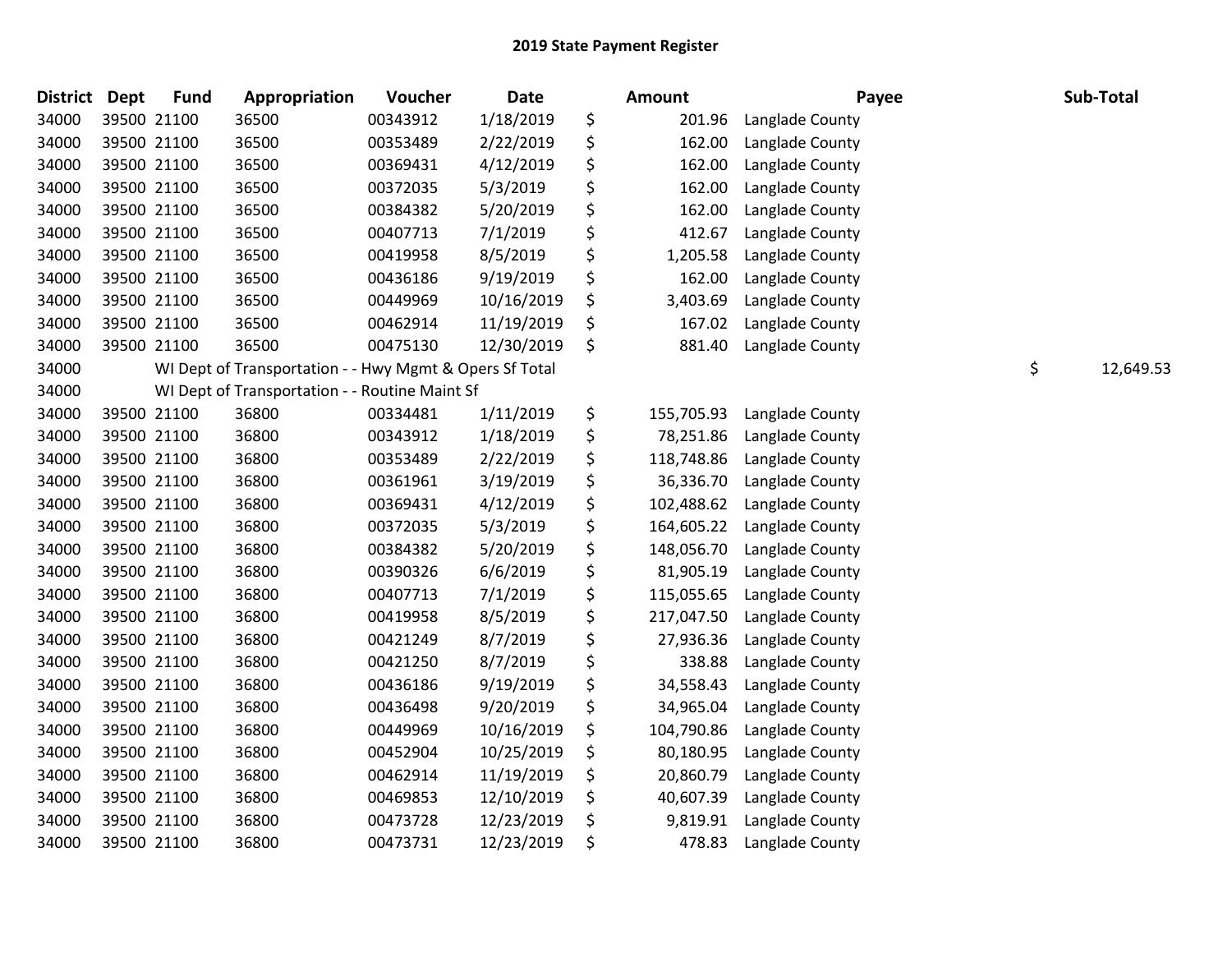| <b>District</b> | <b>Dept</b> | <b>Fund</b> | Appropriation                                                      | Voucher  | <b>Date</b> | <b>Amount</b>    | Payee                                                                                                         | Sub-Total          |
|-----------------|-------------|-------------|--------------------------------------------------------------------|----------|-------------|------------------|---------------------------------------------------------------------------------------------------------------|--------------------|
| 34000           |             | 39500 21100 | 36800                                                              | 00475130 | 12/30/2019  | \$<br>214,938.91 | Langlade County                                                                                               |                    |
| 34000           |             |             | WI Dept of Transportation - - Routine Maint Sf Total               |          |             |                  |                                                                                                               | \$<br>1,787,678.58 |
| 34000           |             |             | WI Dept of Transportation - - Routine Maint Ff                     |          |             |                  |                                                                                                               |                    |
| 34000           |             | 39500 21100 | 38000                                                              | 00390326 | 6/6/2019    | \$<br>281.44     | Langlade County                                                                                               |                    |
| 34000           |             | 39500 21100 | 38000                                                              | 00436186 | 9/19/2019   | \$<br>105,328.61 | Langlade County                                                                                               |                    |
| 34000           |             | 39500 21100 | 38000                                                              | 00462914 | 11/19/2019  | \$<br>20,250.32  | Langlade County                                                                                               |                    |
| 34000           |             |             | WI Dept of Transportation - - Routine Maint Ff Total               |          |             |                  |                                                                                                               | \$<br>125,860.37   |
| 34000           |             |             | Department of Corrections - - Corrections Contracts And Agre       |          |             |                  |                                                                                                               |                    |
| 34000           |             | 41000 10000 | 11400                                                              | 00255293 | 1/4/2019    | \$<br>1,492.34   | Langlade County                                                                                               |                    |
| 34000           |             | 41000 10000 | 11400                                                              | 00263616 | 1/30/2019   | \$<br>1,595.26   | Langlade County                                                                                               |                    |
| 34000           |             | 41000 10000 | 11400                                                              | 00264672 | 2/5/2019    | \$<br>3,190.52   | Langlade County                                                                                               |                    |
| 34000           |             | 41000 10000 | 11400                                                              | 00268739 | 3/1/2019    | \$<br>1,801.10   | Langlade County                                                                                               |                    |
| 34000           |             | 41000 10000 | 11400                                                              | 00269271 | 2/27/2019   | \$<br>668.98     | Langlade County                                                                                               |                    |
| 34000           |             | 41000 10000 | 11400                                                              | 00275523 | 4/3/2019    | \$<br>1,440.88   | Langlade County                                                                                               |                    |
| 34000           |             | 41000 10000 | 11400                                                              | 00280726 | 5/15/2019   | \$<br>205.84     | Langlade County                                                                                               |                    |
| 34000           |             | 41000 10000 | 11400                                                              | 00281107 | 4/23/2019   | \$<br>1,389.42   | Langlade County                                                                                               |                    |
| 34000           |             | 41000 10000 | 11400                                                              | 00289512 | 6/4/2019    | \$<br>411.68     | Langlade County                                                                                               |                    |
| 34000           |             | 41000 10000 | 11400                                                              | 00298727 | 7/17/2019   | \$<br>2,058.40   | Langlade County                                                                                               |                    |
| 34000           |             | 41000 10000 | 11400                                                              | 00307273 | 8/30/2019   | \$<br>3,330.20   | Langlade County                                                                                               |                    |
| 34000           |             | 41000 10000 | 11400                                                              | 00312682 | 9/27/2019   | \$<br>2,322.14   | Langlade County                                                                                               |                    |
| 34000           |             | 41000 10000 | 11400                                                              | 00320038 | 10/29/2019  | \$<br>3,158.36   | Langlade County                                                                                               |                    |
| 34000           |             | 41000 10000 | 11400                                                              | 00326151 | 11/27/2019  | \$<br>5,188.28   | Langlade County                                                                                               |                    |
| 34000           |             | 41000 10000 | 11400                                                              | 00332156 | 12/30/2019  | \$<br>2,644.16   | Langlade County                                                                                               |                    |
| 34000           |             |             | Department of Corrections - - Corrections Contracts And Agre Total |          |             |                  |                                                                                                               | \$<br>30,897.56    |
| 34000           |             |             |                                                                    |          |             |                  | Department of Corrections - - Reimbursing Counties For Probation, Extended Supervision And Parole Holds       |                    |
| 34000           |             | 41000 10000 | 11600                                                              | 00320835 | 11/4/2019   | \$               | 26,404.66 Langlade County                                                                                     |                    |
| 34000           |             |             |                                                                    |          |             |                  | Department of Corrections - - Reimbursing Counties For Probation, Extended Supervision And Parole Holds Total | \$<br>26,404.66    |
| 34000           |             |             | Department of Corrections - - Probation, Parole And Extended       |          |             |                  |                                                                                                               |                    |
| 34000           |             | 41000 10000 | 18700                                                              | 00320835 | 11/4/2019   | \$<br>11,075.34  | Langlade County                                                                                               |                    |
| 34000           |             |             | Department of Corrections - - Probation, Parole And Extended Total |          |             |                  |                                                                                                               | \$<br>11,075.34    |
| 34000           |             |             | Department of Health Services - - State/Federal Aids               |          |             |                  |                                                                                                               |                    |
| 34000           |             | 43500 10000 | 00000                                                              | 90906    | 1/2/2019    | \$<br>3,918.00   | Langlade County                                                                                               |                    |
| 34000           |             | 43500 10000 | 00000                                                              | 90907    | 2/1/2019    | \$<br>1,728.00   | Langlade County                                                                                               |                    |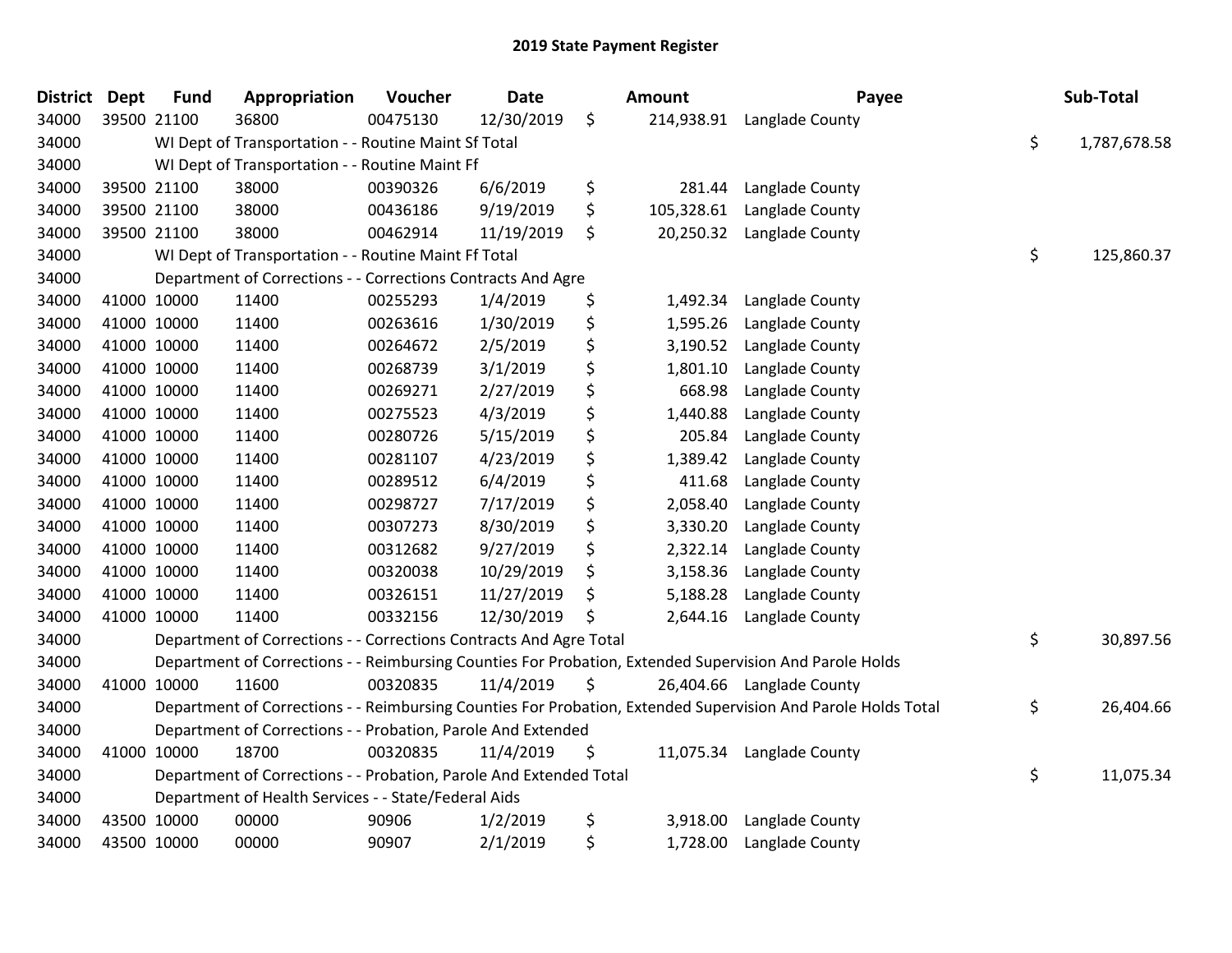| <b>District</b> | <b>Dept</b> | <b>Fund</b> | Appropriation                                                      | Voucher  | <b>Date</b> | Amount          | Payee           | Sub-Total       |
|-----------------|-------------|-------------|--------------------------------------------------------------------|----------|-------------|-----------------|-----------------|-----------------|
| 34000           |             | 43500 10000 | 00000                                                              | 90909    | 3/1/2019    | \$<br>1,315.00  | Langlade County |                 |
| 34000           |             | 43500 10000 | 00000                                                              | 90910    | 4/1/2019    | \$<br>2,268.00  | Langlade County |                 |
| 34000           |             | 43500 10000 | 00000                                                              | 90913    | 6/3/2019    | \$<br>5,585.00  | Langlade County |                 |
| 34000           |             | 43500 10000 | 00000                                                              | 92000    | 7/1/2019    | \$<br>12,443.00 | Langlade County |                 |
| 34000           |             | 43500 10000 | 00000                                                              | 92001    | 8/1/2019    | \$<br>21,817.00 | Langlade County |                 |
| 34000           |             | 43500 10000 | 00000                                                              | 92002    | 9/3/2019    | \$<br>811.00    | Langlade County |                 |
| 34000           |             | 43500 10000 | 00000                                                              | 92003    | 10/1/2019   | \$<br>5,097.00  | Langlade County |                 |
| 34000           |             | 43500 10000 | 00000                                                              | 92004    | 11/1/2019   | \$<br>3,605.00  | Langlade County |                 |
| 34000           |             | 43500 10000 | 00000                                                              | 92005    | 12/2/2019   | \$<br>16,739.00 | Langlade County |                 |
| 34000           |             |             | Department of Health Services - - State/Federal Aids Total         |          |             |                 |                 | \$<br>75,326.00 |
| 34000           |             |             | Department of Health Services - - General Program Operations       |          |             |                 |                 |                 |
| 34000           |             | 43500 10000 | 40100                                                              | 00257372 | 1/16/2019   | \$<br>1.50      | Langlade County |                 |
| 34000           |             | 43500 10000 | 40100                                                              | 00261719 | 2/6/2019    | \$<br>1.50      | Langlade County |                 |
| 34000           |             | 43500 10000 | 40100                                                              | 00266574 | 2/27/2019   | \$<br>1.50      | Langlade County |                 |
| 34000           |             | 43500 10000 | 40100                                                              | 00282431 | 5/8/2019    | \$<br>15.00     | Langlade County |                 |
| 34000           |             | 43500 10000 | 40100                                                              | 00296628 | 7/10/2019   | \$<br>1.50      | Langlade County |                 |
| 34000           |             | 43500 10000 | 40100                                                              | 00302221 | 8/7/2019    | \$<br>1.50      | Langlade County |                 |
| 34000           |             | 43500 10000 | 40100                                                              | 00310800 | 9/18/2019   | \$<br>1.00      | Langlade County |                 |
| 34000           |             | 43500 10000 | 40100                                                              | 00310801 | 9/18/2019   | \$<br>15.00     | Langlade County |                 |
| 34000           |             | 43500 10000 | 40100                                                              | 00314514 | 10/2/2019   | \$<br>1.00      | Langlade County |                 |
| 34000           |             | 43500 10000 | 40100                                                              | 00314515 | 10/2/2019   | \$<br>15.00     | Langlade County |                 |
| 34000           |             | 43500 10000 | 40100                                                              | 00325344 | 11/20/2019  | \$<br>1.50      | Langlade County |                 |
| 34000           |             |             | Department of Health Services - - General Program Operations Total |          |             |                 |                 | \$<br>56.00     |
| 34000           |             |             | Department of Health Services - - Medical Assistance State Admin   |          |             |                 |                 |                 |
| 34000           |             | 43500 10000 | 44000                                                              | 00257372 | 1/16/2019   | \$<br>1.50      | Langlade County |                 |
| 34000           |             | 43500 10000 | 44000                                                              | 00261719 | 2/6/2019    | \$<br>1.50      | Langlade County |                 |
| 34000           |             | 43500 10000 | 44000                                                              | 00266574 | 2/27/2019   | \$<br>1.50      | Langlade County |                 |
| 34000           |             | 43500 10000 | 44000                                                              | 00282431 | 5/8/2019    | \$<br>15.00     | Langlade County |                 |
| 34000           |             | 43500 10000 | 44000                                                              | 00296628 | 7/10/2019   | \$<br>1.50      | Langlade County |                 |
| 34000           |             | 43500 10000 | 44000                                                              | 00302221 | 8/7/2019    | \$<br>1.50      | Langlade County |                 |
| 34000           |             | 43500 10000 | 44000                                                              | 00310800 | 9/18/2019   | \$<br>1.00      | Langlade County |                 |
| 34000           |             | 43500 10000 | 44000                                                              | 00310801 | 9/18/2019   | \$<br>15.00     | Langlade County |                 |
| 34000           |             | 43500 10000 | 44000                                                              | 00314514 | 10/2/2019   | \$<br>1.00      | Langlade County |                 |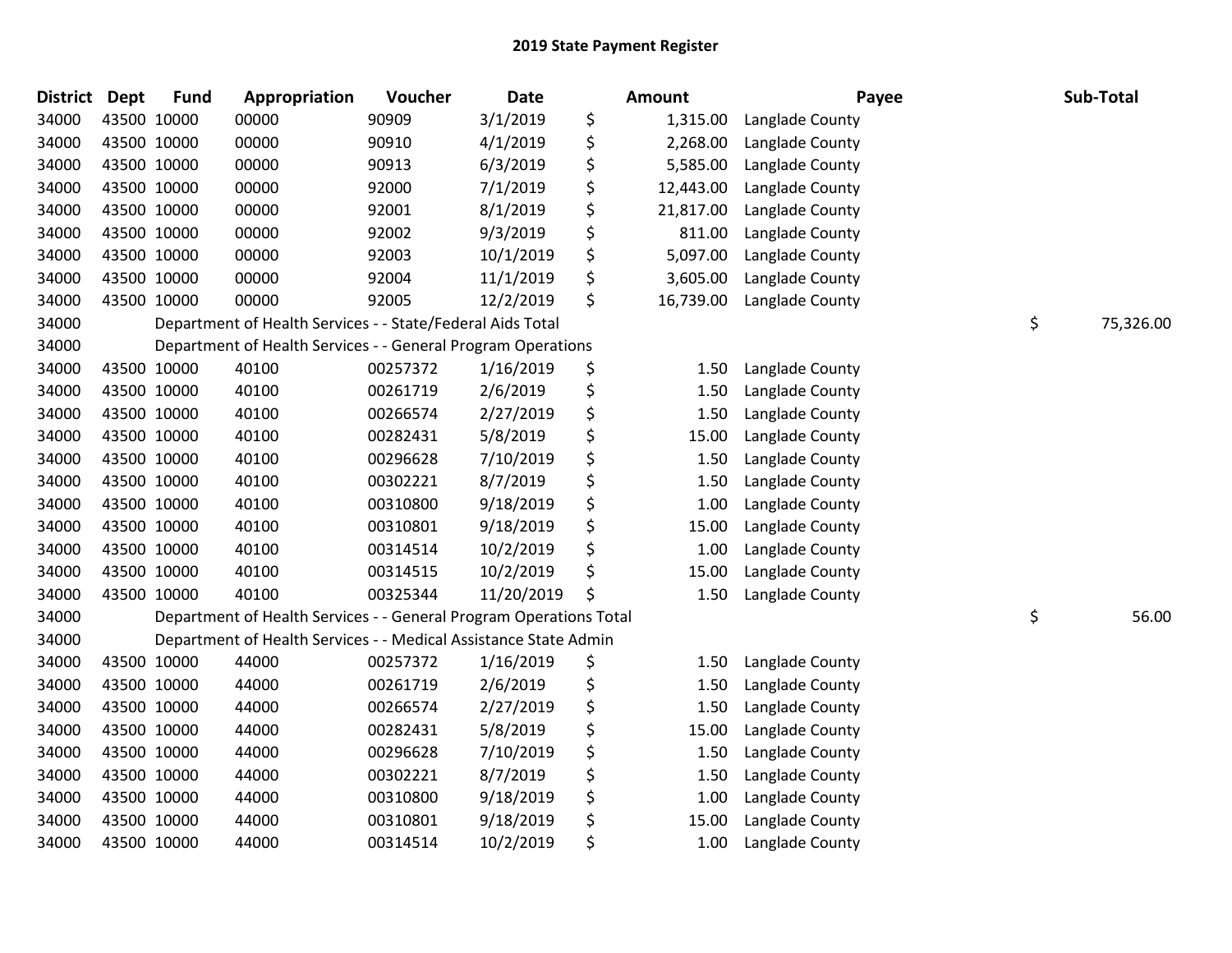| <b>District</b> | <b>Dept</b> | <b>Fund</b> | Appropriation                                                          | Voucher  | Date       | <b>Amount</b>    | Payee           | Sub-Total   |
|-----------------|-------------|-------------|------------------------------------------------------------------------|----------|------------|------------------|-----------------|-------------|
| 34000           |             | 43500 10000 | 44000                                                                  | 00314515 | 10/2/2019  | \$<br>15.00      | Langlade County |             |
| 34000           |             | 43500 10000 | 44000                                                                  | 00325344 | 11/20/2019 | \$<br>1.50       | Langlade County |             |
| 34000           |             |             | Department of Health Services - - Medical Assistance State Admin Total |          |            |                  |                 | \$<br>56.00 |
| 34000           |             |             | Dept of Children and Families - - Fees For Administrative Servic       |          |            |                  |                 |             |
| 34000           |             | 43700 10000 | 23100                                                                  | 00049859 | 2/5/2019   | \$<br>5.00       | Langlade County |             |
| 34000           |             | 43700 10000 | 23100                                                                  | 00054480 | 4/30/2019  | \$<br>10.00      | Langlade County |             |
| 34000           | 43700 10000 |             | 23100                                                                  | 00058403 | 7/26/2019  | \$<br>10.00      | Langlade County |             |
| 34000           | 43700 10000 |             | 23100                                                                  | 00062294 | 10/31/2019 | \$<br>20.00      | Langlade County |             |
| 34000           |             |             | Dept of Children and Families - - Fees For Administrative Servic Total |          |            |                  |                 | \$<br>45.00 |
| 34000           |             |             | Dept of Children and Families - - General Aids                         |          |            |                  |                 |             |
| 34000           |             | 43700 10000 | 99000                                                                  | 00048531 | 1/7/2019   | \$<br>69,056.33  | Langlade County |             |
| 34000           | 43700 10000 |             | 99000                                                                  | 00048908 | 2/1/2019   | \$<br>7.50       | Langlade County |             |
| 34000           | 43700 10000 |             | 99000                                                                  | 00049417 | 2/1/2019   | \$<br>77,208.31  | Langlade County |             |
| 34000           | 43700 10000 |             | 99000                                                                  | 00049418 | 2/1/2019   | \$<br>16.35      | Langlade County |             |
| 34000           |             | 43700 10000 | 99000                                                                  | 00049656 | 2/5/2019   | \$<br>2.70       | Langlade County |             |
| 34000           |             | 43700 10000 | 99000                                                                  | 00049727 | 2/5/2019   | \$<br>287.00     | Langlade County |             |
| 34000           | 43700 10000 |             | 99000                                                                  | 00050610 | 2/26/2019  | \$<br>15,181.27  | Langlade County |             |
| 34000           | 43700 10000 |             | 99000                                                                  | 00050691 | 2/28/2019  | \$<br>232.00     | Langlade County |             |
| 34000           | 43700 10000 |             | 99000                                                                  | 00050937 | 3/6/2019   | \$<br>10,368.00  | Langlade County |             |
| 34000           |             | 43700 10000 | 99000                                                                  | 00050938 | 3/5/2019   | \$<br>54.00      | Langlade County |             |
| 34000           |             | 43700 10000 | 99000                                                                  | 00052153 | 3/29/2019  | \$<br>106.04     | Langlade County |             |
| 34000           | 43700 10000 |             | 99000                                                                  | 00052875 | 4/5/2019   | \$<br>149,814.29 | Langlade County |             |
| 34000           | 43700 10000 |             | 99000                                                                  | 00052876 | 4/5/2019   | \$<br>26,235.41  | Langlade County |             |
| 34000           |             | 43700 10000 | 99000                                                                  | 00053627 | 4/23/2019  | \$<br>20,238.71  | Langlade County |             |
| 34000           |             | 43700 10000 | 99000                                                                  | 00054005 | 4/30/2019  | \$<br>54,530.61  | Langlade County |             |
| 34000           |             | 43700 10000 | 99000                                                                  | 00054228 | 5/2/2019   | \$<br>2,060.00   | Langlade County |             |
| 34000           | 43700 10000 |             | 99000                                                                  | 00054371 | 4/30/2019  | \$<br>26,057.89  | Langlade County |             |
| 34000           | 43700 10000 |             | 99000                                                                  | 00054671 | 5/6/2019   | \$<br>45,582.84  | Langlade County |             |
| 34000           | 43700 10000 |             | 99000                                                                  | 00055626 | 5/30/2019  | \$<br>402.95     | Langlade County |             |
| 34000           |             | 43700 10000 | 99000                                                                  | 00056103 | 6/5/2019   | \$<br>56,588.84  | Langlade County |             |
| 34000           |             | 43700 10000 | 99000                                                                  | 00057161 | 6/28/2019  | \$<br>2,365.86   | Langlade County |             |
| 34000           |             | 43700 10000 | 99000                                                                  | 00057369 | 7/5/2019   | \$<br>58,093.67  | Langlade County |             |
| 34000           |             | 43700 10000 | 99000                                                                  | 00057833 | 7/16/2019  | \$<br>1,375.36   | Langlade County |             |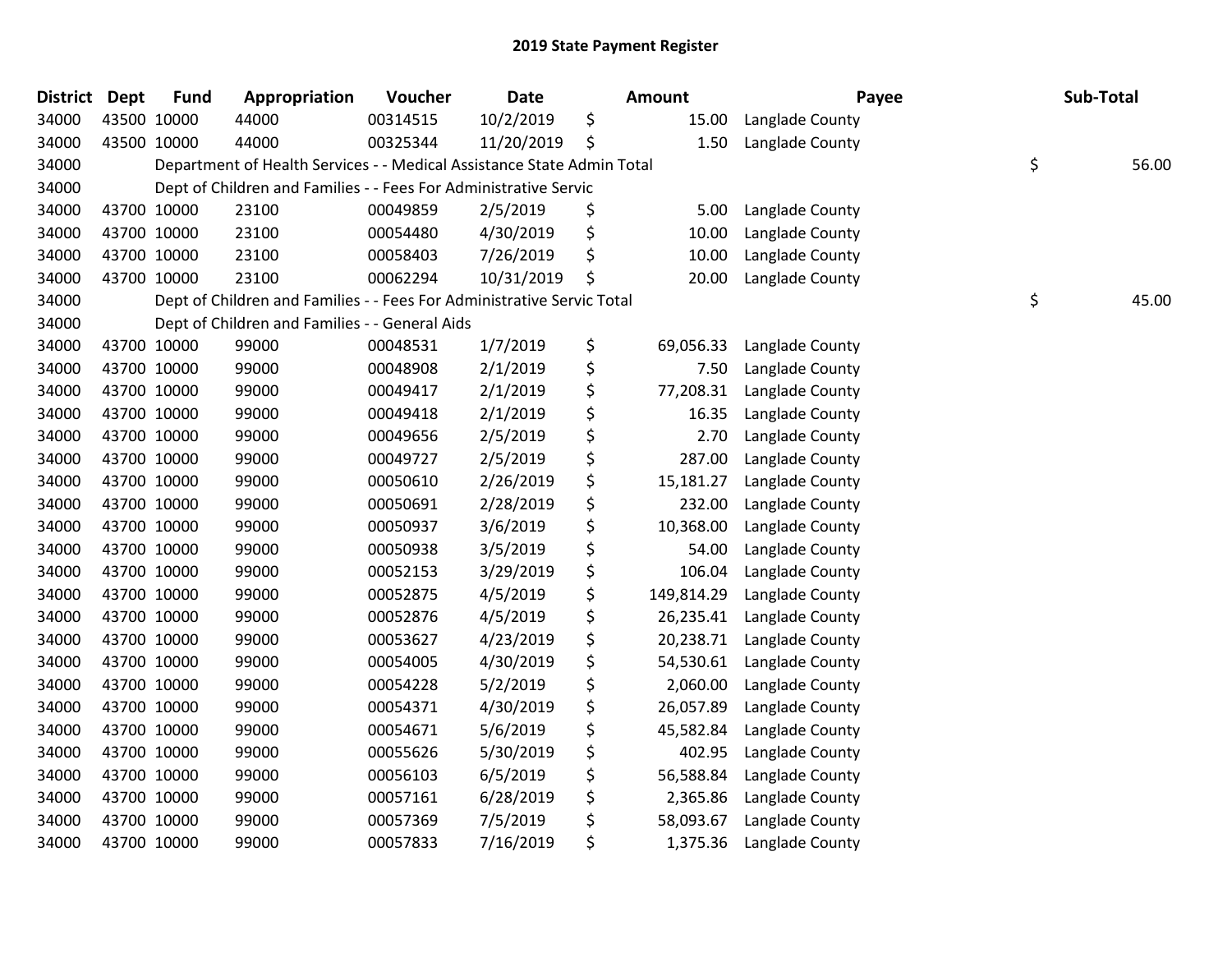| <b>District</b> | <b>Dept</b> | <b>Fund</b> | Appropriation                                                   | Voucher  | <b>Date</b> | Amount           | Payee           | Sub-Total          |
|-----------------|-------------|-------------|-----------------------------------------------------------------|----------|-------------|------------------|-----------------|--------------------|
| 34000           |             | 43700 10000 | 99000                                                           | 00057834 | 7/16/2019   | \$<br>8,424.52   | Langlade County |                    |
| 34000           |             | 43700 10000 | 99000                                                           | 00058155 | 7/25/2019   | \$<br>500.00     | Langlade County |                    |
| 34000           |             | 43700 10000 | 99000                                                           | 00058477 | 7/30/2019   | \$<br>45,120.95  | Langlade County |                    |
| 34000           |             | 43700 10000 | 99000                                                           | 00058694 | 8/6/2019    | \$<br>20,230.23  | Langlade County |                    |
| 34000           |             | 43700 10000 | 99000                                                           | 00058695 | 8/6/2019    | \$<br>19,558.00  | Langlade County |                    |
| 34000           |             | 43700 10000 | 99000                                                           | 00058776 | 8/5/2019    | \$<br>26,117.01  | Langlade County |                    |
| 34000           |             | 43700 10000 | 99000                                                           | 00059903 | 9/5/2019    | \$<br>19,889.05  | Langlade County |                    |
| 34000           |             | 43700 10000 | 99000                                                           | 00060358 | 9/18/2019   | \$<br>390,076.67 | Langlade County |                    |
| 34000           |             | 43700 10000 | 99000                                                           | 00060766 | 9/27/2019   | \$<br>1,830.00   | Langlade County |                    |
| 34000           |             | 43700 10000 | 99000                                                           | 00060767 | 9/27/2019   | \$<br>580.72     | Langlade County |                    |
| 34000           |             | 43700 10000 | 99000                                                           | 00061167 | 10/7/2019   | \$<br>97,916.92  | Langlade County |                    |
| 34000           |             | 43700 10000 | 99000                                                           | 00061976 | 10/30/2019  | \$<br>64,388.11  | Langlade County |                    |
| 34000           |             | 43700 10000 | 99000                                                           | 00062389 | 11/5/2019   | \$<br>11,333.68  | Langlade County |                    |
| 34000           |             | 43700 10000 | 99000                                                           | 00062550 | 11/8/2019   | \$<br>20,381.64  | Langlade County |                    |
| 34000           |             | 43700 10000 | 99000                                                           | 00063559 | 12/5/2019   | \$<br>14,402.09  | Langlade County |                    |
| 34000           |             | 43700 10000 | 99000                                                           | 00063637 | 12/5/2019   | \$<br>58.35      | Langlade County |                    |
| 34000           |             |             | Dept of Children and Families - - General Aids Total            |          |             |                  |                 | \$<br>1,356,673.87 |
| 34000           |             |             | Dept of Workforce Development - - Ui Admin Fed                  |          |             |                  |                 |                    |
| 34000           |             | 44500 10000 | 15100                                                           | 00204037 | 1/3/2019    | \$<br>15.00      | Langlade County |                    |
| 34000           |             | 44500 10000 | 15100                                                           | 00208778 | 2/4/2019    | \$<br>25.00      | Langlade County |                    |
| 34000           |             | 44500 10000 | 15100                                                           | 00213478 | 3/4/2019    | \$<br>10.00      | Langlade County |                    |
| 34000           |             | 44500 10000 | 15100                                                           | 00218409 | 4/2/2019    | \$<br>35.00      | Langlade County |                    |
| 34000           |             | 44500 10000 | 15100                                                           | 00223367 | 5/2/2019    | \$<br>35.00      | Langlade County |                    |
| 34000           |             | 44500 10000 | 15100                                                           | 00228654 | 6/4/2019    | \$<br>15.00      | Langlade County |                    |
| 34000           |             | 44500 10000 | 15100                                                           | 00233340 | 7/2/2019    | \$<br>15.00      | Langlade County |                    |
| 34000           |             | 44500 10000 | 15100                                                           | 00244413 | 9/4/2019    | \$<br>10.00      | Langlade County |                    |
| 34000           |             | 44500 10000 | 15100                                                           | 00249252 | 10/2/2019   | \$<br>15.00      | Langlade County |                    |
| 34000           |             | 44500 10000 | 15100                                                           | 00255639 | 11/4/2019   | \$<br>15.00      | Langlade County |                    |
| 34000           |             | 44500 10000 | 15100                                                           | 00261200 | 12/3/2019   | \$<br>15.00      | Langlade County |                    |
| 34000           |             |             | Dept of Workforce Development - - Ui Admin Fed Total            |          |             |                  |                 | \$<br>205.00       |
| 34000           |             |             | Dept of Workforce Development - - Wc Ops Uninsured Emplyr Admin |          |             |                  |                 |                    |
| 34000           |             | 44500 22700 | 17700                                                           | 00217132 | 3/27/2019   | \$<br>40.00      | Langlade County |                    |
| 34000           |             | 44500 22700 | 17700                                                           | 00217133 | 3/27/2019   | \$<br>35.00      | Langlade County |                    |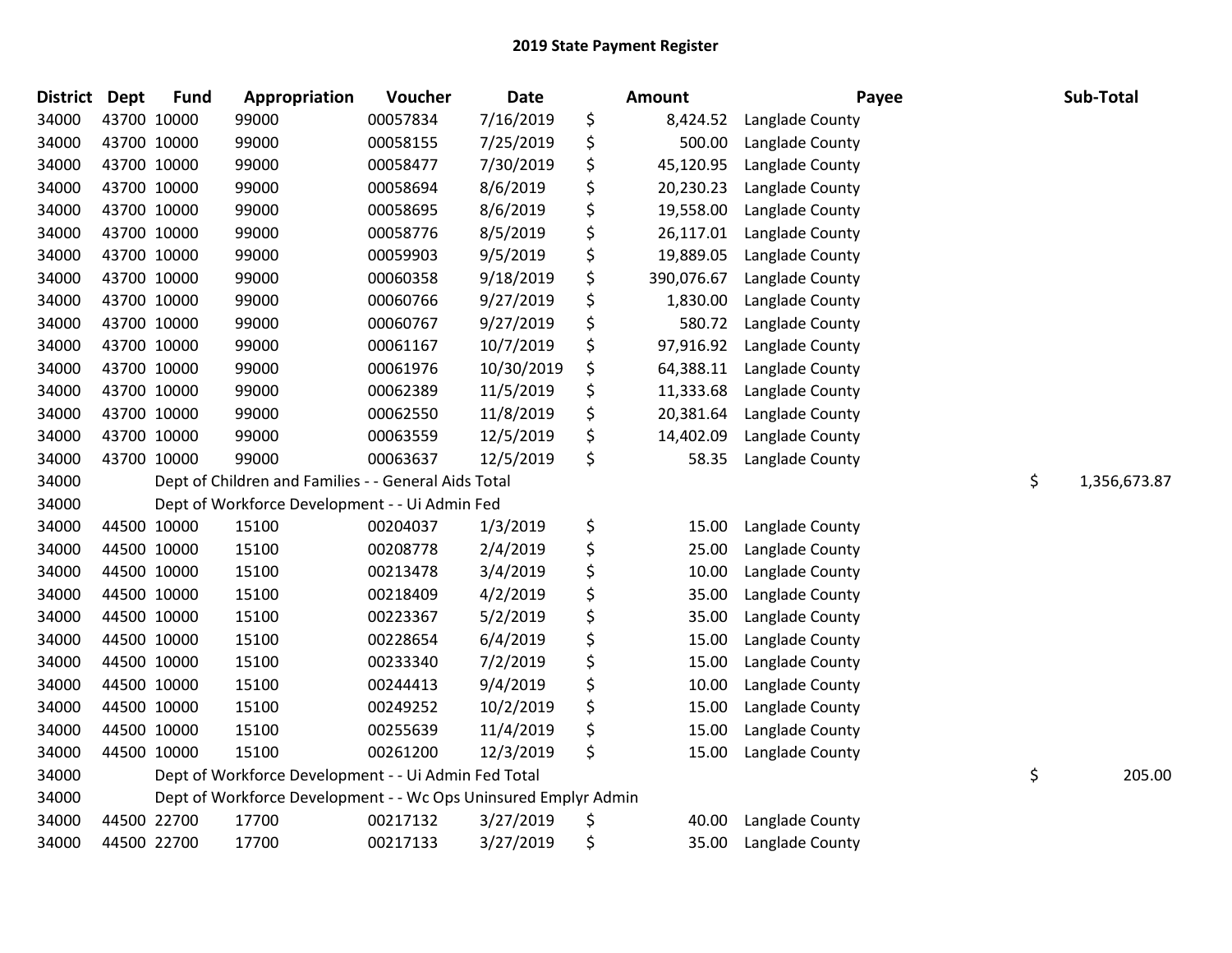| District Dept |             | <b>Fund</b> | Appropriation                                                          | Voucher  | <b>Date</b> |    | Amount    | Payee                    | Sub-Total       |
|---------------|-------------|-------------|------------------------------------------------------------------------|----------|-------------|----|-----------|--------------------------|-----------------|
| 34000         |             |             | Dept of Workforce Development - - Wc Ops Uninsured Emplyr Admin Total  |          |             |    |           |                          | \$<br>75.00     |
| 34000         |             |             | Department of Justice - - Crime Laboratories, Dna                      |          |             |    |           |                          |                 |
| 34000         |             | 45500 10000 | 22100                                                                  | 00068559 | 7/19/2019   | \$ |           | 1,460.00 Langlade County |                 |
| 34000         |             |             | Department of Justice - - Crime Laboratories, Dna Total                |          |             |    |           |                          | \$<br>1,460.00  |
| 34000         |             |             | Department of Justice - - County Law Enforcement Service               |          |             |    |           |                          |                 |
| 34000         |             | 45500 10000 | 22600                                                                  | 00058244 | 1/15/2019   | \$ | 22,520.00 | Langlade County          |                 |
| 34000         |             |             | Department of Justice - - County Law Enforcement Service Total         |          |             |    |           |                          | \$<br>22,520.00 |
| 34000         |             |             | Department of Justice - - Law Enforcement Train, Local                 |          |             |    |           |                          |                 |
| 34000         | 45500 10000 |             | 23100                                                                  | 00072094 | 9/30/2019   | \$ | 1,282.91  | Langlade County          |                 |
| 34000         | 45500 10000 |             | 23100                                                                  | 00073278 | 10/18/2019  | \$ | 4,960.00  | Langlade County          |                 |
| 34000         |             |             | Department of Justice - - Law Enforcement Train, Local Total           |          |             |    |           |                          | \$<br>6,242.91  |
| 34000         |             |             | Department of Justice - - Federal Aid, Local Assistance                |          |             |    |           |                          |                 |
| 34000         |             | 45500 10000 | 25100                                                                  | 00069028 | 7/29/2019   | \$ | 12,632.00 | Langlade County          |                 |
| 34000         |             |             | Department of Justice - - Federal Aid, Local Assistance Total          |          |             |    |           |                          | \$<br>12,632.00 |
| 34000         |             |             | Department of Justice - - Crime Victim Witness Assist                  |          |             |    |           |                          |                 |
| 34000         |             | 45500 10000 | 53200                                                                  | 00060573 | 2/28/2019   | \$ | 7,809.25  | Langlade County          |                 |
| 34000         | 45500 10000 |             | 53200                                                                  | 00068333 | 7/18/2019   | \$ | 6,356.31  | Langlade County          |                 |
| 34000         |             |             | Department of Justice - - Crime Victim Witness Assist Total            |          |             |    |           |                          | \$<br>14,165.56 |
| 34000         |             |             | Department of Military Affairs - - Emergency Response Equipment        |          |             |    |           |                          |                 |
| 34000         |             | 46500 10000 | 30800                                                                  | 00056114 | 2/7/2019    | S  | 8,076.96  | Langlade County          |                 |
| 34000         |             | 46500 10000 | 30800                                                                  | 00070150 | 12/4/2019   | \$ | 7,475.13  | Langlade County          |                 |
| 34000         |             |             | Department of Military Affairs - - Emergency Response Equipment Total  |          |             |    |           |                          | \$<br>15,552.09 |
| 34000         |             |             | Department of Military Affairs - - Local Emer Planning Grants          |          |             |    |           |                          |                 |
| 34000         | 46500 10000 |             | 33700                                                                  | 00056195 | 2/11/2019   | \$ | 3,869.52  | Langlade County          |                 |
| 34000         |             |             | Department of Military Affairs - - Local Emer Planning Grants Total    |          |             |    |           |                          | \$<br>3,869.52  |
| 34000         |             |             | Department of Military Affairs - - Federal Aid, Local Assistance       |          |             |    |           |                          |                 |
| 34000         | 46500 10000 |             | 34200                                                                  | 00056186 | 2/11/2019   | \$ | 15,330.98 | Langlade County          |                 |
| 34000         | 46500 10000 |             | 34200                                                                  | 00066361 | 9/6/2019    | \$ | 10,000.00 | Langlade County          |                 |
| 34000         | 46500 10000 |             | 34200                                                                  | 00067363 | 9/27/2019   | \$ | 10,000.00 | Langlade County          |                 |
| 34000         |             |             | Department of Military Affairs - - Federal Aid, Local Assistance Total |          |             |    |           |                          | \$<br>35,330.98 |
| 34000         |             |             | Department of Veterans Affairs - - Grants To Counties                  |          |             |    |           |                          |                 |
| 34000         | 48500 15200 |             | 12700                                                                  | 00060696 | 2/22/2019   | \$ | 1,000.00  | Langlade County          |                 |
| 34000         |             |             | Department of Veterans Affairs - - Grants To Counties Total            |          |             |    |           |                          | \$<br>1,000.00  |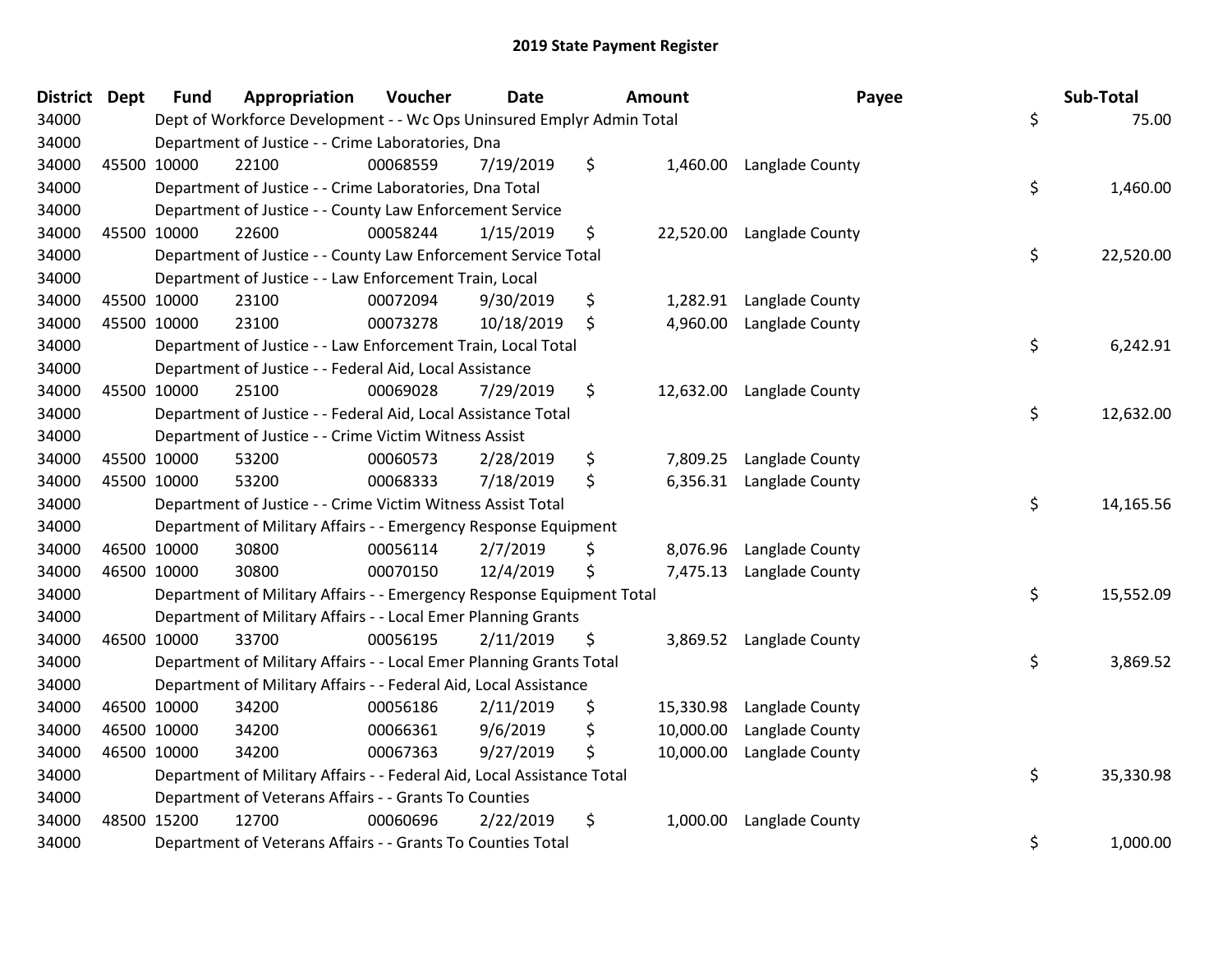| <b>District Dept</b> | <b>Fund</b> | Appropriation                                                          | Voucher  | <b>Date</b> |    | Amount     | Payee           | Sub-Total        |
|----------------------|-------------|------------------------------------------------------------------------|----------|-------------|----|------------|-----------------|------------------|
| 34000                |             | Department of Veterans Affairs - - County Grants                       |          |             |    |            |                 |                  |
| 34000                | 48500 58200 | 26700                                                                  | 00060696 | 2/22/2019   | \$ | 4,500.00   | Langlade County |                  |
| 34000                |             | Department of Veterans Affairs - - County Grants Total                 |          |             |    |            |                 | \$<br>4,500.00   |
| 34000                |             | Department of Veterans Affairs - - Veterans Transportation Grant       |          |             |    |            |                 |                  |
| 34000                | 48500 58200 | 28000                                                                  | 00074093 | 12/10/2019  | -Ş | 2,998.39   | Langlade County |                  |
| 34000                |             | Department of Veterans Affairs - - Veterans Transportation Grant Total |          |             |    |            |                 | \$<br>2,998.39   |
| 34000                |             | Department of Veterans Affairs - - County Grants                       |          |             |    |            |                 |                  |
| 34000                | 48500 58300 | 37000                                                                  | 00060696 | 2/22/2019   | \$ | 4,500.00   | Langlade County |                  |
| 34000                |             | Department of Veterans Affairs - - County Grants Total                 |          |             |    |            |                 | \$<br>4,500.00   |
| 34000                |             | Department of Administration - - Federal Aid, Local Assistance         |          |             |    |            |                 |                  |
| 34000                | 50500 10000 | 15500                                                                  | 00096013 | 1/29/2019   | \$ | 4,747.40   | Langlade County |                  |
| 34000                | 50500 10000 | 15500                                                                  | 00098038 | 3/1/2019    | \$ | 2,042.38   | Langlade County |                  |
| 34000                | 50500 10000 | 15500                                                                  | 00099651 | 3/29/2019   | \$ | 2,070.67   | Langlade County |                  |
| 34000                | 50500 10000 | 15500                                                                  | 00102331 | 5/15/2019   | \$ | 4,667.41   | Langlade County |                  |
| 34000                | 50500 10000 | 15500                                                                  | 00103221 | 5/29/2019   | \$ | 1,765.03   | Langlade County |                  |
| 34000                | 50500 10000 | 15500                                                                  | 00105017 | 7/1/2019    | \$ | 1,894.18   | Langlade County |                  |
| 34000                | 50500 10000 | 15500                                                                  | 00106473 | 7/30/2019   | \$ | 4,014.28   | Langlade County |                  |
| 34000                | 50500 10000 | 15500                                                                  | 00107947 | 8/30/2019   | \$ | 3,574.70   | Langlade County |                  |
| 34000                | 50500 10000 | 15500                                                                  | 00109295 | 9/20/2019   | \$ | 2,086.50   | Langlade County |                  |
| 34000                |             | Department of Administration - - Federal Aid, Local Assistance Total   |          |             |    |            |                 | \$<br>26,862.55  |
| 34000                |             | Department of Administration - - Federal Aid, Local Assistance         |          |             |    |            |                 |                  |
| 34000                | 50500 10000 | 74300                                                                  | 00097485 | 2/27/2019   | \$ | 110,421.00 | Langlade County |                  |
| 34000                | 50500 10000 | 74300                                                                  | 00099970 | 4/9/2019    | \$ | 209,758.00 | Langlade County |                  |
| 34000                | 50500 10000 | 74300                                                                  | 00104586 | 6/27/2019   | \$ | 160,883.00 | Langlade County |                  |
| 34000                | 50500 10000 | 74300                                                                  | 00104923 | 6/28/2019   | \$ | 74,957.00  | Langlade County |                  |
| 34000                | 50500 10000 | 74300                                                                  | 00108886 | 9/25/2019   | \$ | 57,388.00  | Langlade County |                  |
| 34000                | 50500 10000 | 74300                                                                  | 00109131 | 9/25/2019   | \$ | 134,367.00 | Langlade County |                  |
| 34000                | 50500 10000 | 74300                                                                  | 00112872 | 11/25/2019  | \$ | 212,125.00 | Langlade County |                  |
| 34000                |             | Department of Administration - - Federal Aid, Local Assistance Total   |          |             |    |            |                 | \$<br>959,899.00 |
| 34000                |             | Department of Administration - - Low-Income Assistance Grants          |          |             |    |            |                 |                  |
| 34000                | 50500 23500 | 37100                                                                  | 00096013 | 1/29/2019   | \$ | 4,654.42   | Langlade County |                  |
| 34000                | 50500 23500 | 37100                                                                  | 00098038 | 3/1/2019    | \$ | 1,680.06   | Langlade County |                  |
| 34000                | 50500 23500 | 37100                                                                  | 00099651 | 3/29/2019   | \$ | 2,904.93   | Langlade County |                  |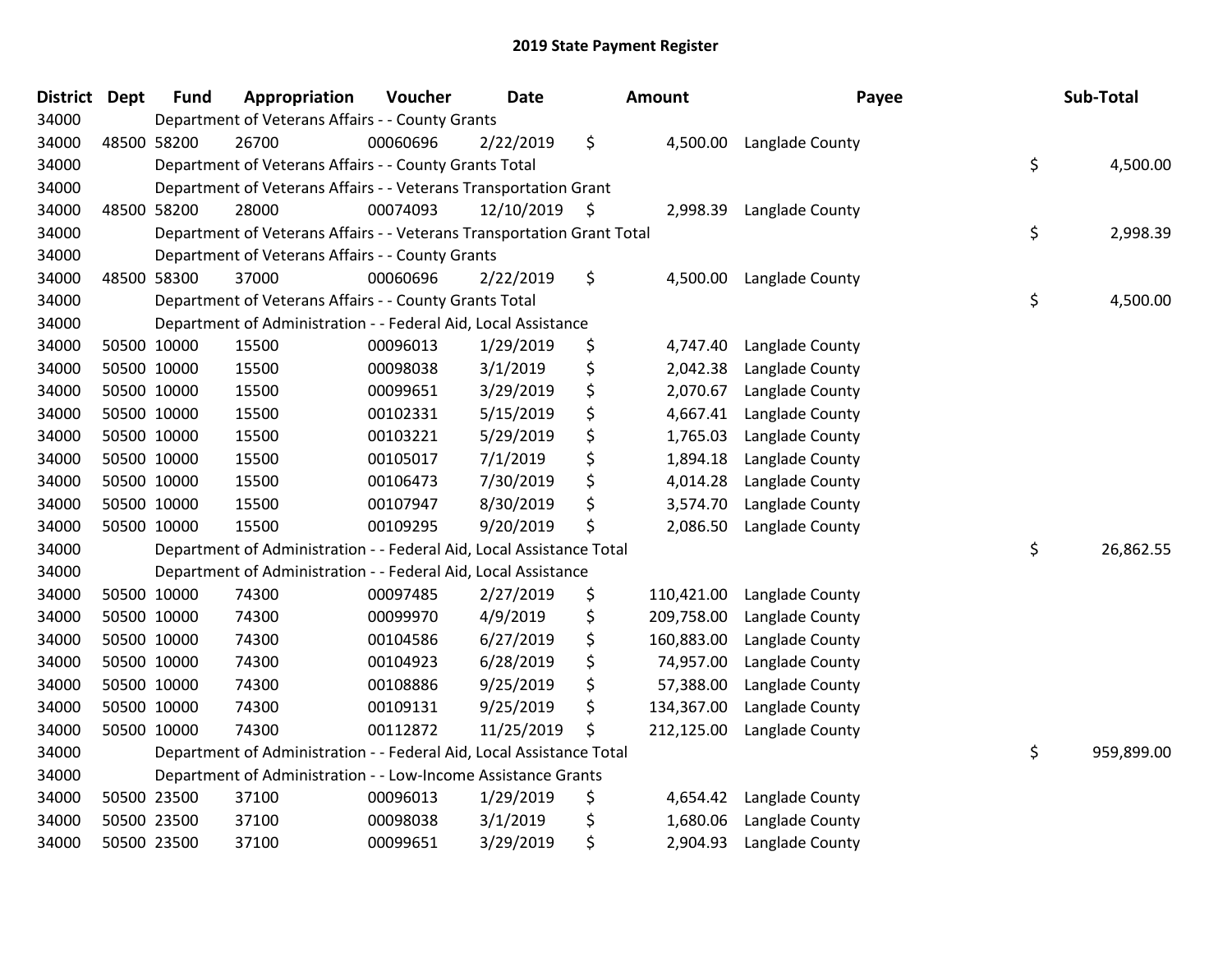| <b>District</b> | <b>Dept</b> | Fund        | Appropriation                                                          | Voucher  | <b>Date</b> | <b>Amount</b>   | Payee           | Sub-Total       |
|-----------------|-------------|-------------|------------------------------------------------------------------------|----------|-------------|-----------------|-----------------|-----------------|
| 34000           |             | 50500 23500 | 37100                                                                  | 00102331 | 5/15/2019   | \$<br>3,210.49  | Langlade County |                 |
| 34000           |             | 50500 23500 | 37100                                                                  | 00103221 | 5/29/2019   | \$<br>2,258.86  | Langlade County |                 |
| 34000           |             | 50500 23500 | 37100                                                                  | 00105017 | 7/1/2019    | \$<br>3,999.22  | Langlade County |                 |
| 34000           |             | 50500 23500 | 37100                                                                  | 00106473 | 7/30/2019   | \$<br>438.73    | Langlade County |                 |
| 34000           |             | 50500 23500 | 37100                                                                  | 00107947 | 8/30/2019   | \$<br>476.60    | Langlade County |                 |
| 34000           |             | 50500 23500 | 37100                                                                  | 00109295 | 9/20/2019   | \$<br>250.13    | Langlade County |                 |
| 34000           |             | 50500 23500 | 37100                                                                  | 00111613 | 10/29/2019  | \$<br>2,136.19  | Langlade County |                 |
| 34000           |             | 50500 23500 | 37100                                                                  | 00113506 | 12/2/2019   | \$<br>13,579.62 | Langlade County |                 |
| 34000           |             |             | Department of Administration - - Low-Income Assistance Grants Total    |          |             |                 |                 | \$<br>35,589.25 |
| 34000           |             |             | Department of Administration - - Land Information Program; Loca        |          |             |                 |                 |                 |
| 34000           |             | 50500 26900 | 17300                                                                  | 00095093 | 1/17/2019   | \$<br>1,000.00  | Langlade County |                 |
| 34000           |             | 50500 26900 | 17300                                                                  | 00097370 | 2/26/2019   | \$<br>64,544.00 | Langlade County |                 |
| 34000           |             | 50500 26900 | 17300                                                                  | 00101951 | 5/8/2019    | \$<br>25,000.00 | Langlade County |                 |
| 34000           |             |             | Department of Administration - - Land Information Program; Loca Total  |          |             |                 |                 | \$<br>90,544.00 |
| 34000           |             |             | Commissioners of Public Lands - - Trust Lands And Investments --       |          |             |                 |                 |                 |
| 34000           |             | 50700 10000 | 12800                                                                  | 00002334 | 2/12/2019   | \$<br>30.00     | Langlade County |                 |
| 34000           |             |             | Commissioners of Public Lands - - Trust Lands And Investments -- Total |          |             |                 |                 | \$<br>30.00     |
| 34000           |             |             | Public Defender Board - - Transcript, Discovery And Int                |          |             |                 |                 |                 |
| 34000           |             | 55000 10000 | 10600                                                                  | 00180357 | 2/8/2019    | \$<br>666.20    | Langlade County |                 |
| 34000           |             | 55000 10000 | 10600                                                                  | 00180545 | 2/7/2019    | \$<br>6.80      | Langlade County |                 |
| 34000           |             | 55000 10000 | 10600                                                                  | 00197467 | 5/30/2019   | \$<br>51.60     | Langlade County |                 |
| 34000           |             | 55000 10000 | 10600                                                                  | 00197468 | 5/30/2019   | \$<br>570.80    | Langlade County |                 |
| 34000           |             | 55000 10000 | 10600                                                                  | 00206126 | 7/19/2019   | \$<br>506.80    | Langlade County |                 |
| 34000           |             | 55000 10000 | 10600                                                                  | 00219333 | 10/28/2019  | \$<br>643.40    | Langlade County |                 |
| 34000           |             |             | Public Defender Board - - Transcript, Discovery And Int Total          |          |             |                 |                 | \$<br>2,445.60  |
| 34000           |             |             | Department of Revenue - - Warrants and Satisfactions                   |          |             |                 |                 |                 |
| 34000           |             | 56600 10000 | 10100                                                                  | 00120932 | 2/15/2019   | \$<br>220.00    | Langlade County |                 |
| 34000           |             | 56600 10000 | 10100                                                                  | 00127307 | 3/21/2019   | \$<br>210.50    | Langlade County |                 |
| 34000           |             | 56600 10000 | 10100                                                                  | 00140905 | 7/26/2019   | \$<br>210.50    | Langlade County |                 |
| 34000           |             | 56600 10000 | 10100                                                                  | 00142903 | 8/14/2019   | \$<br>270.00    | Langlade County |                 |
| 34000           |             | 56600 10000 | 10100                                                                  | 00152044 | 11/29/2019  | \$<br>210.50    | Langlade County |                 |
| 34000           |             |             | Department of Revenue - - Warrants and Satisfactions Total             |          |             |                 |                 | \$<br>1,121.50  |
| 34000           |             |             | Circuit Courts - - Circuit Court Costs                                 |          |             |                 |                 |                 |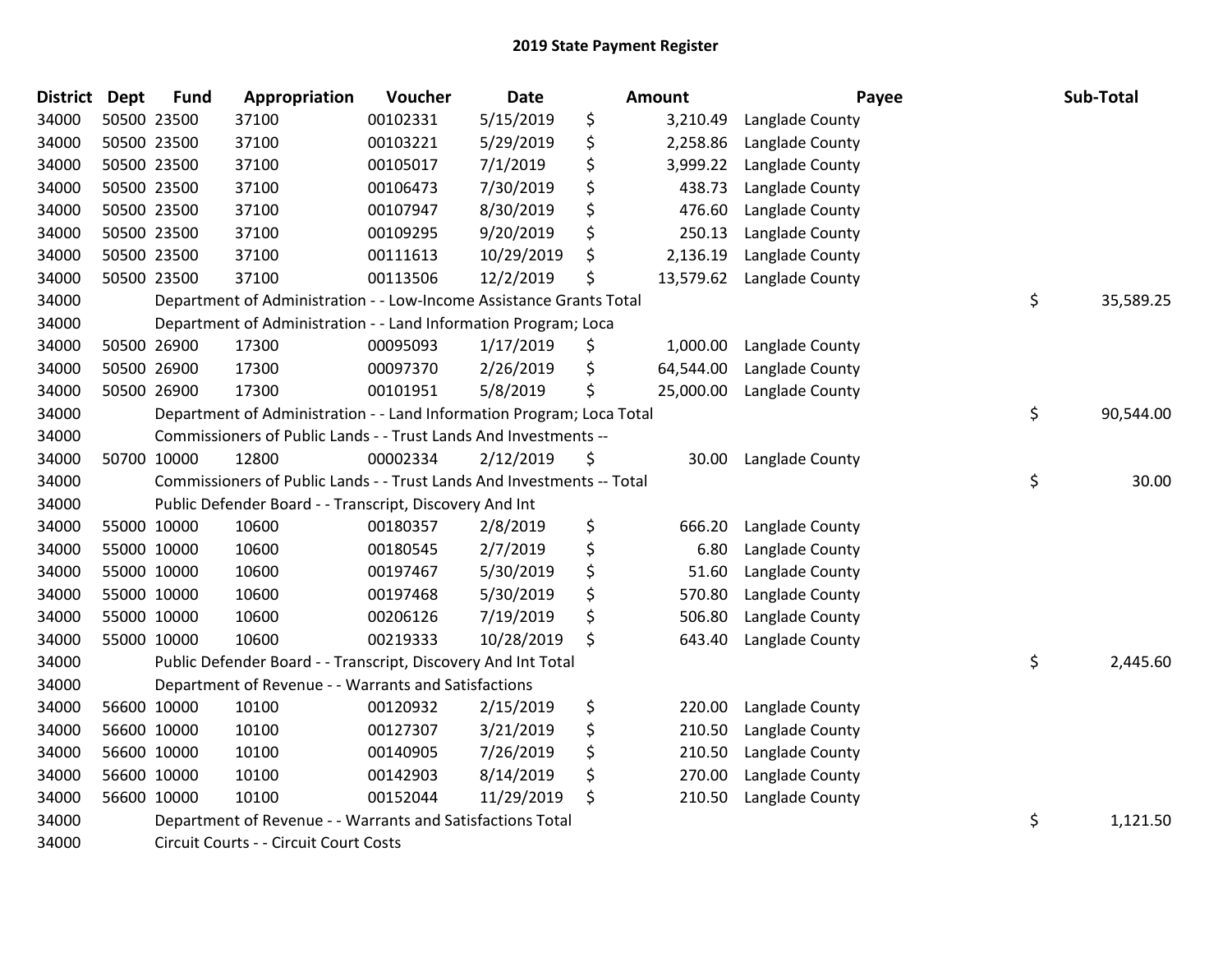| <b>District</b> | <b>Dept</b> | <b>Fund</b> | Appropriation                                                         | Voucher  | <b>Date</b> | Amount             |                 | Payee | Sub-Total     |
|-----------------|-------------|-------------|-----------------------------------------------------------------------|----------|-------------|--------------------|-----------------|-------|---------------|
| 34000           | 62500 10000 |             | 10500                                                                 | 00001237 | 1/17/2019   | \$<br>28,938.24    | Langlade County |       |               |
| 34000           | 62500 10000 |             | 10500                                                                 | 00001445 | 7/5/2019    | \$<br>3,119.00     | Langlade County |       |               |
| 34000           | 62500 10000 |             | 10500                                                                 | 00001547 | 8/1/2019    | \$<br>55,806.00    | Langlade County |       |               |
| 34000           |             |             | Circuit Courts - - Circuit Court Costs Total                          |          |             |                    |                 | \$    | 87,863.24     |
| 34000           |             |             | Shared Revenue and Tax Relief - - County And Municipal Aid            |          |             |                    |                 |       |               |
| 34000           | 83500 10000 |             | 10500                                                                 | 00049128 | 7/22/2019   | \$<br>104,168.66   | Langlade County |       |               |
| 34000           | 83500 10000 |             | 10500                                                                 | 00053426 | 11/18/2019  | \$<br>590,289.05   | Langlade County |       |               |
| 34000           |             |             | Shared Revenue and Tax Relief - - County And Municipal Aid Total      |          |             |                    |                 | \$    | 694,457.71    |
| 34000           |             |             | Shared Revenue and Tax Relief - - Exempt Computer Aid                 |          |             |                    |                 |       |               |
| 34000           | 83500 10000 |             | 10900                                                                 | 00045403 | 7/22/2019   | \$<br>12,307.90    | Langlade County |       |               |
| 34000           |             |             | Shared Revenue and Tax Relief - - Exempt Computer Aid Total           |          |             |                    |                 | \$    | 12,307.90     |
| 34000           |             |             | Shared Revenue and Tax Relief - - Utility Aid                         |          |             |                    |                 |       |               |
| 34000           | 83500 10000 |             | 11000                                                                 | 00049128 | 7/22/2019   | \$<br>4,301.72     | Langlade County |       |               |
| 34000           | 83500 10000 |             | 11000                                                                 | 00053426 | 11/18/2019  | \$<br>24,309.46    | Langlade County |       |               |
| 34000           |             |             | Shared Revenue and Tax Relief - - Utility Aid Total                   |          |             |                    |                 | \$    | 28,611.18     |
| 34000           |             |             | Shared Revenue and Tax Relief - - Personal Property Aid               |          |             |                    |                 |       |               |
| 34000           | 83500 10000 |             | 11100                                                                 | 00039926 | 5/6/2019    | \$<br>29,579.44    | Langlade County |       |               |
| 34000           |             |             | Shared Revenue and Tax Relief - - Personal Property Aid Total         |          |             |                    |                 | \$    | 29,579.44     |
| 34000           |             |             | Shared Revenue and Tax Relief - - School Lvy Tx/First Dollar Cr       |          |             |                    |                 |       |               |
| 34000           | 83500 10000 |             | 30200                                                                 | 00045266 | 7/22/2019   | \$<br>2,595,254.02 | Langlade County |       |               |
| 34000           | 83500 10000 |             | 30200                                                                 | 00048150 | 7/22/2019   | \$<br>708,439.26   | Langlade County |       |               |
| 34000           |             |             | Shared Revenue and Tax Relief - - School Lvy Tx/First Dollar Cr Total |          |             |                    |                 | \$    | 3,303,693.28  |
| 34000           |             |             | Shared Revenue and Tax Relief - - Lottery & Gaming Credit             |          |             |                    |                 |       |               |
| 34000           | 83500 52100 |             | 36300                                                                 | 00038636 | 3/25/2019   | \$<br>778,130.85   | Langlade County |       |               |
| 34000           |             |             | Shared Revenue and Tax Relief - - Lottery & Gaming Credit Total       |          |             |                    |                 | \$    | 778,130.85    |
| 34000 Total     |             |             |                                                                       |          |             |                    |                 | \$    | 11,245,806.44 |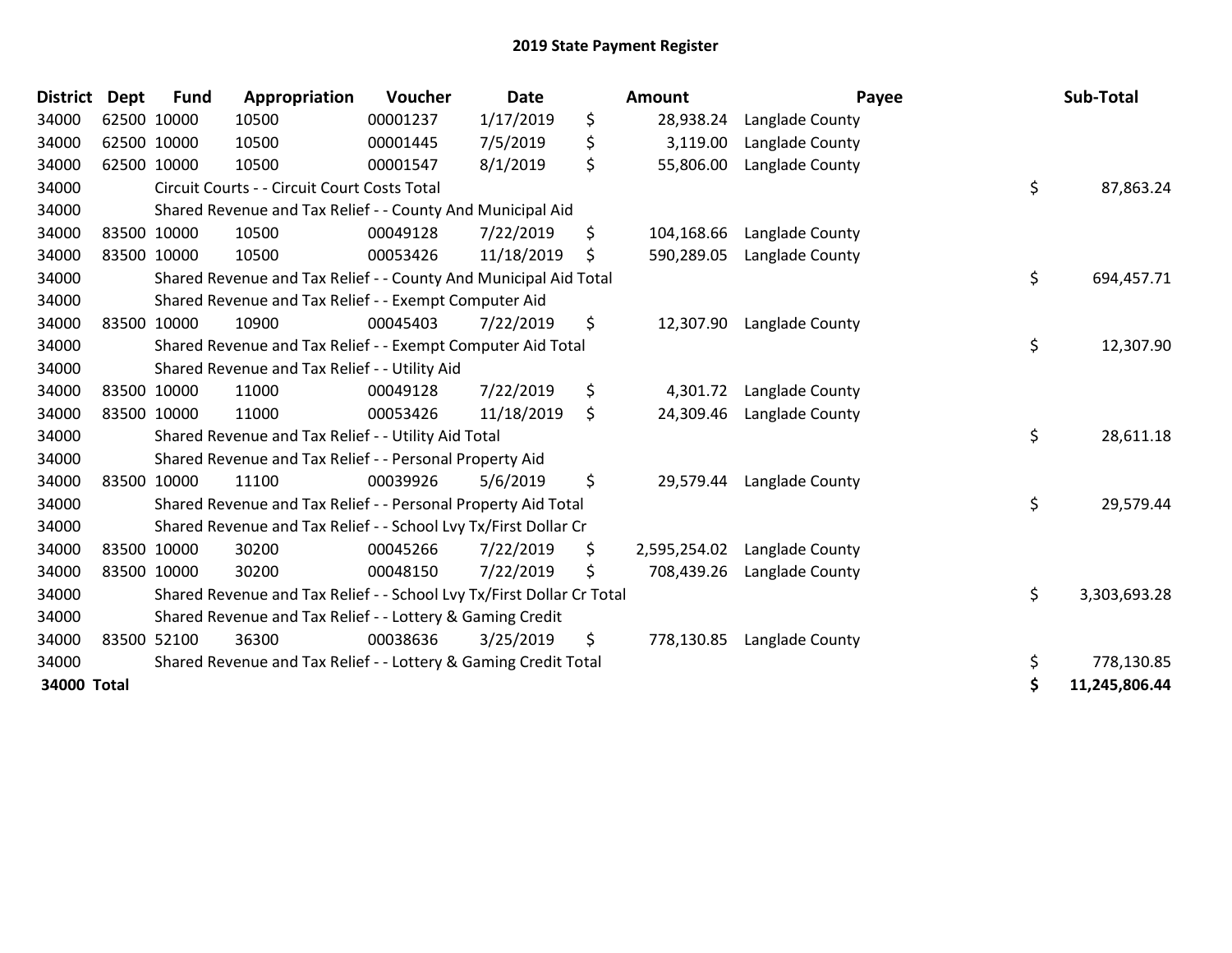| District Dept |             | <b>Fund</b> | Appropriation                                                      | Voucher  | <b>Date</b> | Amount          | Payee                    | Sub-Total       |
|---------------|-------------|-------------|--------------------------------------------------------------------|----------|-------------|-----------------|--------------------------|-----------------|
| 34002         |             |             | Dept of Safety & Prof Services - - Fire Dues Distribution          |          |             |                 |                          |                 |
| 34002         | 16500 10000 |             | 22500                                                              | 00031266 | 7/18/2019   | \$              | 1,535.66 Town Of Ackley  |                 |
| 34002         |             |             | Dept of Safety & Prof Services - - Fire Dues Distribution Total    |          |             |                 |                          | \$<br>1,535.66  |
| 34002         |             |             | Dept of Natural Resources - - Aids In Lieu Of Taxes - Gener        |          |             |                 |                          |                 |
| 34002         | 37000 10000 |             | 50300                                                              | 00297213 | 2/8/2019    | \$<br>1,628.83  | Town Of Ackley           |                 |
| 34002         | 37000 10000 |             | 50300                                                              | 00313590 | 4/19/2019   | \$<br>56.28     | Town Of Ackley           |                 |
| 34002         |             |             | Dept of Natural Resources - - Aids In Lieu Of Taxes - Gener Total  |          |             |                 |                          | \$<br>1,685.11  |
| 34002         |             |             | Dept of Natural Resources - - Resaids - Cnty Forst, Cl & Mfl       |          |             |                 |                          |                 |
| 34002         | 37000 21200 |             | 57100                                                              | 00332756 | 6/21/2019   | \$              | 7,619.83 Town Of Ackley  |                 |
| 34002         |             |             | Dept of Natural Resources - - Resaids - Cnty Forst, Cl & Mfl Total |          |             |                 |                          | \$<br>7,619.83  |
| 34002         |             |             | Dept of Natural Resources - - Aids In Lieu Of Taxes - Sum S        |          |             |                 |                          |                 |
| 34002         | 37000 21200 |             | 57900                                                              | 00313589 | 4/19/2019   | \$              | 729.78 Town Of Ackley    |                 |
| 34002         |             |             | Dept of Natural Resources - - Aids In Lieu Of Taxes - Sum S Total  |          |             |                 |                          | \$<br>729.78    |
| 34002         |             |             | Dept of Natural Resources - - Fin Asst For Responsible Units       |          |             |                 |                          |                 |
| 34002         | 37000 27400 |             | 67000                                                              | 00323163 | 5/22/2019   | \$              | 840.00 Town Of Ackley    |                 |
| 34002         |             |             | Dept of Natural Resources - - Fin Asst For Responsible Units Total |          |             |                 |                          | \$<br>840.00    |
| 34002         |             |             | WI Dept of Transportation - - Trns Aids To Mnc.-Sf                 |          |             |                 |                          |                 |
| 34002         | 39500 21100 |             | 19100                                                              | 00336682 | 1/7/2019    | \$<br>20,091.49 | Town Of Ackley           |                 |
| 34002         | 39500 21100 |             | 19100                                                              | 00363997 | 4/1/2019    | \$<br>20,091.49 | Town Of Ackley           |                 |
| 34002         | 39500 21100 |             | 19100                                                              | 00402006 | 7/1/2019    | \$<br>20,091.49 | Town Of Ackley           |                 |
| 34002         | 39500 21100 |             | 19100                                                              | 00444824 | 10/7/2019   | \$              | 20,091.49 Town Of Ackley |                 |
| 34002         |             |             | WI Dept of Transportation - - Trns Aids To Mnc.-Sf Total           |          |             |                 |                          | \$<br>80,365.96 |
| 34002         |             |             | Shared Revenue and Tax Relief - - County And Municipal Aid         |          |             |                 |                          |                 |
| 34002         | 83500 10000 |             | 10500                                                              | 00049110 | 7/22/2019   | \$              | 3,602.26 Town Of Ackley  |                 |
| 34002         | 83500 10000 |             | 10500                                                              | 00053407 | 11/18/2019  | \$              | 20,412.83 Town Of Ackley |                 |
| 34002         |             |             | Shared Revenue and Tax Relief - - County And Municipal Aid Total   |          |             |                 |                          | \$<br>24,015.09 |
| 34002         |             |             | Shared Revenue and Tax Relief - - Exempt Computer Aid              |          |             |                 |                          |                 |
| 34002         | 83500 10000 |             | 10900                                                              | 00046232 | 7/22/2019   | \$              | 3.11 Town Of Ackley      |                 |
| 34002         |             |             | Shared Revenue and Tax Relief - - Exempt Computer Aid Total        |          |             |                 |                          | \$<br>3.11      |
| 34002         |             |             | Shared Revenue and Tax Relief - - Utility Aid                      |          |             |                 |                          |                 |
| 34002         | 83500 10000 |             | 11000                                                              | 00049110 | 7/22/2019   | \$<br>143.26    | Town Of Ackley           |                 |
| 34002         | 83500 10000 |             | 11000                                                              | 00053407 | 11/18/2019  | \$<br>29.28     | Town Of Ackley           |                 |
| 34002         |             |             | Shared Revenue and Tax Relief - - Utility Aid Total                |          |             |                 |                          | \$<br>172.54    |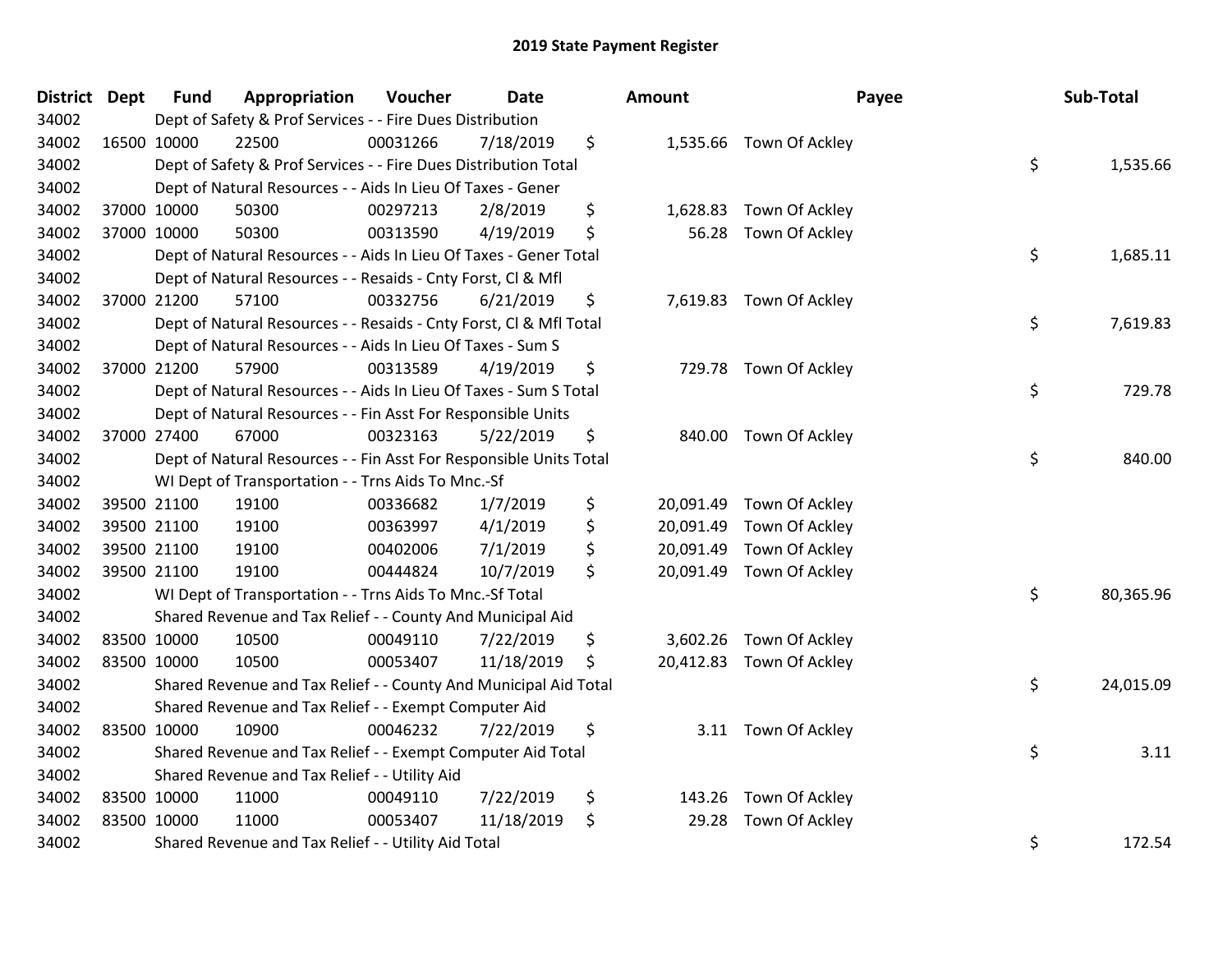| District Dept | Fund        | Appropriation                                                 | <b>Voucher</b> | Date     | Amount | Payee          | Sub-Total  |
|---------------|-------------|---------------------------------------------------------------|----------------|----------|--------|----------------|------------|
| 34002         |             | Shared Revenue and Tax Relief - - Personal Property Aid       |                |          |        |                |            |
| 34002         | 83500 10000 | 11100                                                         | 00040781       | 5/6/2019 | 67.83  | Town Of Ackley |            |
| 34002         |             | Shared Revenue and Tax Relief - - Personal Property Aid Total |                |          |        |                | 67.83      |
| 34002 Total   |             |                                                               |                |          |        |                | 117,034.91 |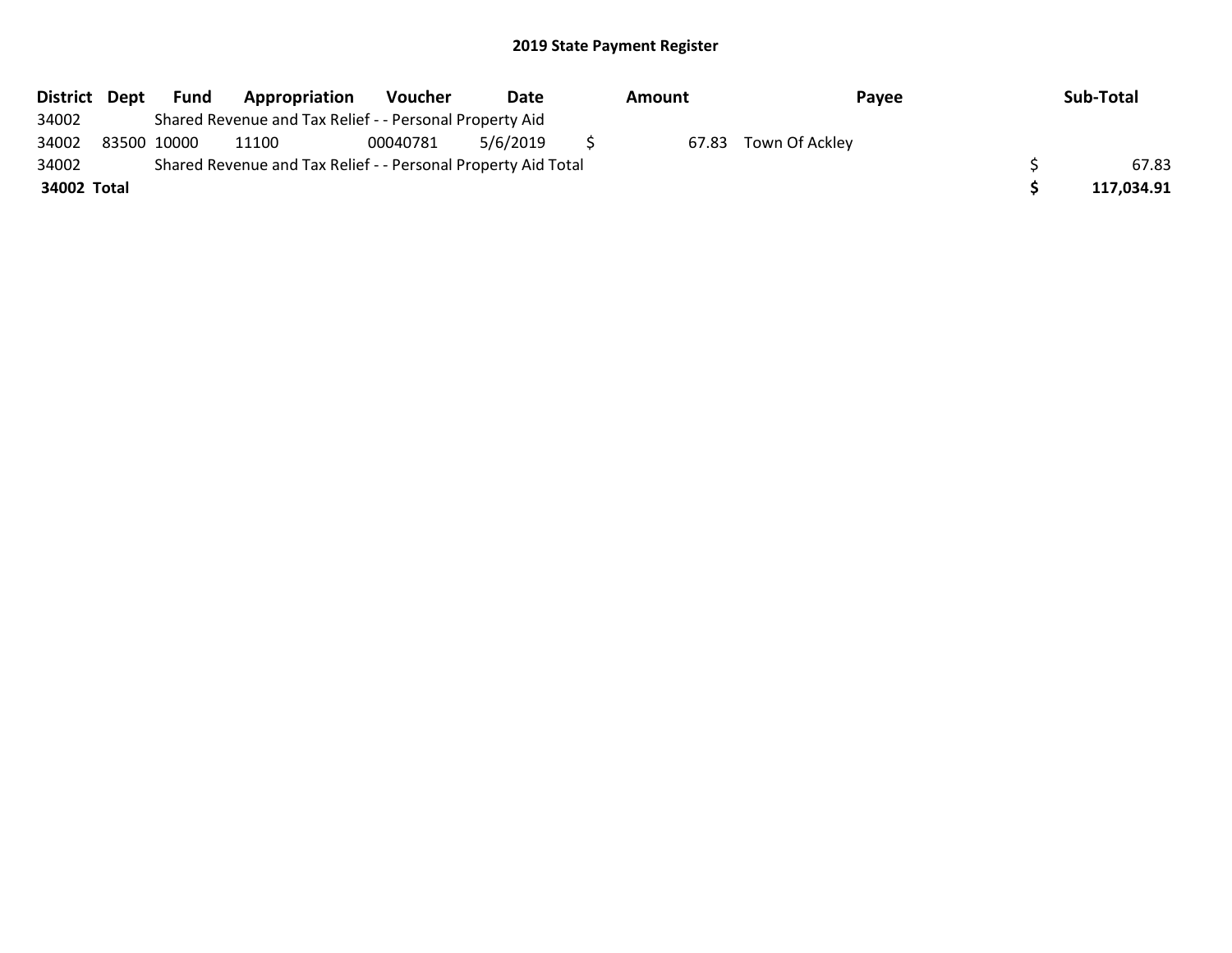| <b>District Dept</b> | <b>Fund</b> | Appropriation                                                      | Voucher  | <b>Date</b> | Amount          | Payee                       | Sub-Total       |
|----------------------|-------------|--------------------------------------------------------------------|----------|-------------|-----------------|-----------------------------|-----------------|
| 34004                |             | Dept of Safety & Prof Services - - Fire Dues Distribution          |          |             |                 |                             |                 |
| 34004                | 16500 10000 | 22500                                                              | 00030948 | 7/17/2019   | \$              | 2,570.92 Town Of Ainsworth  |                 |
| 34004                |             | Dept of Safety & Prof Services - - Fire Dues Distribution Total    |          |             |                 |                             | \$<br>2,570.92  |
| 34004                |             | Dept of Natural Resources - - Aids In Lieu Of Taxes - Gener        |          |             |                 |                             |                 |
| 34004                | 37000 10000 | 50300                                                              | 00297277 | 2/8/2019    | \$<br>9,687.42  | Town Of Ainsworth           |                 |
| 34004                | 37000 10000 | 50300                                                              | 00297278 | 2/8/2019    | \$<br>901.24    | Town Of Ainsworth           |                 |
| 34004                | 37000 10000 | 50300                                                              | 00314914 | 4/19/2019   | \$<br>1,154.88  | Town Of Ainsworth           |                 |
| 34004                | 37000 10000 | 50300                                                              | 00314915 | 4/19/2019   | \$<br>365.70    | Town Of Ainsworth           |                 |
| 34004                |             | Dept of Natural Resources - - Aids In Lieu Of Taxes - Gener Total  |          |             |                 |                             | \$<br>12,109.24 |
| 34004                |             | Dept of Natural Resources - - Resaids - Cnty Forst, Cl & Mfl       |          |             |                 |                             |                 |
| 34004                | 37000 21200 | 57100                                                              | 00332757 | 6/21/2019   | \$              | 7,987.25 Town Of Ainsworth  |                 |
| 34004                |             | Dept of Natural Resources - - Resaids - Cnty Forst, Cl & Mfl Total |          |             |                 |                             | \$<br>7,987.25  |
| 34004                |             | Dept of Natural Resources - - Aids In Lieu Of Taxes - Sum S        |          |             |                 |                             |                 |
| 34004                | 37000 21200 | 57900                                                              | 00314911 | 4/19/2019   | \$<br>515.94    | Town Of Ainsworth           |                 |
| 34004                | 37000 21200 | 57900                                                              | 00314912 | 4/19/2019   | \$<br>1.50      | Town Of Ainsworth           |                 |
| 34004                | 37000 21200 | 57900                                                              | 00314913 | 4/19/2019   | \$<br>26.16     | Town Of Ainsworth           |                 |
| 34004                |             | Dept of Natural Resources - - Aids In Lieu Of Taxes - Sum S Total  |          |             |                 |                             | \$<br>543.60    |
| 34004                |             | Dept of Natural Resources - - Fin Asst For Responsible Units       |          |             |                 |                             |                 |
| 34004                | 37000 27400 | 67000                                                              | 00323520 | 5/22/2019   | \$              | 1,547.70 Town Of Ainsworth  |                 |
| 34004                |             | Dept of Natural Resources - - Fin Asst For Responsible Units Total |          |             |                 |                             | \$<br>1,547.70  |
| 34004                |             | WI Dept of Transportation - - Trns Aids To Mnc.-Sf                 |          |             |                 |                             |                 |
| 34004                | 39500 21100 | 19100                                                              | 00336683 | 1/7/2019    | \$              | 24,890.26 Town Of Ainsworth |                 |
| 34004                | 39500 21100 | 19100                                                              | 00363998 | 4/1/2019    | \$<br>24,890.26 | Town Of Ainsworth           |                 |
| 34004                | 39500 21100 | 19100                                                              | 00402007 | 7/1/2019    | \$<br>24,890.26 | Town Of Ainsworth           |                 |
| 34004                | 39500 21100 | 19100                                                              | 00444825 | 10/7/2019   | \$<br>24,890.29 | Town Of Ainsworth           |                 |
| 34004                |             | WI Dept of Transportation - - Trns Aids To Mnc.-Sf Total           |          |             |                 |                             | \$<br>99,561.07 |
| 34004                |             | Elections Commission - - General Program Ops, GPR                  |          |             |                 |                             |                 |
| 34004                | 51000 10000 | 10100                                                              | 00001647 | 2/12/2019   | \$              | 90.60 Town Of Ainsworth     |                 |
| 34004                |             | Elections Commission - - General Program Ops, GPR Total            |          |             |                 |                             | \$<br>90.60     |
| 34004                |             | Shared Revenue and Tax Relief - - County And Municipal Aid         |          |             |                 |                             |                 |
| 34004                | 83500 10000 | 10500                                                              | 00049111 | 7/22/2019   | \$<br>1,979.23  | Town Of Ainsworth           |                 |
| 34004                | 83500 10000 | 10500                                                              | 00053408 | 11/18/2019  | \$<br>11,215.61 | Town Of Ainsworth           |                 |
| 34004                |             | Shared Revenue and Tax Relief - - County And Municipal Aid Total   |          |             |                 |                             | \$<br>13,194.84 |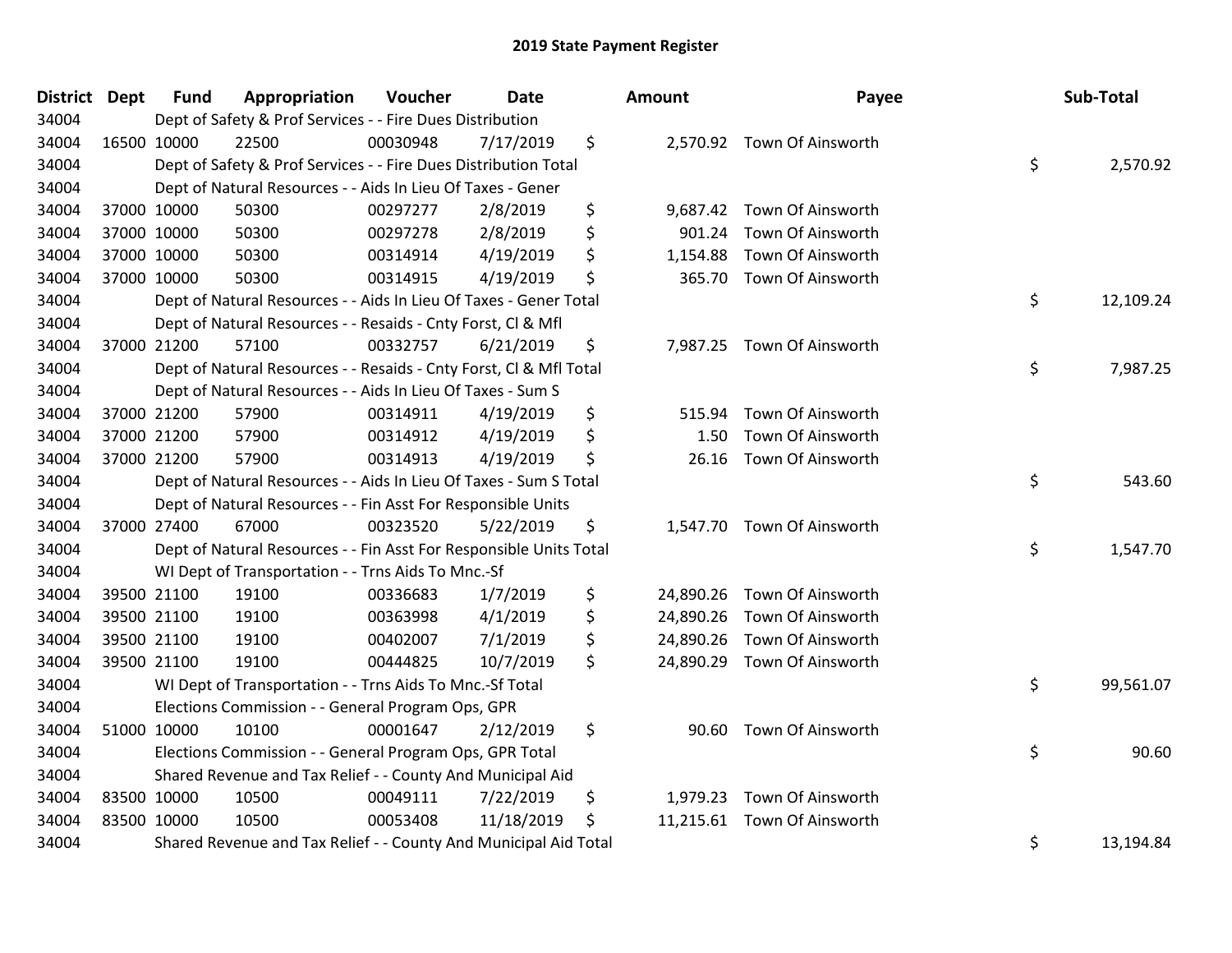| District Dept |             | Fund | Appropriation                                                 | <b>Voucher</b> | Date      | Amount | Payee             | Sub-Total  |
|---------------|-------------|------|---------------------------------------------------------------|----------------|-----------|--------|-------------------|------------|
| 34004         |             |      | Shared Revenue and Tax Relief - - Exempt Computer Aid         |                |           |        |                   |            |
| 34004         | 83500 10000 |      | 10900                                                         | 00046233       | 7/22/2019 | 5.19   | Town Of Ainsworth |            |
| 34004         |             |      | Shared Revenue and Tax Relief - - Exempt Computer Aid Total   |                |           |        |                   | 5.19       |
| 34004         |             |      | Shared Revenue and Tax Relief - - Personal Property Aid       |                |           |        |                   |            |
| 34004         | 83500 10000 |      | 11100                                                         | 00040782       | 5/6/2019  | 219.05 | Town Of Ainsworth |            |
| 34004         |             |      | Shared Revenue and Tax Relief - - Personal Property Aid Total |                |           |        |                   | 219.05     |
| 34004 Total   |             |      |                                                               |                |           |        |                   | 137,829.46 |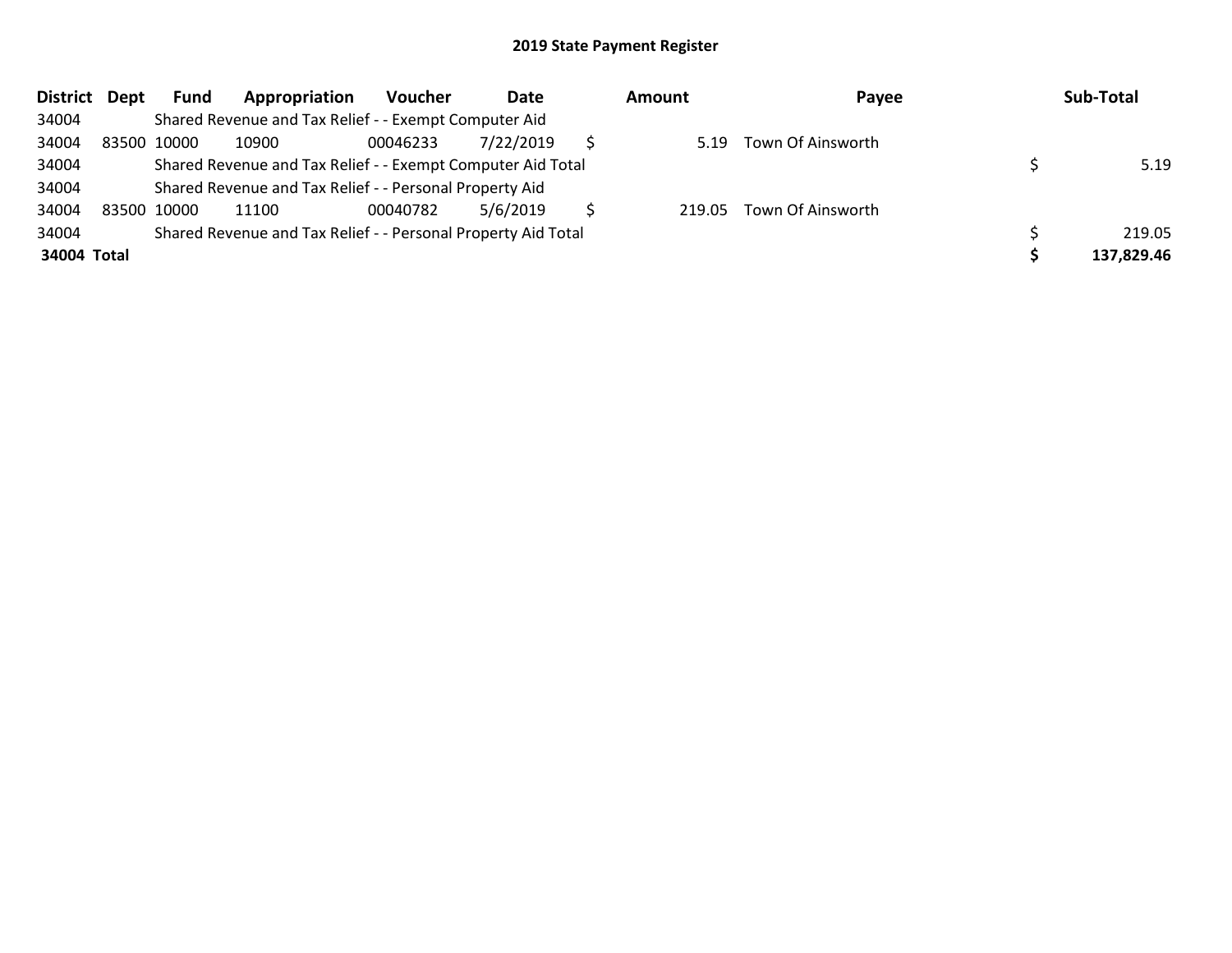| District Dept |             | <b>Fund</b> | Appropriation                                                      | Voucher  | Date       | Amount       |                          | Payee | Sub-Total |
|---------------|-------------|-------------|--------------------------------------------------------------------|----------|------------|--------------|--------------------------|-------|-----------|
| 34006         |             |             | Dept of Safety & Prof Services - - Fire Dues Distribution          |          |            |              |                          |       |           |
| 34006         | 16500 10000 |             | 22500                                                              | 00030543 | 7/16/2019  | \$           | 4,746.49 Town Of Antigo  |       |           |
| 34006         |             |             | Dept of Safety & Prof Services - - Fire Dues Distribution Total    |          |            |              |                          | \$    | 4,746.49  |
| 34006         |             |             | Dept of Natural Resources - - GPO--State Funds                     |          |            |              |                          |       |           |
| 34006         |             | 37000 21200 | 36100                                                              | 00301442 | 3/21/2019  | \$<br>30.00  | Town Of Antigo           |       |           |
| 34006         |             | 37000 21200 | 36100                                                              | 00320695 | 6/7/2019   | \$<br>30.00  | Town Of Antigo           |       |           |
| 34006         |             |             | Dept of Natural Resources - - GPO--State Funds Total               |          |            |              |                          | \$    | 60.00     |
| 34006         |             |             | Dept of Natural Resources - - Resaids - Cnty Forst, Cl & Mfl       |          |            |              |                          |       |           |
| 34006         |             | 37000 21200 | 57100                                                              | 00332758 | 6/21/2019  | \$           | 121.20 Town Of Antigo    |       |           |
| 34006         |             |             | Dept of Natural Resources - - Resaids - Cnty Forst, CI & Mfl Total |          |            |              |                          | \$    | 121.20    |
| 34006         |             |             | Dept of Natural Resources - - Fin Asst For Responsible Units       |          |            |              |                          |       |           |
| 34006         |             | 37000 27400 | 67000                                                              | 00322852 | 5/22/2019  | \$           | 5,057.73 Town Of Antigo  |       |           |
| 34006         |             |             | Dept of Natural Resources - - Fin Asst For Responsible Units Total |          |            |              |                          | \$    | 5,057.73  |
| 34006         |             |             | WI Dept of Transportation - - Trns Aids To Mnc.-Sf                 |          |            |              |                          |       |           |
| 34006         |             | 39500 21100 | 19100                                                              | 00336684 | 1/7/2019   | \$           | 23,949.72 Town Of Antigo |       |           |
| 34006         |             | 39500 21100 | 19100                                                              | 00363999 | 4/1/2019   | \$           | 23,949.72 Town Of Antigo |       |           |
| 34006         |             | 39500 21100 | 19100                                                              | 00402008 | 7/1/2019   | \$           | 23,949.72 Town Of Antigo |       |           |
| 34006         | 39500 21100 |             | 19100                                                              | 00444826 | 10/7/2019  | \$           | 23,949.74 Town Of Antigo |       |           |
| 34006         |             |             | WI Dept of Transportation - - Trns Aids To Mnc.-Sf Total           |          |            |              |                          | \$    | 95,798.90 |
| 34006         |             |             | WI Dept of Transportation - - Hwy Mgmt & Opers Sf                  |          |            |              |                          |       |           |
| 34006         |             | 39500 21100 | 36500                                                              | 00346713 | 1/28/2019  | \$<br>500.00 | Town Of Antigo           |       |           |
| 34006         |             | 39500 21100 | 36500                                                              | 00346714 | 1/28/2019  | \$<br>500.00 | Town Of Antigo           |       |           |
| 34006         | 39500 21100 |             | 36500                                                              | 00346729 | 2/15/2019  | \$<br>500.00 | Town Of Antigo           |       |           |
| 34006         |             | 39500 21100 | 36500                                                              | 00351297 | 2/11/2019  | \$<br>500.00 | Town Of Antigo           |       |           |
| 34006         |             |             | WI Dept of Transportation - - Hwy Mgmt & Opers Sf Total            |          |            |              |                          | \$    | 2,000.00  |
| 34006         |             |             | Elections Commission - - 2018 Hava Election Security               |          |            |              |                          |       |           |
| 34006         |             | 51000 22000 | 18200                                                              | 00002206 | 11/4/2019  | \$           | 1,200.00 Town Of Antigo  |       |           |
| 34006         |             |             | Elections Commission - - 2018 Hava Election Security Total         |          |            |              |                          | \$    | 1,200.00  |
| 34006         |             |             | Shared Revenue and Tax Relief - - County And Municipal Aid         |          |            |              |                          |       |           |
| 34006         | 83500 10000 |             | 10500                                                              | 00049112 | 7/22/2019  | \$           | 3,507.67 Town Of Antigo  |       |           |
| 34006         | 83500 10000 |             | 10500                                                              | 00053409 | 11/18/2019 | \$           | 19,876.77 Town Of Antigo |       |           |
| 34006         |             |             | Shared Revenue and Tax Relief - - County And Municipal Aid Total   |          |            |              |                          | \$    | 23,384.44 |
| 34006         |             |             | Shared Revenue and Tax Relief - - Exempt Computer Aid              |          |            |              |                          |       |           |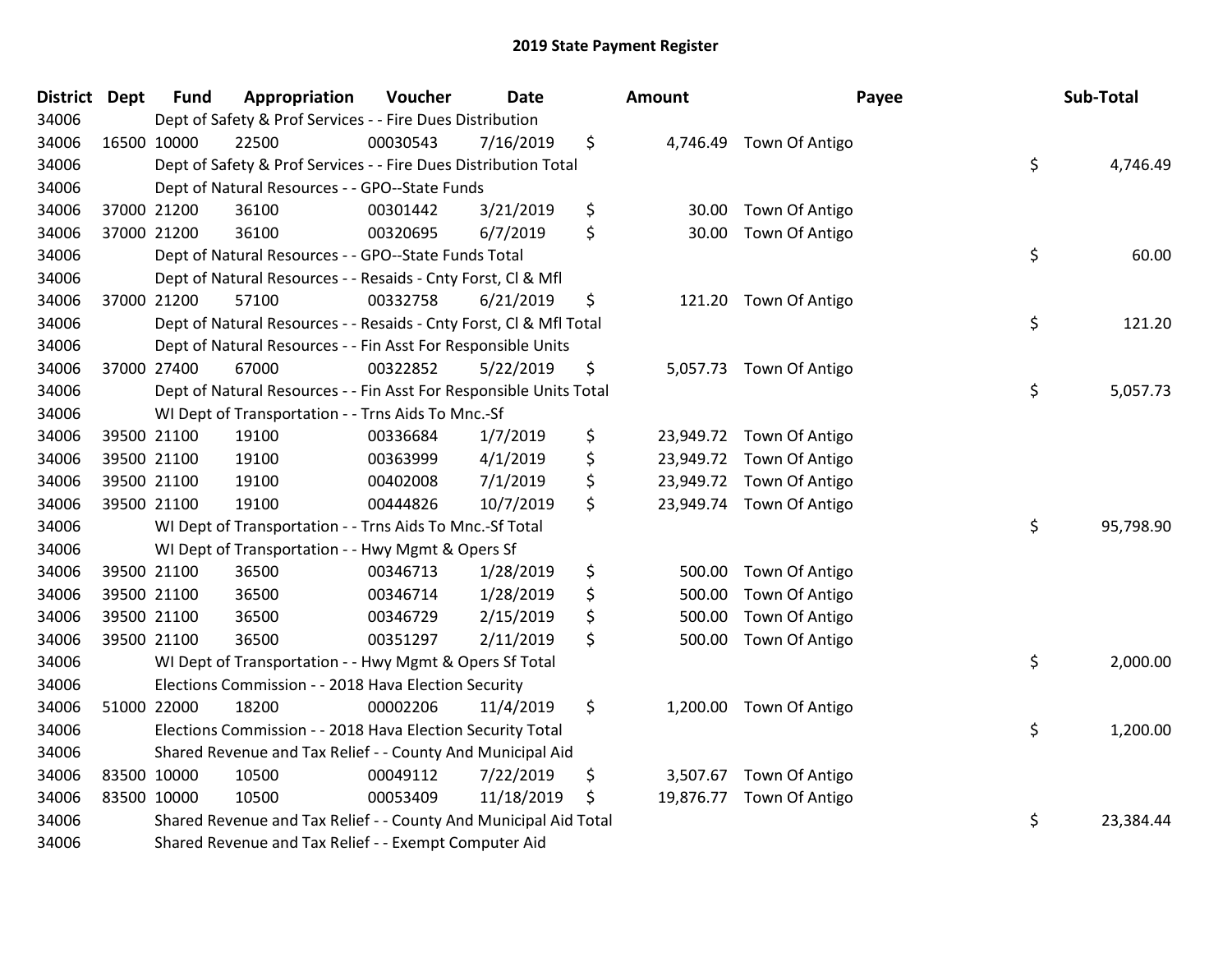| <b>District</b> | Dept        | <b>Fund</b> | Appropriation                                                 | Voucher  | Date       |    | <b>Amount</b> | Payee          | Sub-Total  |
|-----------------|-------------|-------------|---------------------------------------------------------------|----------|------------|----|---------------|----------------|------------|
| 34006           |             | 83500 10000 | 10900                                                         | 00046234 | 7/22/2019  | \$ | 220.33        | Town Of Antigo |            |
| 34006           |             |             | Shared Revenue and Tax Relief - - Exempt Computer Aid Total   |          |            |    |               |                | 220.33     |
| 34006           |             |             | Shared Revenue and Tax Relief - - Utility Aid                 |          |            |    |               |                |            |
| 34006           | 83500 10000 |             | 11000                                                         | 00049112 | 7/22/2019  | Ś  | 23.21         | Town Of Antigo |            |
| 34006           |             | 83500 10000 | 11000                                                         | 00053409 | 11/18/2019 |    | 131.95        | Town Of Antigo |            |
| 34006           |             |             | Shared Revenue and Tax Relief - - Utility Aid Total           |          |            |    |               |                | 155.16     |
| 34006           |             |             | Shared Revenue and Tax Relief - - Personal Property Aid       |          |            |    |               |                |            |
| 34006           | 83500 10000 |             | 11100                                                         | 00040783 | 5/6/2019   | \$ | 762.22        | Town Of Antigo |            |
| 34006           |             |             | Shared Revenue and Tax Relief - - Personal Property Aid Total |          |            |    |               |                | 762.22     |
| 34006 Total     |             |             |                                                               |          |            |    |               |                | 133,506.47 |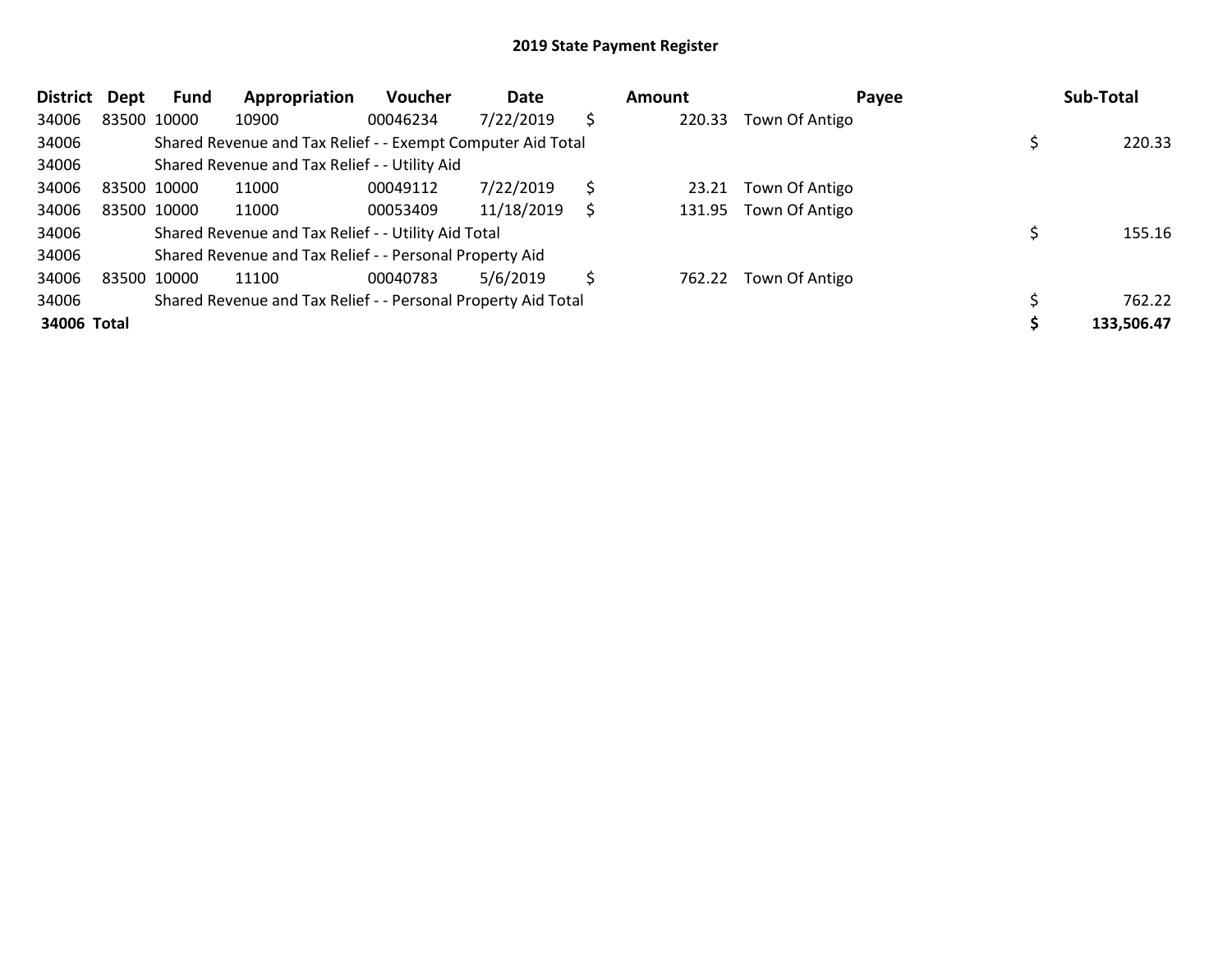| District Dept |             | <b>Fund</b> | Appropriation                                                          | Voucher  | <b>Date</b> |                | <b>Amount</b> |                         | Payee | Sub-Total  |
|---------------|-------------|-------------|------------------------------------------------------------------------|----------|-------------|----------------|---------------|-------------------------|-------|------------|
| 34008         |             |             | Dept of Safety & Prof Services - - Fire Dues Distribution              |          |             |                |               |                         |       |            |
| 34008         | 16500 10000 |             | 22500                                                                  | 00030330 | 7/16/2019   | \$             |               | 7,219.08 Town Of Elcho  |       |            |
| 34008         |             |             | Dept of Safety & Prof Services - - Fire Dues Distribution Total        |          |             |                |               |                         | \$    | 7,219.08   |
| 34008         |             |             | Dept of Natural Resources - - Aids In Lieu Of Taxes - Gener            |          |             |                |               |                         |       |            |
| 34008         |             | 37000 10000 | 50300                                                                  | 00297250 | 2/8/2019    | \$             | 136.04        | Town Of Elcho           |       |            |
| 34008         |             | 37000 10000 | 50300                                                                  | 00314304 | 4/19/2019   | \$             | 502.08        | Town Of Elcho           |       |            |
| 34008         |             |             | Dept of Natural Resources - - Aids In Lieu Of Taxes - Gener Total      |          |             |                |               |                         | \$    | 638.12     |
| 34008         |             |             | Dept of Natural Resources - - Resaids - Cnty Forst, Cl & Mfl           |          |             |                |               |                         |       |            |
| 34008         |             | 37000 21200 | 57100                                                                  | 00332759 | 6/21/2019   | \$             |               | 6,065.21 Town Of Elcho  |       |            |
| 34008         |             |             | Dept of Natural Resources - - Resaids - Cnty Forst, Cl & Mfl Total     |          |             |                |               |                         | \$    | 6,065.21   |
| 34008         |             |             | Dept of Natural Resources - - Aids In Lieu Of Taxes - Sum S            |          |             |                |               |                         |       |            |
| 34008         |             | 37000 21200 | 57900                                                                  | 00314305 | 4/19/2019   | \$             |               | 1.07 Town Of Elcho      |       |            |
| 34008         |             |             | Dept of Natural Resources - - Aids In Lieu Of Taxes - Sum S Total      |          |             |                |               |                         | \$    | 1.07       |
| 34008         |             |             | Dept of Natural Resources - - Fin Asst For Responsible Units           |          |             |                |               |                         |       |            |
| 34008         | 37000 27400 |             | 67000                                                                  | 00323415 | 5/22/2019   | \$             |               | 4,077.27 Town Of Elcho  |       |            |
| 34008         |             |             | Dept of Natural Resources - - Fin Asst For Responsible Units Total     |          |             |                |               |                         | \$    | 4,077.27   |
| 34008         |             |             | WI Dept of Transportation - - Trns Aids To Mnc.-Sf                     |          |             |                |               |                         |       |            |
| 34008         |             | 39500 21100 | 19100                                                                  | 00336685 | 1/7/2019    | \$             |               | 47,541.10 Town Of Elcho |       |            |
| 34008         |             | 39500 21100 | 19100                                                                  | 00364000 | 4/1/2019    | \$             |               | 47,541.10 Town Of Elcho |       |            |
| 34008         |             | 39500 21100 | 19100                                                                  | 00402009 | 7/1/2019    | \$             |               | 47,541.10 Town Of Elcho |       |            |
| 34008         |             | 39500 21100 | 19100                                                                  | 00444827 | 10/7/2019   | \$             |               | 47,541.10 Town Of Elcho |       |            |
| 34008         |             |             | WI Dept of Transportation - - Trns Aids To Mnc.-Sf Total               |          |             |                |               |                         | \$    | 190,164.40 |
| 34008         |             |             | WI Dept of Transportation - - Loc Rd Imp Prg St Fd                     |          |             |                |               |                         |       |            |
| 34008         | 39500 21100 |             | 27800                                                                  | 00452817 | 10/24/2019  | $\ddot{\zeta}$ |               | 10,677.74 Town Of Elcho |       |            |
| 34008         |             |             | WI Dept of Transportation - - Loc Rd Imp Prg St Fd Total               |          |             |                |               |                         | \$    | 10,677.74  |
| 34008         |             |             | Department of Health Services - - Emergency Medical Services, Ai       |          |             |                |               |                         |       |            |
| 34008         |             | 43500 10000 | 11900                                                                  | 00322998 | 11/8/2019   | \$             |               | 5,081.99 Town Of Elcho  |       |            |
| 34008         |             |             | Department of Health Services - - Emergency Medical Services, Ai Total |          |             |                |               |                         | \$    | 5,081.99   |
| 34008         |             |             | Shared Revenue and Tax Relief - - County And Municipal Aid             |          |             |                |               |                         |       |            |
| 34008         |             | 83500 10000 | 10500                                                                  | 00049113 | 7/22/2019   | \$             |               | 3,351.67 Town Of Elcho  |       |            |
| 34008         |             | 83500 10000 | 10500                                                                  | 00053410 | 11/18/2019  | \$             |               | 19,122.96 Town Of Elcho |       |            |
| 34008         |             |             | Shared Revenue and Tax Relief - - County And Municipal Aid Total       |          |             |                |               |                         | \$    | 22,474.63  |
| 34008         |             |             | Shared Revenue and Tax Relief - - Exempt Computer Aid                  |          |             |                |               |                         |       |            |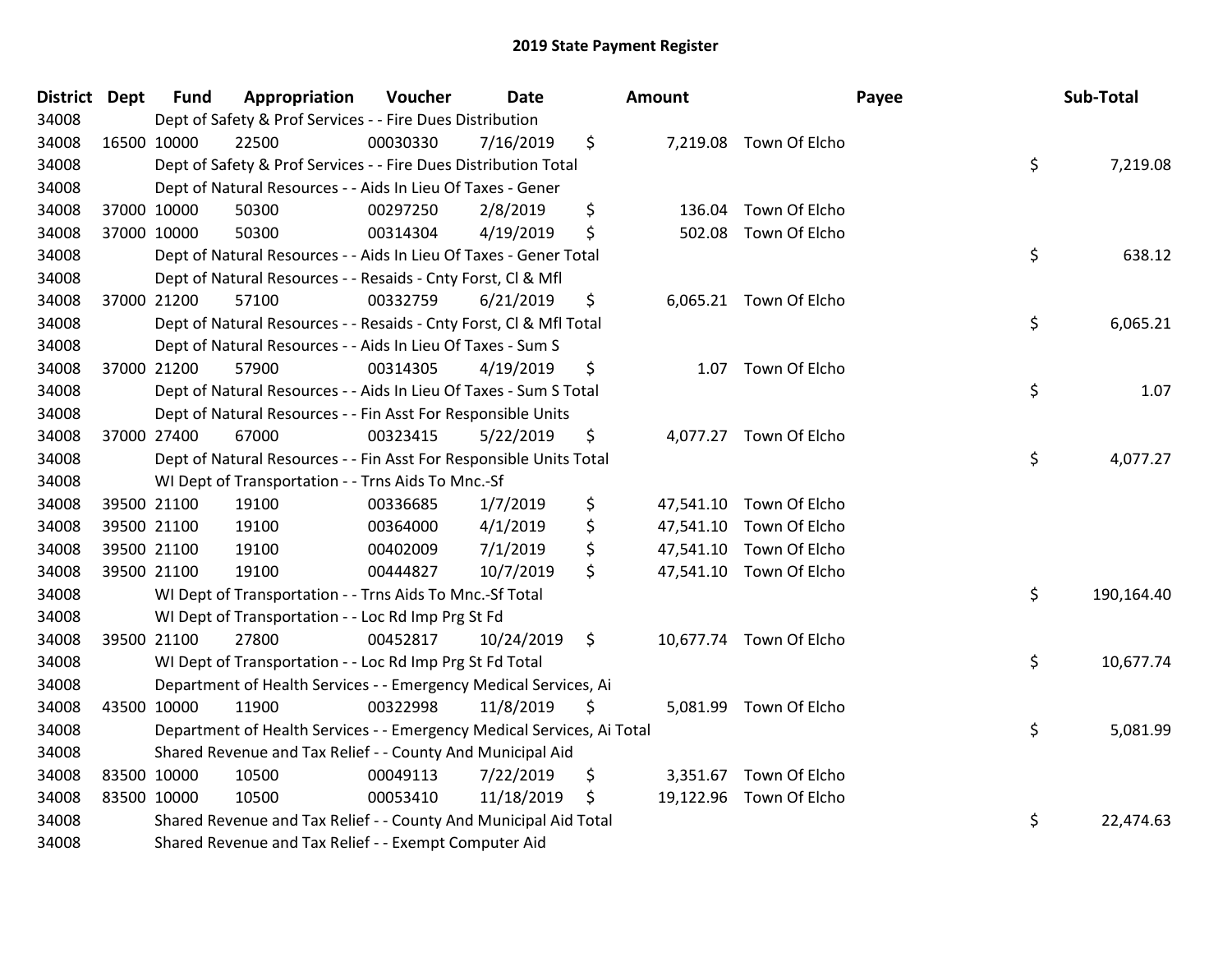| District Dept |             | Fund | Appropriation                                                 | <b>Voucher</b> | Date      | Amount |               | <b>Pavee</b> | Sub-Total  |
|---------------|-------------|------|---------------------------------------------------------------|----------------|-----------|--------|---------------|--------------|------------|
| 34008         | 83500 10000 |      | 10900                                                         | 00046235       | 7/22/2019 | 78.99  | Town Of Elcho |              |            |
| 34008         |             |      | Shared Revenue and Tax Relief - - Exempt Computer Aid Total   |                |           |        |               |              | 78.99      |
| 34008         |             |      | Shared Revenue and Tax Relief - - Personal Property Aid       |                |           |        |               |              |            |
| 34008         | 83500 10000 |      | 11100                                                         | 00040784       | 5/6/2019  | 349.61 | Town Of Elcho |              |            |
| 34008         |             |      | Shared Revenue and Tax Relief - - Personal Property Aid Total |                |           |        |               |              | 349.61     |
| 34008 Total   |             |      |                                                               |                |           |        |               |              | 246,828.11 |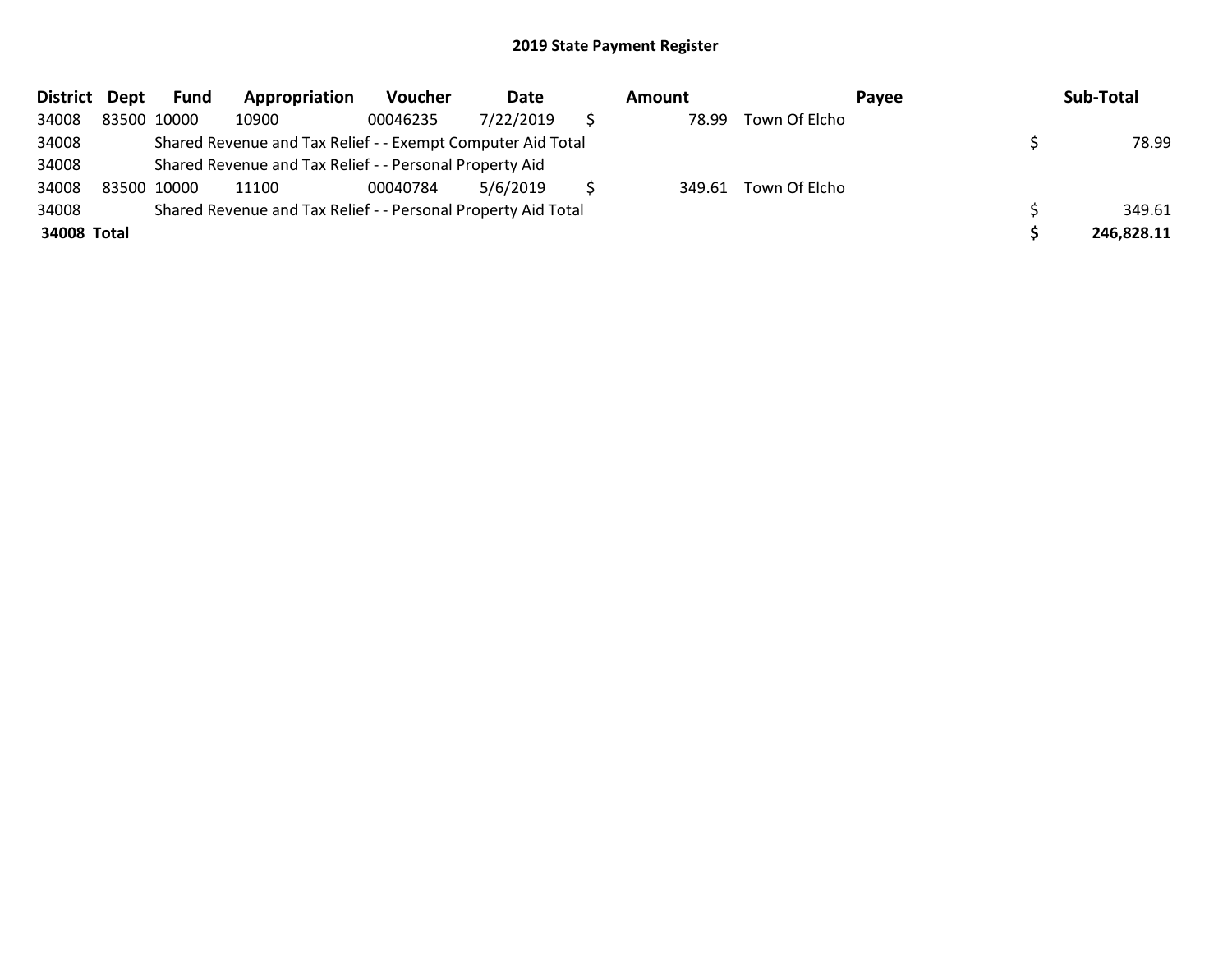| <b>District Dept</b> | <b>Fund</b> | Appropriation                                                      | Voucher  | <b>Date</b> | Amount          | Payee                       | Sub-Total       |
|----------------------|-------------|--------------------------------------------------------------------|----------|-------------|-----------------|-----------------------------|-----------------|
| 34010                |             | Dept of Safety & Prof Services - - Fire Dues Distribution          |          |             |                 |                             |                 |
| 34010                | 16500 10000 | 22500                                                              | 00031358 | 7/18/2019   | \$              | 1,257.85 Town Of Evergreen  |                 |
| 34010                |             | Dept of Safety & Prof Services - - Fire Dues Distribution Total    |          |             |                 |                             | \$<br>1,257.85  |
| 34010                |             | Dept of Natural Resources - - Aids In Lieu Of Taxes - Gener        |          |             |                 |                             |                 |
| 34010                | 37000 10000 | 50300                                                              | 00297226 | 2/8/2019    | \$<br>3,340.62  | Town Of Evergreen           |                 |
| 34010                | 37000 10000 | 50300                                                              | 00297227 | 2/8/2019    | \$<br>102.54    | Town Of Evergreen           |                 |
| 34010                | 37000 10000 | 50300                                                              | 00313993 | 4/19/2019   | \$              | 1,149.22 Town Of Evergreen  |                 |
| 34010                |             | Dept of Natural Resources - - Aids In Lieu Of Taxes - Gener Total  |          |             |                 |                             | \$<br>4,592.38  |
| 34010                |             | Dept of Natural Resources - - Resaids - Cnty Forst, Cl & Mfl       |          |             |                 |                             |                 |
| 34010                | 37000 21200 | 57100                                                              | 00332760 | 6/21/2019   | \$              | 2,817.79 Town Of Evergreen  |                 |
| 34010                |             | Dept of Natural Resources - - Resaids - Cnty Forst, Cl & Mfl Total |          |             |                 |                             | \$<br>2,817.79  |
| 34010                |             | Dept of Natural Resources - - Aids In Lieu Of Taxes - Sum S        |          |             |                 |                             |                 |
| 34010                | 37000 21200 | 57900                                                              | 00313994 | 4/19/2019   | \$              | 290.97 Town Of Evergreen    |                 |
| 34010                |             | Dept of Natural Resources - - Aids In Lieu Of Taxes - Sum S Total  |          |             |                 |                             | \$<br>290.97    |
| 34010                |             | Dept of Natural Resources - - Fin Asst For Responsible Units       |          |             |                 |                             |                 |
| 34010                | 37000 27400 | 67000                                                              | 00323215 | 5/22/2019   | \$<br>1,645.96  | Town Of Evergreen           |                 |
| 34010                |             | Dept of Natural Resources - - Fin Asst For Responsible Units Total |          |             |                 |                             | \$<br>1,645.96  |
| 34010                |             | WI Dept of Transportation - - Trns Aids To Mnc.-Sf                 |          |             |                 |                             |                 |
| 34010                | 39500 21100 | 19100                                                              | 00336686 | 1/7/2019    | \$              | 16,611.62 Town Of Evergreen |                 |
| 34010                | 39500 21100 | 19100                                                              | 00364001 | 4/1/2019    | \$              | 16,611.62 Town Of Evergreen |                 |
| 34010                | 39500 21100 | 19100                                                              | 00402010 | 7/1/2019    | \$<br>16,611.62 | Town Of Evergreen           |                 |
| 34010                | 39500 21100 | 19100                                                              | 00444828 | 10/7/2019   | \$              | 16,611.62 Town Of Evergreen |                 |
| 34010                |             | WI Dept of Transportation - - Trns Aids To Mnc.-Sf Total           |          |             |                 |                             | \$<br>66,446.48 |
| 34010                |             | WI Dept of Transportation - - Loc Rd Imp Prg St Fd                 |          |             |                 |                             |                 |
| 34010                | 39500 21100 | 27800                                                              | 00390595 | 6/7/2019    | \$              | 15,151.50 Town Of Evergreen |                 |
| 34010                |             | WI Dept of Transportation - - Loc Rd Imp Prg St Fd Total           |          |             |                 |                             | \$<br>15,151.50 |
| 34010                |             | Elections Commission - - General Program Ops, GPR                  |          |             |                 |                             |                 |
| 34010                | 51000 10000 | 10100                                                              | 00001479 | 1/25/2019   | \$<br>212.89    | Town Of Evergreen           |                 |
| 34010                |             | Elections Commission - - General Program Ops, GPR Total            |          |             |                 |                             | \$<br>212.89    |
| 34010                |             | Elections Commission - - 2018 Hava Election Security               |          |             |                 |                             |                 |
| 34010                | 51000 22000 | 18200                                                              | 00002117 | 10/21/2019  | \$<br>1,200.00  | Town Of Evergreen           |                 |
| 34010                |             | Elections Commission - - 2018 Hava Election Security Total         |          |             |                 |                             | \$<br>1,200.00  |
| 34010                |             | Shared Revenue and Tax Relief - - County And Municipal Aid         |          |             |                 |                             |                 |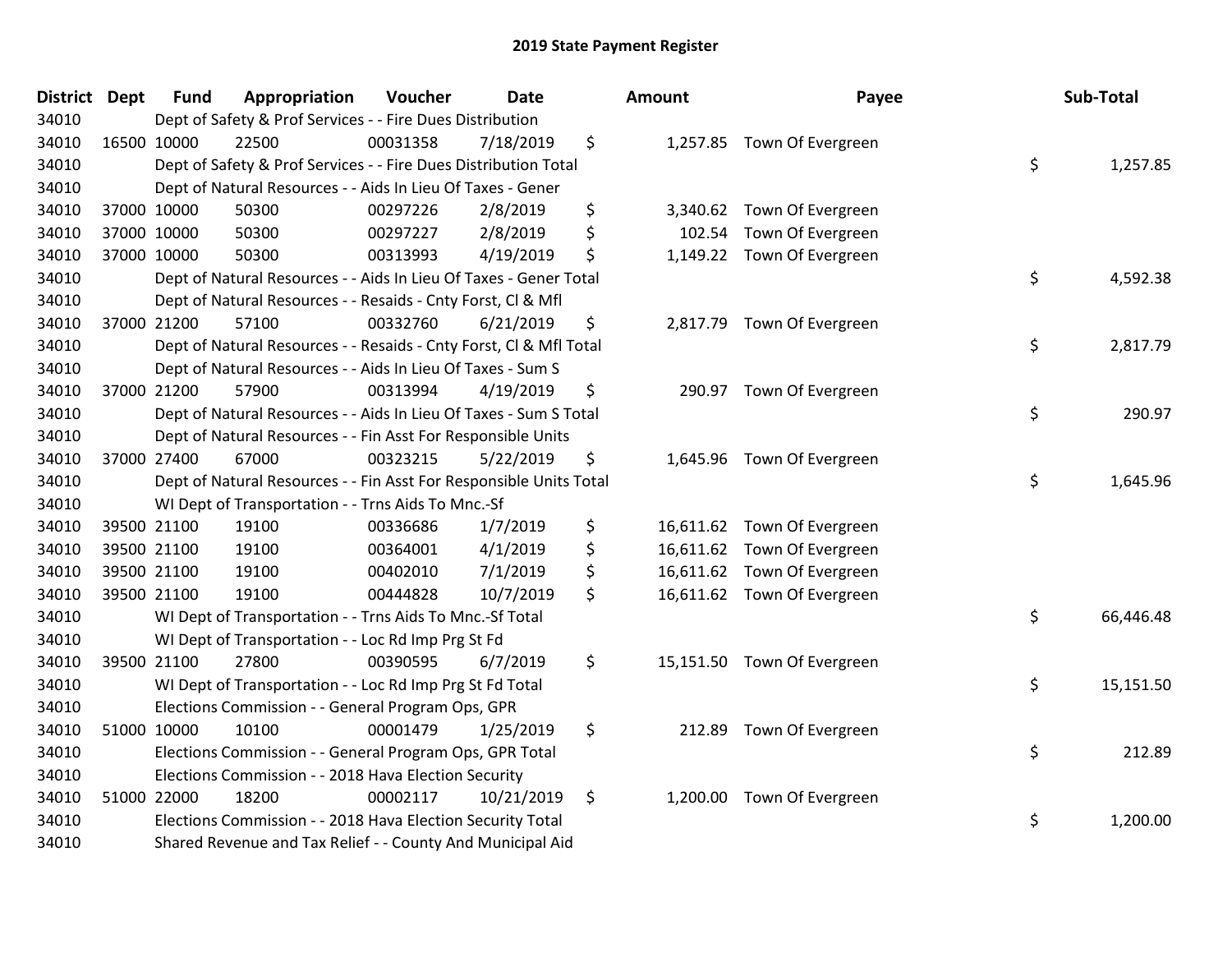| District Dept |             | <b>Fund</b> | Appropriation                                                    | <b>Voucher</b> | Date       |    | Amount    | Payee             | Sub-Total  |
|---------------|-------------|-------------|------------------------------------------------------------------|----------------|------------|----|-----------|-------------------|------------|
| 34010         |             | 83500 10000 | 10500                                                            | 00049114       | 7/22/2019  | \$ | 4,105.42  | Town Of Evergreen |            |
| 34010         |             | 83500 10000 | 10500                                                            | 00053411       | 11/18/2019 |    | 23,264.05 | Town Of Evergreen |            |
| 34010         |             |             | Shared Revenue and Tax Relief - - County And Municipal Aid Total |                |            |    |           |                   | 27,369.47  |
| 34010         |             |             | Shared Revenue and Tax Relief - - Exempt Computer Aid            |                |            |    |           |                   |            |
| 34010         | 83500 10000 |             | 10900                                                            | 00046236       | 7/22/2019  | S  | 1.03      | Town Of Evergreen |            |
| 34010         |             |             | Shared Revenue and Tax Relief - - Exempt Computer Aid Total      |                |            |    |           |                   | 1.03       |
| 34010         |             |             | Shared Revenue and Tax Relief - - Personal Property Aid          |                |            |    |           |                   |            |
| 34010         | 83500 10000 |             | 11100                                                            | 00040785       | 5/6/2019   | Ŝ  | 22.14     | Town Of Evergreen |            |
| 34010         |             |             | Shared Revenue and Tax Relief - - Personal Property Aid Total    |                |            |    |           |                   | 22.14      |
| 34010 Total   |             |             |                                                                  |                |            |    |           |                   | 121,008.46 |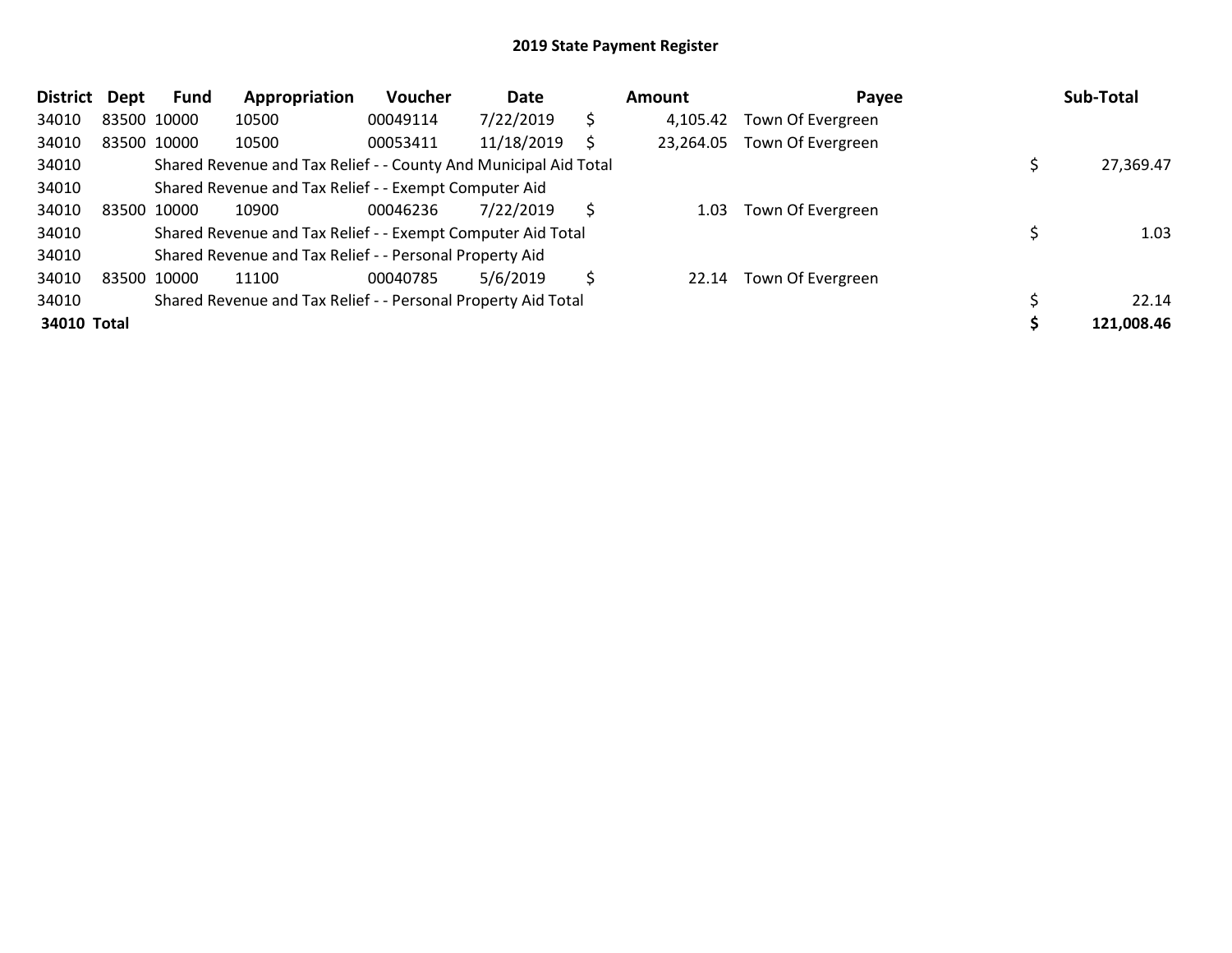| District Dept |             | <b>Fund</b> | Appropriation                                                      | Voucher  | <b>Date</b> | Amount         | Payee                      | Sub-Total       |
|---------------|-------------|-------------|--------------------------------------------------------------------|----------|-------------|----------------|----------------------------|-----------------|
| 34012         |             |             | Dept of Safety & Prof Services - - Fire Dues Distribution          |          |             |                |                            |                 |
| 34012         | 16500 10000 |             | 22500                                                              | 00031035 | 7/17/2019   | \$             | 2,264.68 Town Of Langlade  |                 |
| 34012         |             |             | Dept of Safety & Prof Services - - Fire Dues Distribution Total    |          |             |                |                            | \$<br>2,264.68  |
| 34012         |             |             | Dept of Natural Resources - - Aids In Lieu Of Taxes - Gener        |          |             |                |                            |                 |
| 34012         |             | 37000 10000 | 50300                                                              | 00297178 | 2/8/2019    | \$<br>8,984.51 | Town Of Langlade           |                 |
| 34012         |             | 37000 10000 | 50300                                                              | 00297179 | 2/8/2019    | \$<br>1,678.59 | Town Of Langlade           |                 |
| 34012         |             | 37000 10000 | 50300                                                              | 00313248 | 4/19/2019   | \$             | 1,784.26 Town Of Langlade  |                 |
| 34012         |             |             | Dept of Natural Resources - - Aids In Lieu Of Taxes - Gener Total  |          |             |                |                            | \$<br>12,447.36 |
| 34012         |             |             | Dept of Natural Resources - - Resaids - Cnty Forst, CI & Mfl       |          |             |                |                            |                 |
| 34012         |             | 37000 21200 | 57100                                                              | 00332761 | 6/21/2019   | \$             | 7,130.04 Town Of Langlade  |                 |
| 34012         |             |             | Dept of Natural Resources - - Resaids - Cnty Forst, CI & Mfl Total |          |             |                |                            | \$<br>7,130.04  |
| 34012         |             |             | Dept of Natural Resources - - Aids In Lieu Of Taxes - Sum S        |          |             |                |                            |                 |
| 34012         |             | 37000 21200 | 57900                                                              | 00313247 | 4/19/2019   | \$             | 80.20 Town Of Langlade     |                 |
| 34012         |             |             | Dept of Natural Resources - - Aids In Lieu Of Taxes - Sum S Total  |          |             |                |                            | \$<br>80.20     |
| 34012         |             |             | Dept of Natural Resources - - Rec & Resource Aids, Fed             |          |             |                |                            |                 |
| 34012         |             | 37000 21200 | 58300                                                              | 00308952 | 4/3/2019    | \$             | 871.26 Town Of Langlade    |                 |
| 34012         |             |             | Dept of Natural Resources - - Rec & Resource Aids, Fed Total       |          |             |                |                            | \$<br>871.26    |
| 34012         |             |             | Dept of Natural Resources - - Fin Asst For Responsible Units       |          |             |                |                            |                 |
| 34012         |             | 37000 27400 | 67000                                                              | 00322651 | 5/22/2019   | \$             | 1,634.87 Town Of Langlade  |                 |
| 34012         |             |             | Dept of Natural Resources - - Fin Asst For Responsible Units Total |          |             |                |                            | \$<br>1,634.87  |
| 34012         |             |             | WI Dept of Transportation - - Trns Aids To Mnc.-Sf                 |          |             |                |                            |                 |
| 34012         |             | 39500 21100 | 19100                                                              | 00336687 | 1/7/2019    | \$             | 13,688.97 Town Of Langlade |                 |
| 34012         |             | 39500 21100 | 19100                                                              | 00364002 | 4/1/2019    | \$             | 13,688.97 Town Of Langlade |                 |
| 34012         |             | 39500 21100 | 19100                                                              | 00402011 | 7/1/2019    | \$             | 13,688.97 Town Of Langlade |                 |
| 34012         |             | 39500 21100 | 19100                                                              | 00444829 | 10/7/2019   | \$             | 13,688.97 Town Of Langlade |                 |
| 34012         |             |             | WI Dept of Transportation - - Trns Aids To Mnc.-Sf Total           |          |             |                |                            | \$<br>54,755.88 |
| 34012         |             |             | WI Dept of Transportation - - Loc Rd Imp Prg St Fd                 |          |             |                |                            |                 |
| 34012         |             | 39500 21100 | 27800                                                              | 00390594 | 6/7/2019    | \$             | 10,677.74 Town Of Langlade |                 |
| 34012         |             |             | WI Dept of Transportation - - Loc Rd Imp Prg St Fd Total           |          |             |                |                            | \$<br>10,677.74 |
| 34012         |             |             | Shared Revenue and Tax Relief - - County And Municipal Aid         |          |             |                |                            |                 |
| 34012         | 83500 10000 |             | 10500                                                              | 00049115 | 7/22/2019   | \$<br>1,018.63 | Town Of Langlade           |                 |
| 34012         | 83500 10000 |             | 10500                                                              | 00053412 | 11/18/2019  | \$             | 5,772.21 Town Of Langlade  |                 |
| 34012         |             |             | Shared Revenue and Tax Relief - - County And Municipal Aid Total   |          |             |                |                            | \$<br>6,790.84  |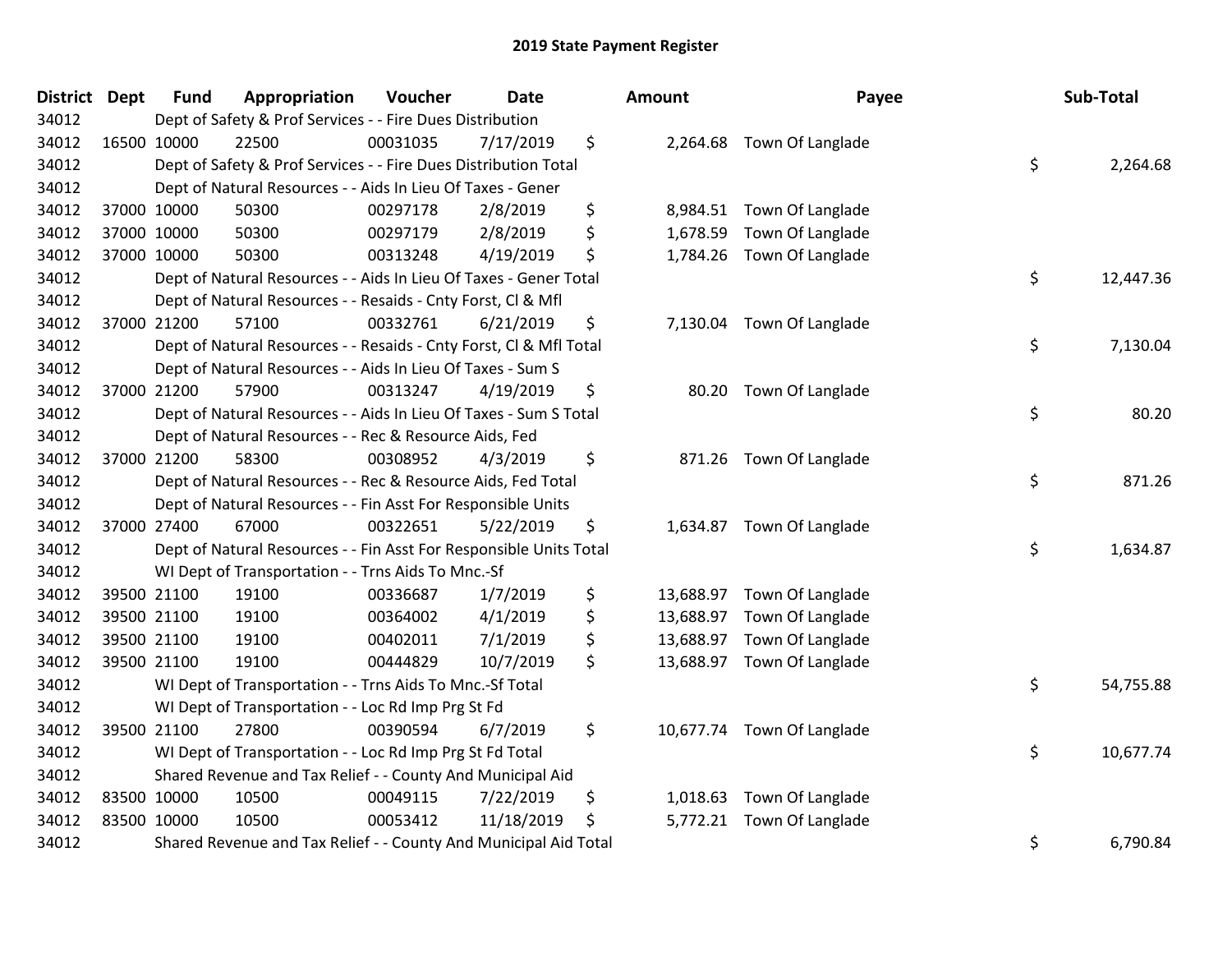| District Dept |             | <b>Fund</b> | Appropriation                                                 | Voucher  | Date      | <b>Amount</b> | Payee                   | Sub-Total |
|---------------|-------------|-------------|---------------------------------------------------------------|----------|-----------|---------------|-------------------------|-----------|
| 34012         |             |             | Shared Revenue and Tax Relief - - Exempt Computer Aid         |          |           |               |                         |           |
| 34012         | 83500 10000 |             | 10900                                                         | 00046237 | 7/22/2019 | 6.24          | Town Of Langlade        |           |
| 34012         |             |             | Shared Revenue and Tax Relief - - Exempt Computer Aid Total   |          |           |               |                         | 6.24      |
| 34012         |             |             | Shared Revenue and Tax Relief - - Personal Property Aid       |          |           |               |                         |           |
| 34012         | 83500 10000 |             | 11100                                                         | 00040786 | 5/6/2019  |               | 335.06 Town Of Langlade |           |
| 34012         |             |             | Shared Revenue and Tax Relief - - Personal Property Aid Total |          |           |               |                         | 335.06    |
| 34012 Total   |             |             |                                                               |          |           |               |                         | 96,994.17 |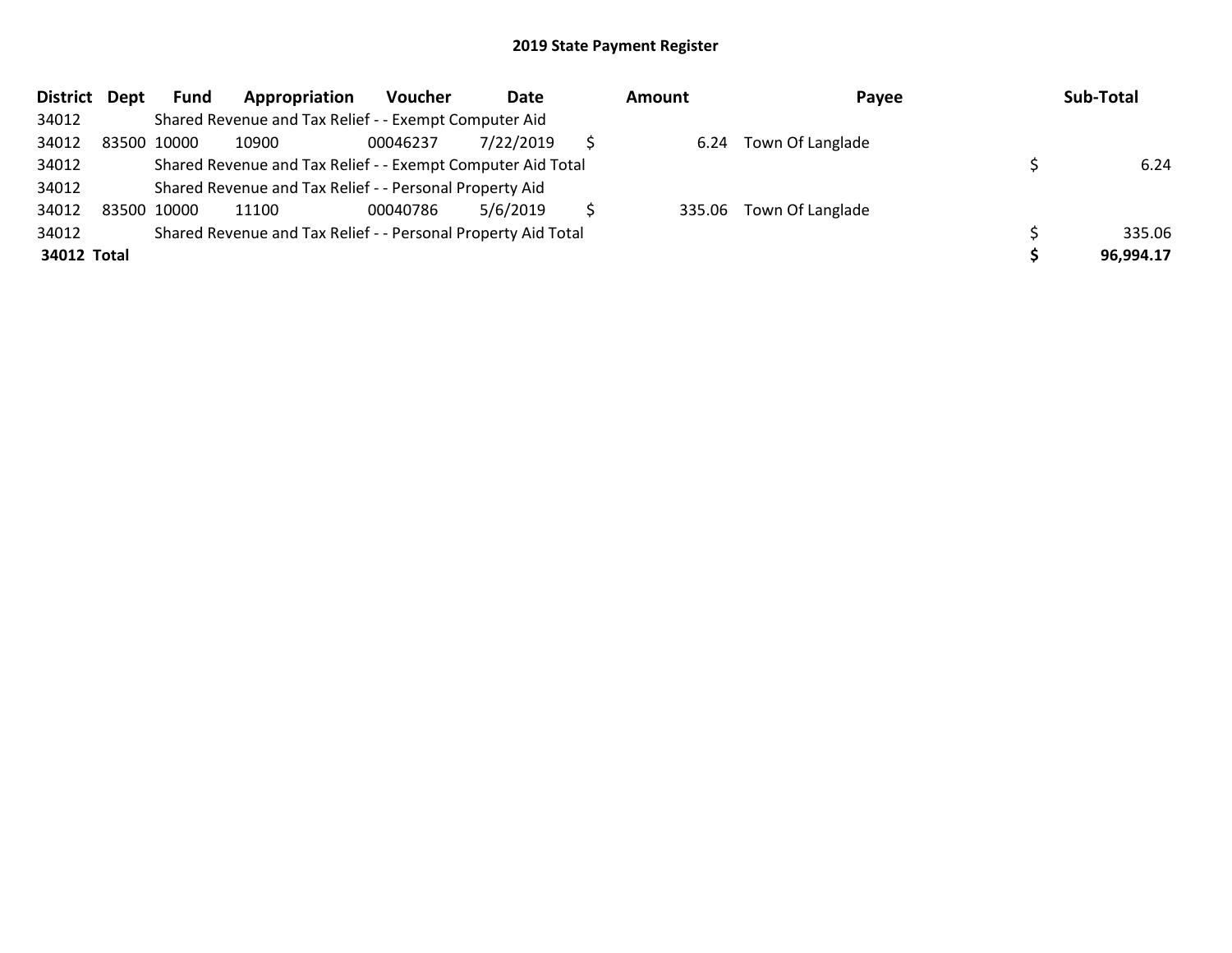| District Dept |             | <b>Fund</b> | Appropriation                                                      | Voucher  | Date       |     | <b>Amount</b> |                        | Payee | Sub-Total |
|---------------|-------------|-------------|--------------------------------------------------------------------|----------|------------|-----|---------------|------------------------|-------|-----------|
| 34014         |             |             | Dept of Safety & Prof Services - - Fire Dues Distribution          |          |            |     |               |                        |       |           |
| 34014         | 16500 10000 |             | 22500                                                              | 00030875 | 7/17/2019  | \$  |               | 2,796.88 Town Of Neva  |       |           |
| 34014         |             |             | Dept of Safety & Prof Services - - Fire Dues Distribution Total    |          |            |     |               |                        | \$    | 2,796.88  |
| 34014         |             |             | Dept of Natural Resources - - Aids In Lieu Of Taxes - Gener        |          |            |     |               |                        |       |           |
| 34014         |             | 37000 10000 | 50300                                                              | 00314073 | 4/19/2019  | \$  | 12.50         | Town Of Neva           |       |           |
| 34014         |             | 37000 10000 | 50300                                                              | 00314074 | 4/19/2019  | \$  | 253.38        | Town Of Neva           |       |           |
| 34014         |             |             | Dept of Natural Resources - - Aids In Lieu Of Taxes - Gener Total  |          |            |     |               |                        | \$    | 265.88    |
| 34014         |             |             | Dept of Natural Resources - - Resaids - Cnty Forst, Cl & Mfl       |          |            |     |               |                        |       |           |
| 34014         |             | 37000 21200 | 57100                                                              | 00332762 | 6/21/2019  | \$  |               | 1,146.05 Town Of Neva  |       |           |
| 34014         |             |             | Dept of Natural Resources - - Resaids - Cnty Forst, Cl & Mfl Total |          |            |     |               |                        | \$    | 1,146.05  |
| 34014         |             |             | Dept of Natural Resources - - Aids In Lieu Of Taxes - Sum S        |          |            |     |               |                        |       |           |
| 34014         |             | 37000 21200 | 57900                                                              | 00314075 | 4/19/2019  | \$  |               | 38.54 Town Of Neva     |       |           |
| 34014         |             |             | Dept of Natural Resources - - Aids In Lieu Of Taxes - Sum S Total  |          |            |     |               |                        | \$    | 38.54     |
| 34014         |             |             | Dept of Natural Resources - - Fin Asst For Responsible Units       |          |            |     |               |                        |       |           |
| 34014         |             | 37000 27400 | 67000                                                              | 00323242 | 5/22/2019  | \$  |               | 3,228.20 Town Of Neva  |       |           |
| 34014         |             |             | Dept of Natural Resources - - Fin Asst For Responsible Units Total |          |            |     |               |                        | \$    | 3,228.20  |
| 34014         |             |             | WI Dept of Transportation - - Trns Aids To Mnc.-Sf                 |          |            |     |               |                        |       |           |
| 34014         |             | 39500 21100 | 19100                                                              | 00336688 | 1/7/2019   | \$  |               | 18,228.07 Town Of Neva |       |           |
| 34014         |             | 39500 21100 | 19100                                                              | 00364003 | 4/1/2019   | \$  | 18,228.07     | Town Of Neva           |       |           |
| 34014         |             | 39500 21100 | 19100                                                              | 00402012 | 7/1/2019   | \$  |               | 18,228.07 Town Of Neva |       |           |
| 34014         |             | 39500 21100 | 19100                                                              | 00444830 | 10/7/2019  | \$  |               | 18,228.07 Town Of Neva |       |           |
| 34014         |             |             | WI Dept of Transportation - - Trns Aids To Mnc.-Sf Total           |          |            |     |               |                        | \$    | 72,912.28 |
| 34014         |             |             | Elections Commission - - 2018 Hava Election Security               |          |            |     |               |                        |       |           |
| 34014         |             | 51000 22000 | 18200                                                              | 00002908 | 11/26/2019 | \$  | 600.00        | Town Of Neva           |       |           |
| 34014         |             |             | Elections Commission - - 2018 Hava Election Security Total         |          |            |     |               |                        | \$    | 600.00    |
| 34014         |             |             | Shared Revenue and Tax Relief - - County And Municipal Aid         |          |            |     |               |                        |       |           |
| 34014         |             | 83500 10000 | 10500                                                              | 00049116 | 7/22/2019  | \$  |               | 3,860.85 Town Of Neva  |       |           |
| 34014         | 83500 10000 |             | 10500                                                              | 00053413 | 11/18/2019 | -\$ |               | 21,878.15 Town Of Neva |       |           |
| 34014         |             |             | Shared Revenue and Tax Relief - - County And Municipal Aid Total   |          |            |     |               |                        | \$    | 25,739.00 |
| 34014         |             |             | Shared Revenue and Tax Relief - - Exempt Computer Aid              |          |            |     |               |                        |       |           |
| 34014         |             | 83500 10000 | 10900                                                              | 00046238 | 7/22/2019  | \$  | 4.16          | Town Of Neva           |       |           |
| 34014         |             |             | Shared Revenue and Tax Relief - - Exempt Computer Aid Total        |          |            |     |               |                        | \$    | 4.16      |
| 34014         |             |             | Shared Revenue and Tax Relief - - Personal Property Aid            |          |            |     |               |                        |       |           |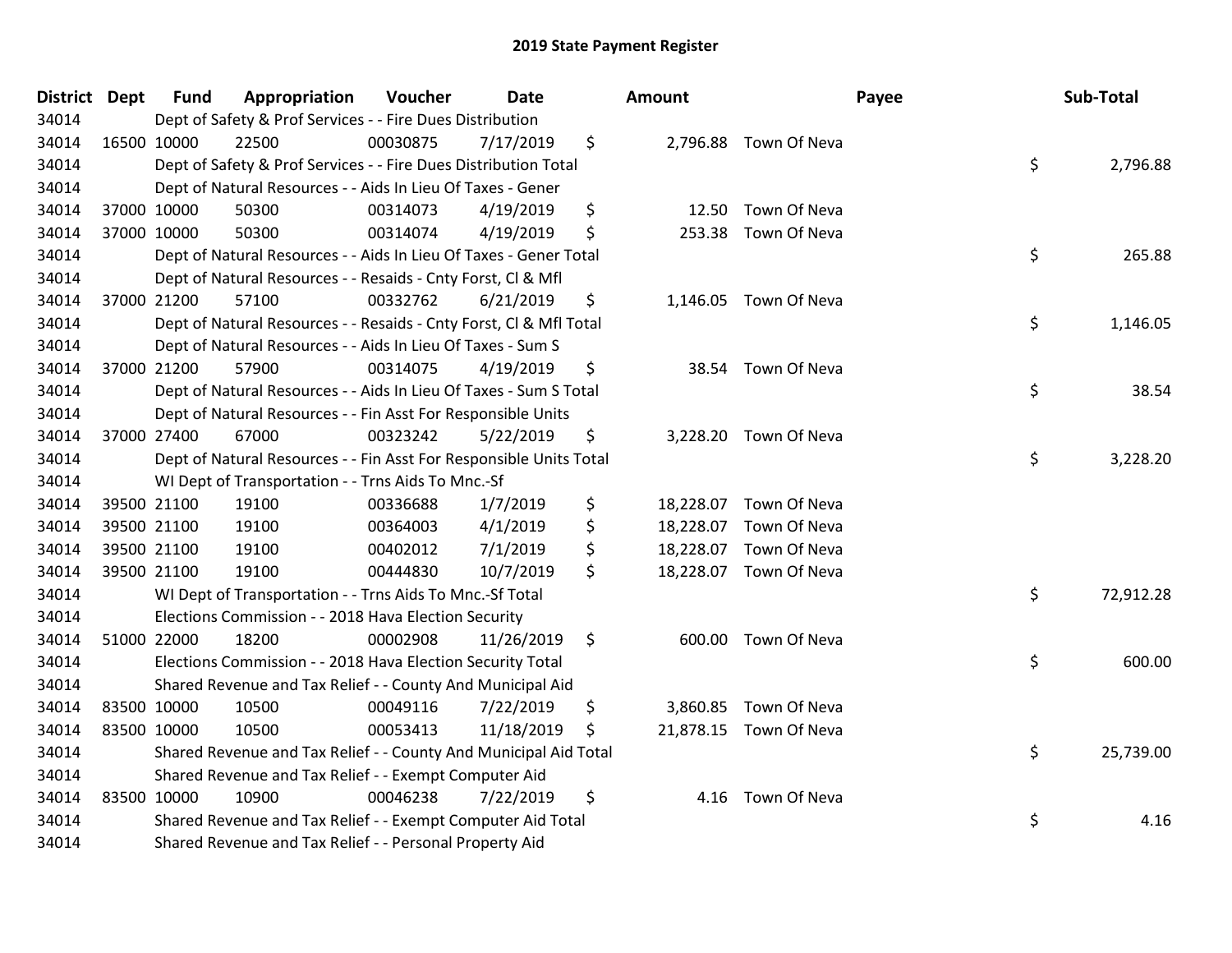| District Dept |             | Fund | Appropriation                                                 | <b>Voucher</b> | Date     | Amount |              | Payee | Sub-Total  |
|---------------|-------------|------|---------------------------------------------------------------|----------------|----------|--------|--------------|-------|------------|
| 34014         | 83500 10000 |      | 11100                                                         | 00040787       | 5/6/2019 | 95.49  | Town Of Neva |       |            |
| 34014         |             |      | Shared Revenue and Tax Relief - - Personal Property Aid Total |                |          |        |              |       | 95.49      |
| 34014 Total   |             |      |                                                               |                |          |        |              |       | 106.826.48 |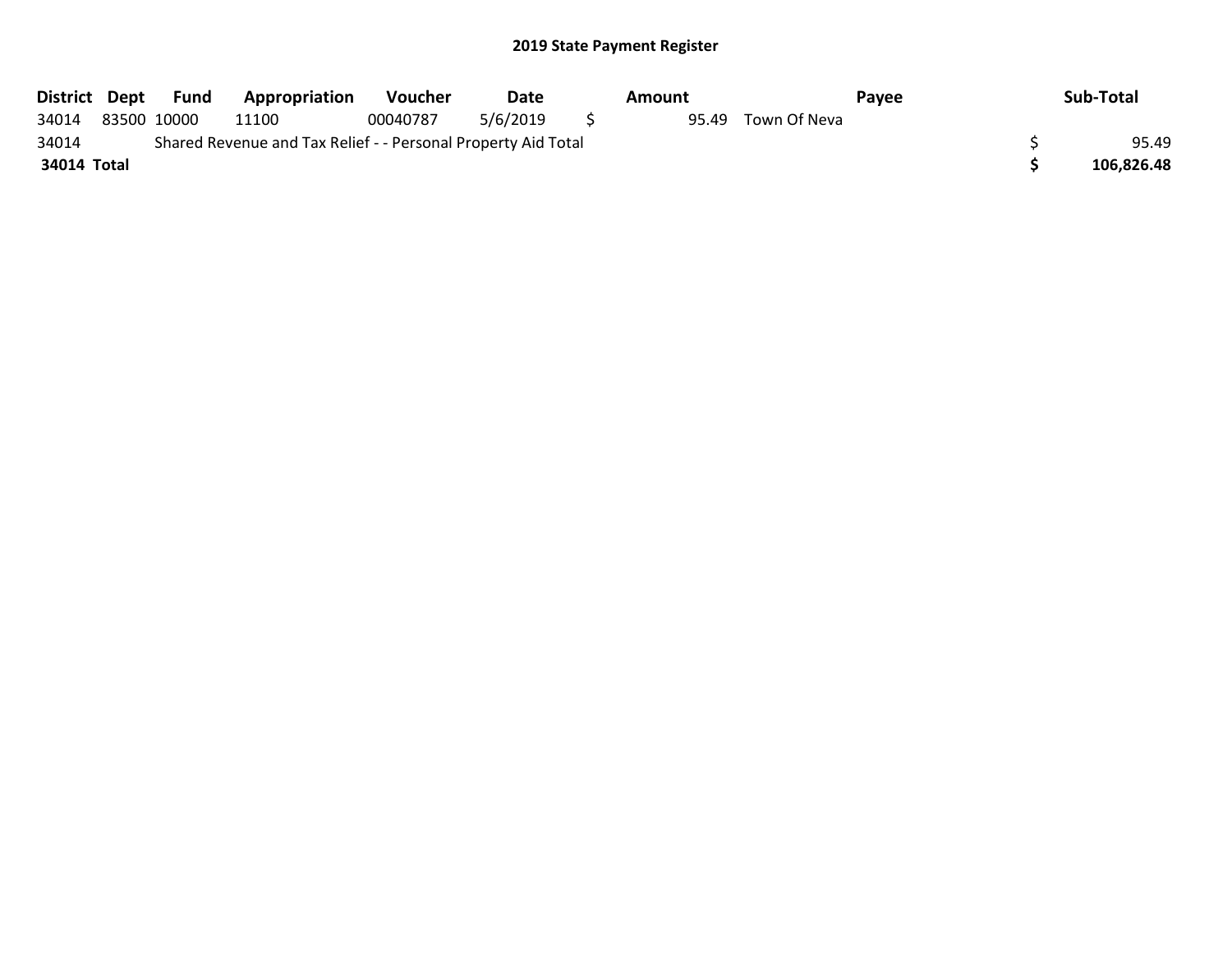| <b>District Dept</b> | <b>Fund</b> | Appropriation                                                      | Voucher  | <b>Date</b> |    | Amount   | Payee                     | Sub-Total        |
|----------------------|-------------|--------------------------------------------------------------------|----------|-------------|----|----------|---------------------------|------------------|
| 34016                |             | Dept of Safety & Prof Services - - Fire Dues Distribution          |          |             |    |          |                           |                  |
| 34016                | 16500 10000 | 22500                                                              | 00030835 | 7/17/2019   | \$ |          | 2,964.32 Town Of Norwood  |                  |
| 34016                |             | Dept of Safety & Prof Services - - Fire Dues Distribution Total    |          |             |    |          |                           | \$<br>2,964.32   |
| 34016                |             | Dept of Natural Resources - - Aids In Lieu Of Taxes - Gener        |          |             |    |          |                           |                  |
| 34016                | 37000 10000 | 50300                                                              | 00297216 | 2/8/2019    | \$ | 4,137.93 | Town Of Norwood           |                  |
| 34016                | 37000 10000 | 50300                                                              | 00297217 | 2/8/2019    | \$ | 3,063.40 | Town Of Norwood           |                  |
| 34016                | 37000 10000 | 50300                                                              | 00313677 | 4/19/2019   | \$ | 69.50    | Town Of Norwood           |                  |
| 34016                |             | Dept of Natural Resources - - Aids In Lieu Of Taxes - Gener Total  |          |             |    |          |                           | \$<br>7,270.83   |
| 34016                |             | Dept of Natural Resources - - Resaids - Cnty Forst, Cl & Mfl       |          |             |    |          |                           |                  |
| 34016                | 37000 21200 | 57100                                                              | 00332763 | 6/21/2019   | \$ |          | 765.07 Town Of Norwood    |                  |
| 34016                |             | Dept of Natural Resources - - Resaids - Cnty Forst, CI & Mfl Total |          |             |    |          |                           | \$<br>765.07     |
| 34016                |             | Dept of Natural Resources - - Aids In Lieu Of Taxes - Sum S        |          |             |    |          |                           |                  |
| 34016                | 37000 21200 | 57900                                                              | 00313678 | 4/19/2019   | \$ |          | 72.66 Town Of Norwood     |                  |
| 34016                |             | Dept of Natural Resources - - Aids In Lieu Of Taxes - Sum S Total  |          |             |    |          |                           | \$<br>72.66      |
| 34016                |             | Dept of Natural Resources - - Fin Asst For Responsible Units       |          |             |    |          |                           |                  |
| 34016                | 37000 27400 | 67000                                                              | 00322715 | 5/22/2019   | \$ | 1,476.00 | <b>Town Of Norwood</b>    |                  |
| 34016                |             | Dept of Natural Resources - - Fin Asst For Responsible Units Total |          |             |    |          |                           | \$<br>1,476.00   |
| 34016                |             | WI Dept of Transportation - - Trns Aids To Mnc.-Sf                 |          |             |    |          |                           |                  |
| 34016                | 39500 21100 | 19100                                                              | 00336689 | 1/7/2019    | \$ |          | 25,592.16 Town Of Norwood |                  |
| 34016                | 39500 21100 | 19100                                                              | 00364004 | 4/1/2019    | \$ |          | 25,592.16 Town Of Norwood |                  |
| 34016                | 39500 21100 | 19100                                                              | 00402013 | 7/1/2019    | \$ |          | 25,592.16 Town Of Norwood |                  |
| 34016                | 39500 21100 | 19100                                                              | 00444831 | 10/7/2019   | \$ |          | 25,592.17 Town Of Norwood |                  |
| 34016                |             | WI Dept of Transportation - - Trns Aids To Mnc.-Sf Total           |          |             |    |          |                           | \$<br>102,368.65 |
| 34016                |             | Elections Commission - - 2018 Hava Election Security               |          |             |    |          |                           |                  |
| 34016                | 51000 22000 | 18200                                                              | 00002457 | 11/13/2019  | \$ | 800.00   | <b>Town Of Norwood</b>    |                  |
| 34016                |             | Elections Commission - - 2018 Hava Election Security Total         |          |             |    |          |                           | \$<br>800.00     |
| 34016                |             | Shared Revenue and Tax Relief - - County And Municipal Aid         |          |             |    |          |                           |                  |
| 34016                | 83500 10000 | 10500                                                              | 00049117 | 7/22/2019   | \$ |          | 5,518.05 Town Of Norwood  |                  |
| 34016                | 83500 10000 | 10500                                                              | 00053414 | 11/18/2019  | S  |          | 31,268.96 Town Of Norwood |                  |
| 34016                |             | Shared Revenue and Tax Relief - - County And Municipal Aid Total   |          |             |    |          |                           | \$<br>36,787.01  |
| 34016                |             | Shared Revenue and Tax Relief - - Exempt Computer Aid              |          |             |    |          |                           |                  |
| 34016                | 83500 10000 | 10900                                                              | 00046239 | 7/22/2019   | \$ | 4.16     | <b>Town Of Norwood</b>    |                  |
| 34016                |             | Shared Revenue and Tax Relief - - Exempt Computer Aid Total        |          |             |    |          |                           | \$<br>4.16       |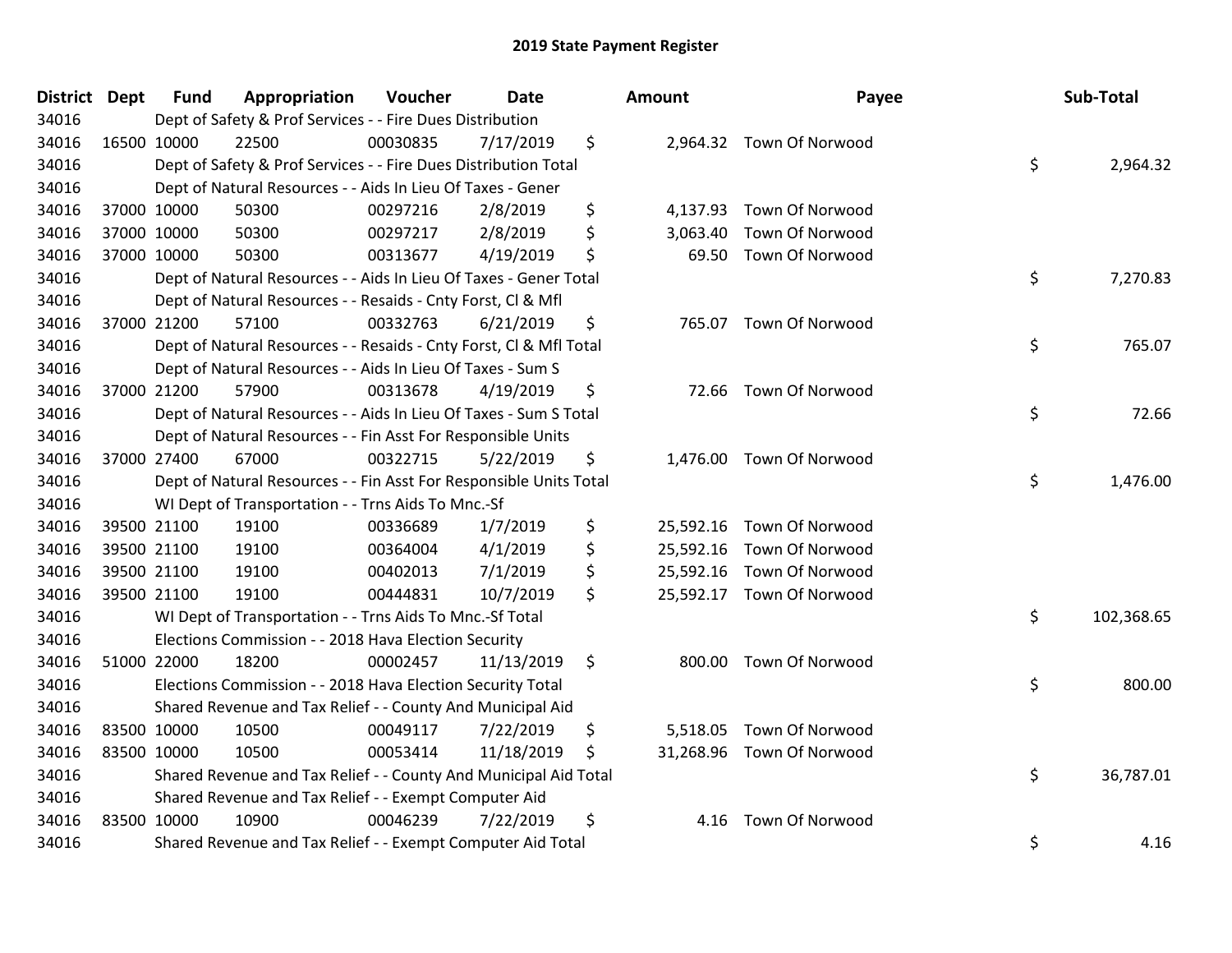| District Dept | Fund        | Appropriation                                                 | Voucher  | Date     | Amount | Payee                  | Sub-Total  |
|---------------|-------------|---------------------------------------------------------------|----------|----------|--------|------------------------|------------|
| 34016         |             | Shared Revenue and Tax Relief - - Personal Property Aid       |          |          |        |                        |            |
| 34016         | 83500 10000 | 11100                                                         | 00040788 | 5/6/2019 |        | 167.29 Town Of Norwood |            |
| 34016         |             | Shared Revenue and Tax Relief - - Personal Property Aid Total |          |          |        |                        | 167.29     |
| 34016 Total   |             |                                                               |          |          |        |                        | 152,675.99 |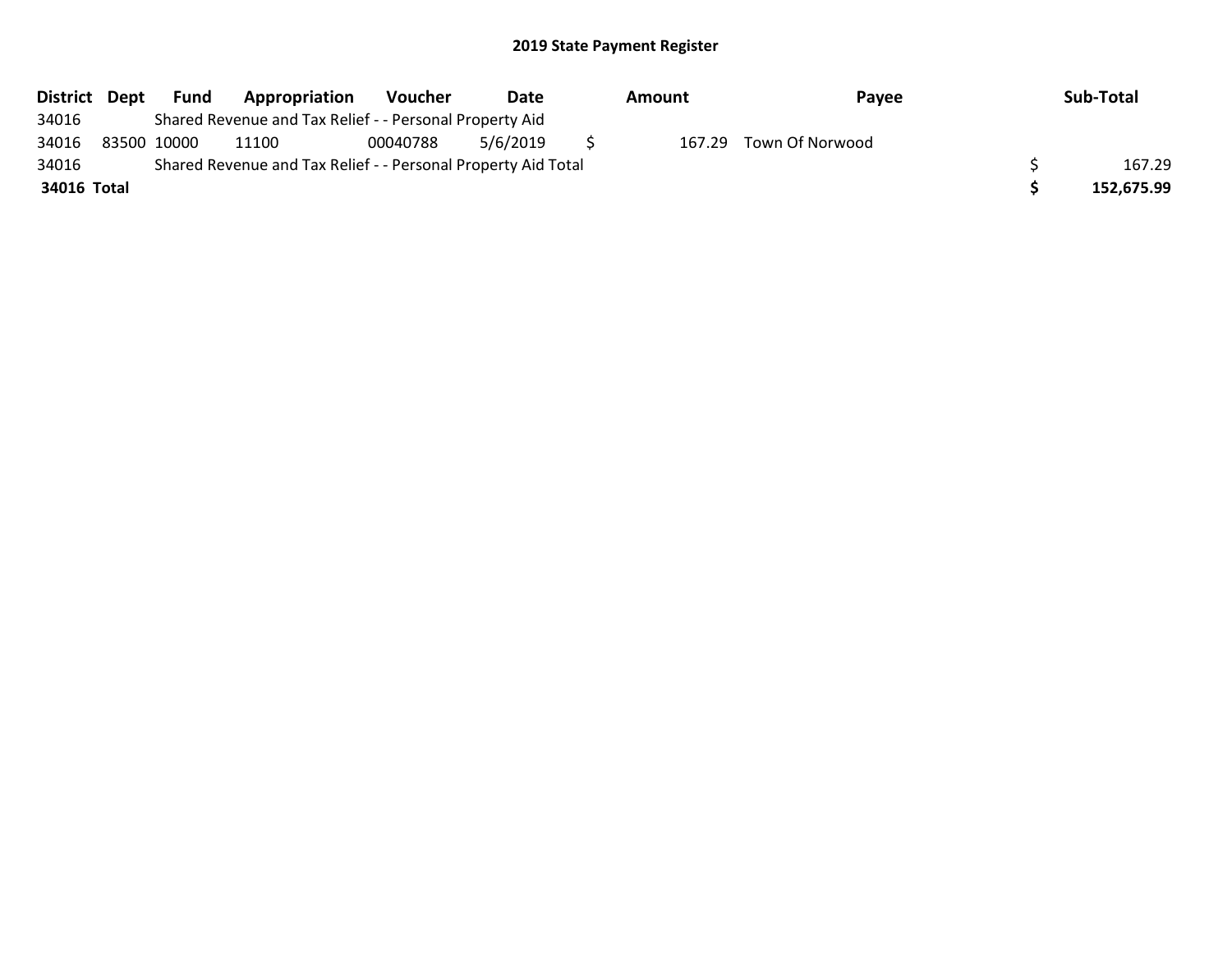| <b>District</b> | Dept | Fund        | Appropriation                                                      | Voucher  | <b>Date</b> | Amount         | Payee                    | Sub-Total       |
|-----------------|------|-------------|--------------------------------------------------------------------|----------|-------------|----------------|--------------------------|-----------------|
| 34018           |      |             | Dept of Safety & Prof Services - - Fire Dues Distribution          |          |             |                |                          |                 |
| 34018           |      | 16500 10000 | 22500                                                              | 00031598 | 7/18/2019   | \$             | 452.89 Town Of Parrish   |                 |
| 34018           |      |             | Dept of Safety & Prof Services - - Fire Dues Distribution Total    |          |             |                |                          | \$<br>452.89    |
| 34018           |      |             | Dept of Natural Resources - - Aids In Lieu Of Taxes - Gener        |          |             |                |                          |                 |
| 34018           |      | 37000 10000 | 50300                                                              | 00314009 | 4/19/2019   | \$<br>47.13    | Town Of Parrish          |                 |
| 34018           |      |             | Dept of Natural Resources - - Aids In Lieu Of Taxes - Gener Total  |          |             |                |                          | \$<br>47.13     |
| 34018           |      |             | Dept of Natural Resources - - Resaids - Cnty Forst, CI & Mfl       |          |             |                |                          |                 |
| 34018           |      | 37000 21200 | 57100                                                              | 00332764 | 6/21/2019   | \$             | 5,795.17 Town Of Parrish |                 |
| 34018           |      |             | Dept of Natural Resources - - Resaids - Cnty Forst, CI & Mfl Total |          |             |                |                          | \$<br>5,795.17  |
| 34018           |      |             | Dept of Natural Resources - - Aids In Lieu Of Taxes - Sum S        |          |             |                |                          |                 |
| 34018           |      | 37000 21200 | 57900                                                              | 00314010 | 4/19/2019   | \$             | 85.56 Town Of Parrish    |                 |
| 34018           |      |             | Dept of Natural Resources - - Aids In Lieu Of Taxes - Sum S Total  |          |             |                |                          | \$<br>85.56     |
| 34018           |      |             | WI Dept of Transportation - - Trns Aids To Mnc.-Sf                 |          |             |                |                          |                 |
| 34018           |      | 39500 21100 | 19100                                                              | 00336690 | 1/7/2019    | \$<br>3,521.33 | Town Of Parrish          |                 |
| 34018           |      | 39500 21100 | 19100                                                              | 00364005 | 4/1/2019    | \$<br>3,521.33 | Town Of Parrish          |                 |
| 34018           |      | 39500 21100 | 19100                                                              | 00402014 | 7/1/2019    | \$<br>3,521.33 | Town Of Parrish          |                 |
| 34018           |      | 39500 21100 | 19100                                                              | 00444832 | 10/7/2019   | \$<br>3,521.36 | Town Of Parrish          |                 |
| 34018           |      |             | WI Dept of Transportation - - Trns Aids To Mnc.-Sf Total           |          |             |                |                          | \$<br>14,085.35 |
| 34018           |      |             | Shared Revenue and Tax Relief - - County And Municipal Aid         |          |             |                |                          |                 |
| 34018           |      | 83500 10000 | 10500                                                              | 00049118 | 7/22/2019   | \$<br>224.20   | Town Of Parrish          |                 |
| 34018           |      | 83500 10000 | 10500                                                              | 00053415 | 11/18/2019  | \$<br>1,270.47 | Town Of Parrish          |                 |
| 34018           |      |             | Shared Revenue and Tax Relief - - County And Municipal Aid Total   |          |             |                |                          | 1,494.67        |
| 34018 Total     |      |             |                                                                    |          |             |                |                          | 21,960.77       |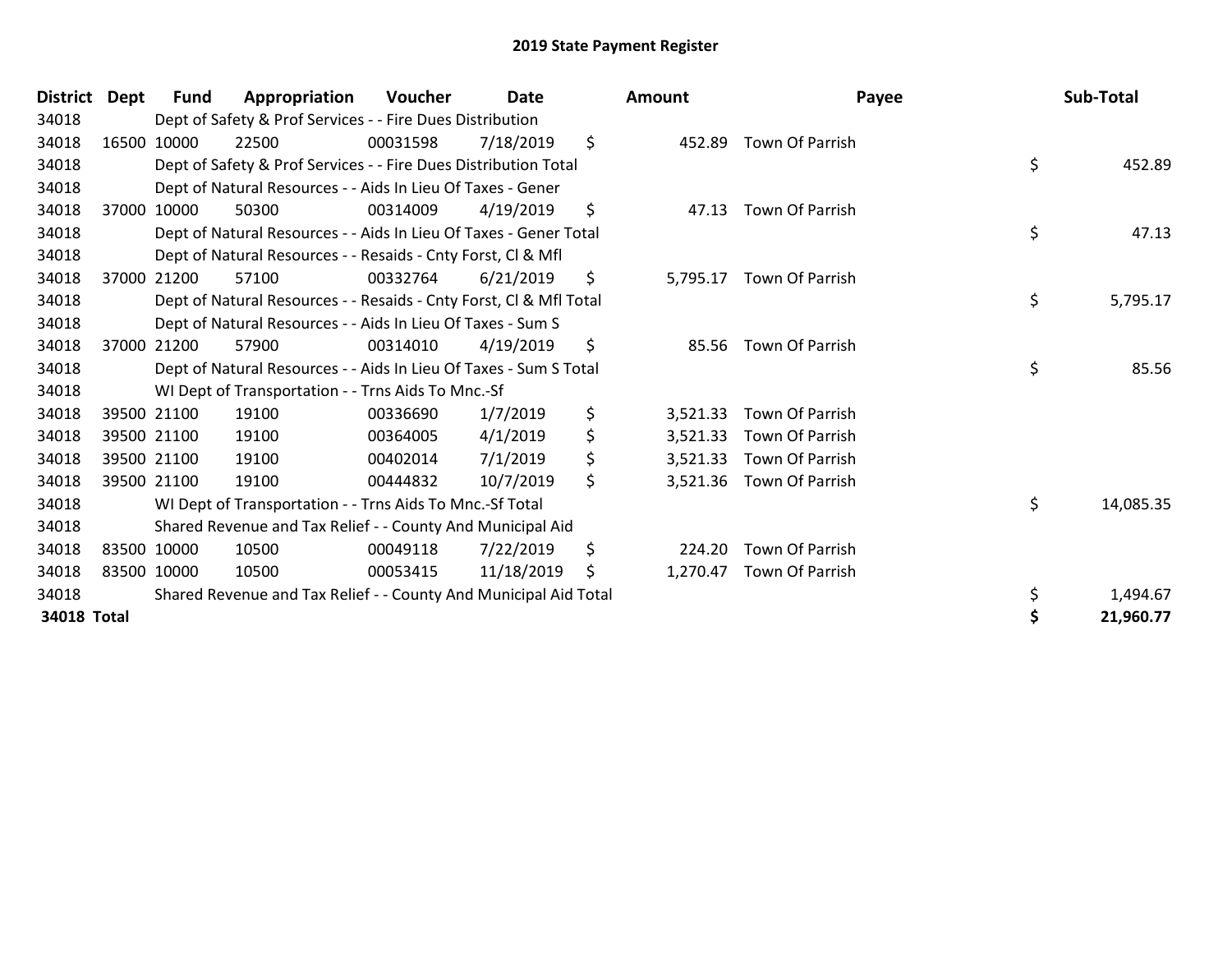| <b>District</b> | <b>Dept</b> | <b>Fund</b> | Appropriation                                                      | Voucher  | <b>Date</b> | Amount          |                        | Payee | Sub-Total |
|-----------------|-------------|-------------|--------------------------------------------------------------------|----------|-------------|-----------------|------------------------|-------|-----------|
| 34020           |             |             | Dept of Safety & Prof Services - - Fire Dues Distribution          |          |             |                 |                        |       |           |
| 34020           | 16500 10000 |             | 22500                                                              | 00031448 | 7/18/2019   | \$              | 978.33 Town Of Peck    |       |           |
| 34020           |             |             | Dept of Safety & Prof Services - - Fire Dues Distribution Total    |          |             |                 |                        | \$    | 978.33    |
| 34020           |             |             | Dept of Natural Resources - - Aids In Lieu Of Taxes - Gener        |          |             |                 |                        |       |           |
| 34020           |             | 37000 10000 | 50300                                                              | 00313596 | 4/19/2019   | \$              | 40.00 Town Of Peck     |       |           |
| 34020           |             |             | Dept of Natural Resources - - Aids In Lieu Of Taxes - Gener Total  |          |             |                 |                        | \$    | 40.00     |
| 34020           |             |             | Dept of Natural Resources - - Resaids - Cnty Forst, Cl & Mfl       |          |             |                 |                        |       |           |
| 34020           |             | 37000 21200 | 57100                                                              | 00332765 | 6/21/2019   | \$<br>1,090.29  | Town Of Peck           |       |           |
| 34020           |             |             | Dept of Natural Resources - - Resaids - Cnty Forst, Cl & Mfl Total |          |             |                 |                        | \$    | 1,090.29  |
| 34020           |             |             | Dept of Natural Resources - - Fin Asst For Responsible Units       |          |             |                 |                        |       |           |
| 34020           |             | 37000 27400 | 67000                                                              | 00322658 | 5/22/2019   | \$<br>959.68    | Town Of Peck           |       |           |
| 34020           |             |             | Dept of Natural Resources - - Fin Asst For Responsible Units Total |          |             |                 |                        | \$    | 959.68    |
| 34020           |             |             | WI Dept of Transportation - - Trns Aids To Mnc.-Sf                 |          |             |                 |                        |       |           |
| 34020           |             | 39500 21100 | 19100                                                              | 00336691 | 1/7/2019    | \$<br>15,794.55 | Town Of Peck           |       |           |
| 34020           |             | 39500 21100 | 19100                                                              | 00364006 | 4/1/2019    | \$<br>15,794.55 | Town Of Peck           |       |           |
| 34020           |             | 39500 21100 | 19100                                                              | 00402015 | 7/1/2019    | \$<br>15,794.55 | Town Of Peck           |       |           |
| 34020           |             | 39500 21100 | 19100                                                              | 00444833 | 10/7/2019   | \$              | 15,794.58 Town Of Peck |       |           |
| 34020           |             |             | WI Dept of Transportation - - Trns Aids To Mnc.-Sf Total           |          |             |                 |                        | \$    | 63,178.23 |
| 34020           |             |             | Shared Revenue and Tax Relief - - County And Municipal Aid         |          |             |                 |                        |       |           |
| 34020           | 83500 10000 |             | 10500                                                              | 00049119 | 7/22/2019   | \$              | 4,151.04 Town Of Peck  |       |           |
| 34020           | 83500 10000 |             | 10500                                                              | 00053416 | 11/18/2019  | \$              | 23,522.56 Town Of Peck |       |           |
| 34020           |             |             | Shared Revenue and Tax Relief - - County And Municipal Aid Total   |          |             |                 |                        | \$    | 27,673.60 |
| 34020           |             |             | Shared Revenue and Tax Relief - - Exempt Computer Aid              |          |             |                 |                        |       |           |
| 34020           | 83500 10000 |             | 10900                                                              | 00046240 | 7/22/2019   | \$<br>1.03      | Town Of Peck           |       |           |
| 34020           |             |             | Shared Revenue and Tax Relief - - Exempt Computer Aid Total        |          |             |                 |                        | \$    | 1.03      |
| 34020           |             |             | Shared Revenue and Tax Relief - - Personal Property Aid            |          |             |                 |                        |       |           |
| 34020           | 83500 10000 |             | 11100                                                              | 00040789 | 5/6/2019    | \$<br>0.34      | Town Of Peck           |       |           |
| 34020           |             |             | Shared Revenue and Tax Relief - - Personal Property Aid Total      |          |             |                 |                        | \$    | 0.34      |
| 34020 Total     |             |             |                                                                    |          |             |                 |                        | \$    | 93,921.50 |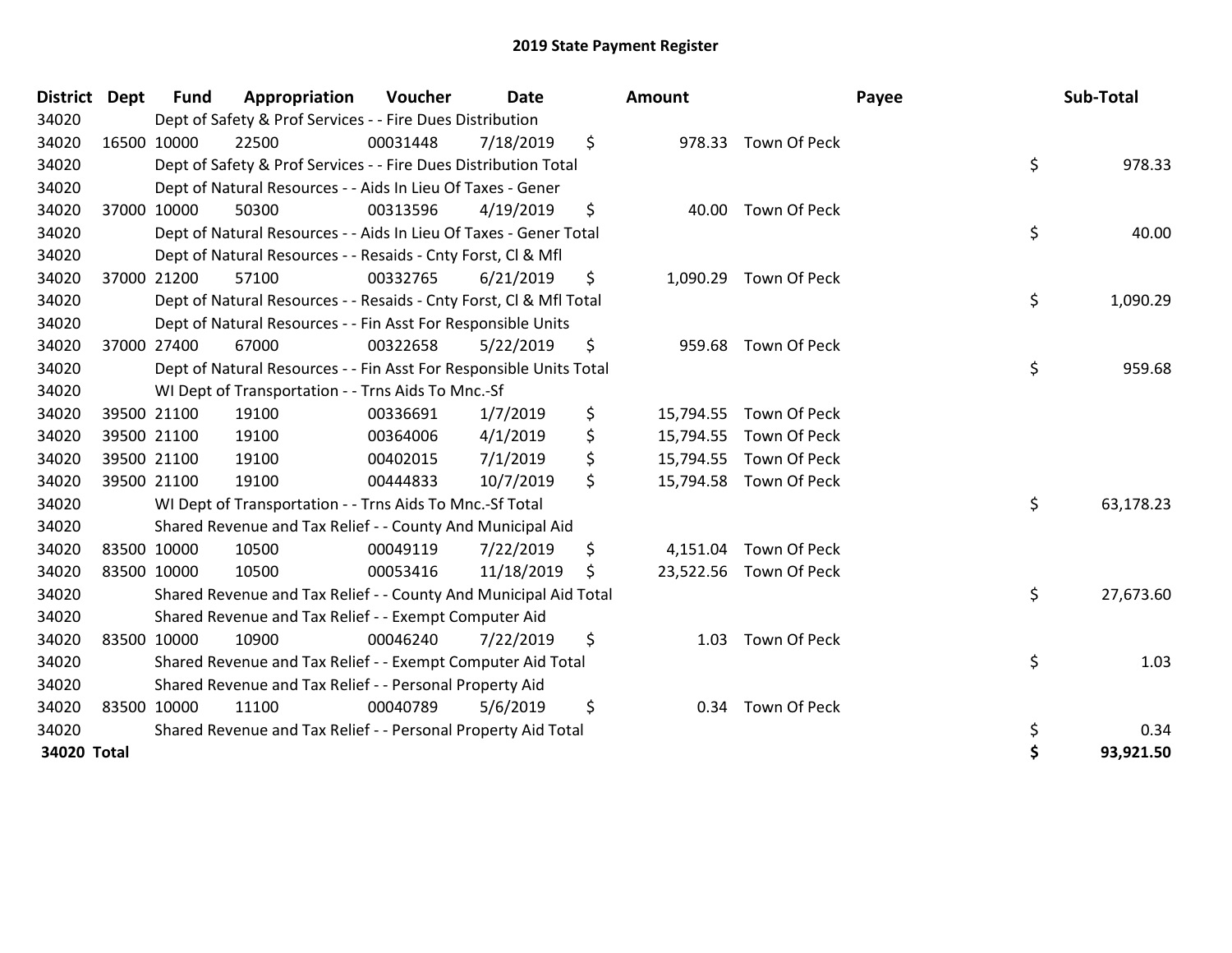| District Dept |             | <b>Fund</b> | Appropriation                                                      | Voucher  | <b>Date</b> | Amount |                         | Payee | Sub-Total  |
|---------------|-------------|-------------|--------------------------------------------------------------------|----------|-------------|--------|-------------------------|-------|------------|
| 34022         |             |             | Dept of Safety & Prof Services - - Fire Dues Distribution          |          |             |        |                         |       |            |
| 34022         | 16500 10000 |             | 22500                                                              | 00030732 | 7/17/2019   | \$     | 3,403.87 Town Of Polar  |       |            |
| 34022         |             |             | Dept of Safety & Prof Services - - Fire Dues Distribution Total    |          |             |        |                         | \$    | 3,403.87   |
| 34022         |             |             | Dept of Natural Resources - - Aids In Lieu Of Taxes - Gener        |          |             |        |                         |       |            |
| 34022         |             | 37000 10000 | 50300                                                              | 00297212 | 2/8/2019    | \$     | 4,883.24 Town Of Polar  |       |            |
| 34022         |             | 37000 10000 | 50300                                                              | 00313588 | 4/19/2019   | \$     | 225.75 Town Of Polar    |       |            |
| 34022         |             |             | Dept of Natural Resources - - Aids In Lieu Of Taxes - Gener Total  |          |             |        |                         | \$    | 5,108.99   |
| 34022         |             |             | Dept of Natural Resources - - Resaids - Cnty Forst, CI & Mfl       |          |             |        |                         |       |            |
| 34022         |             | 37000 21200 | 57100                                                              | 00332766 | 6/21/2019   | \$     | 966.60 Town Of Polar    |       |            |
| 34022         |             |             | Dept of Natural Resources - - Resaids - Cnty Forst, Cl & Mfl Total |          |             |        |                         | \$    | 966.60     |
| 34022         |             |             | Dept of Natural Resources - - Aids In Lieu Of Taxes - Sum S        |          |             |        |                         |       |            |
| 34022         | 37000 21200 |             | 57900                                                              | 00313587 | 4/19/2019   | \$     | 84.96 Town Of Polar     |       |            |
| 34022         |             |             | Dept of Natural Resources - - Aids In Lieu Of Taxes - Sum S Total  |          |             |        |                         | \$    | 84.96      |
| 34022         |             |             | Dept of Natural Resources - - Fin Asst For Responsible Units       |          |             |        |                         |       |            |
| 34022         | 37000 27400 |             | 67000                                                              | 00322698 | 5/22/2019   | \$     | 3,333.93 Town Of Polar  |       |            |
| 34022         |             |             | Dept of Natural Resources - - Fin Asst For Responsible Units Total |          |             |        |                         | \$    | 3,333.93   |
| 34022         |             |             | WI Dept of Transportation - - Trns Aids To Mnc.-Sf                 |          |             |        |                         |       |            |
| 34022         |             | 39500 21100 | 19100                                                              | 00336692 | 1/7/2019    | \$     | 29,423.10 Town Of Polar |       |            |
| 34022         |             | 39500 21100 | 19100                                                              | 00364007 | 4/1/2019    | \$     | 29,423.10 Town Of Polar |       |            |
| 34022         |             | 39500 21100 | 19100                                                              | 00402016 | 7/1/2019    | \$     | 29,423.10 Town Of Polar |       |            |
| 34022         | 39500 21100 |             | 19100                                                              | 00444834 | 10/7/2019   | \$     | 29,423.12 Town Of Polar |       |            |
| 34022         |             |             | WI Dept of Transportation - - Trns Aids To Mnc.-Sf Total           |          |             |        |                         | \$    | 117,692.42 |
| 34022         |             |             | Shared Revenue and Tax Relief - - County And Municipal Aid         |          |             |        |                         |       |            |
| 34022         | 83500 10000 |             | 10500                                                              | 00049120 | 7/22/2019   | \$     | 4,069.60 Town Of Polar  |       |            |
| 34022         | 83500 10000 |             | 10500                                                              | 00053417 | 11/18/2019  | \$     | 23,061.06 Town Of Polar |       |            |
| 34022         |             |             | Shared Revenue and Tax Relief - - County And Municipal Aid Total   |          |             |        |                         | \$    | 27,130.66  |
| 34022         |             |             | Shared Revenue and Tax Relief - - Exempt Computer Aid              |          |             |        |                         |       |            |
| 34022         | 83500 10000 |             | 10900                                                              | 00046241 | 7/22/2019   | \$     | 4.16 Town Of Polar      |       |            |
| 34022         |             |             | Shared Revenue and Tax Relief - - Exempt Computer Aid Total        |          |             |        |                         | \$    | 4.16       |
| 34022         |             |             | Shared Revenue and Tax Relief - - Utility Aid                      |          |             |        |                         |       |            |
| 34022         | 83500 10000 |             | 11000                                                              | 00049120 | 7/22/2019   | \$     | 219.45 Town Of Polar    |       |            |
| 34022         | 83500 10000 |             | 11000                                                              | 00053417 | 11/18/2019  | \$     | 1,158.91 Town Of Polar  |       |            |
| 34022         |             |             | Shared Revenue and Tax Relief - - Utility Aid Total                |          |             |        |                         | \$    | 1,378.36   |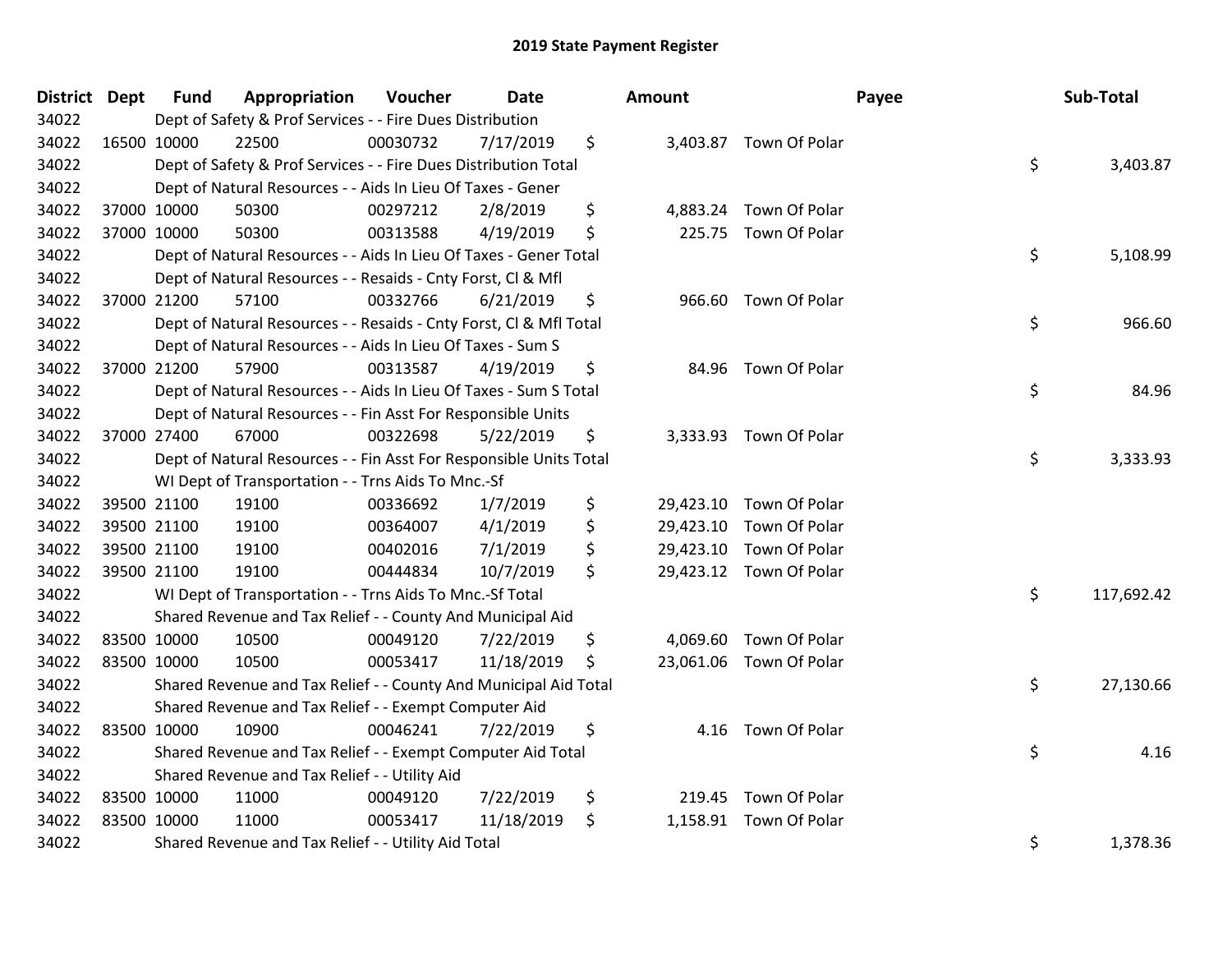| District Dept | Fund        | Appropriation                                                 | Voucher  | Date     | Amount |               | Payee | Sub-Total  |       |
|---------------|-------------|---------------------------------------------------------------|----------|----------|--------|---------------|-------|------------|-------|
| 34022         |             | Shared Revenue and Tax Relief - - Personal Property Aid       |          |          |        |               |       |            |       |
| 34022         | 83500 10000 | 11100                                                         | 00040790 | 5/6/2019 | 18.50  | Town Of Polar |       |            |       |
| 34022         |             | Shared Revenue and Tax Relief - - Personal Property Aid Total |          |          |        |               |       |            | 18.50 |
| 34022 Total   |             |                                                               |          |          |        |               |       | 159,122.45 |       |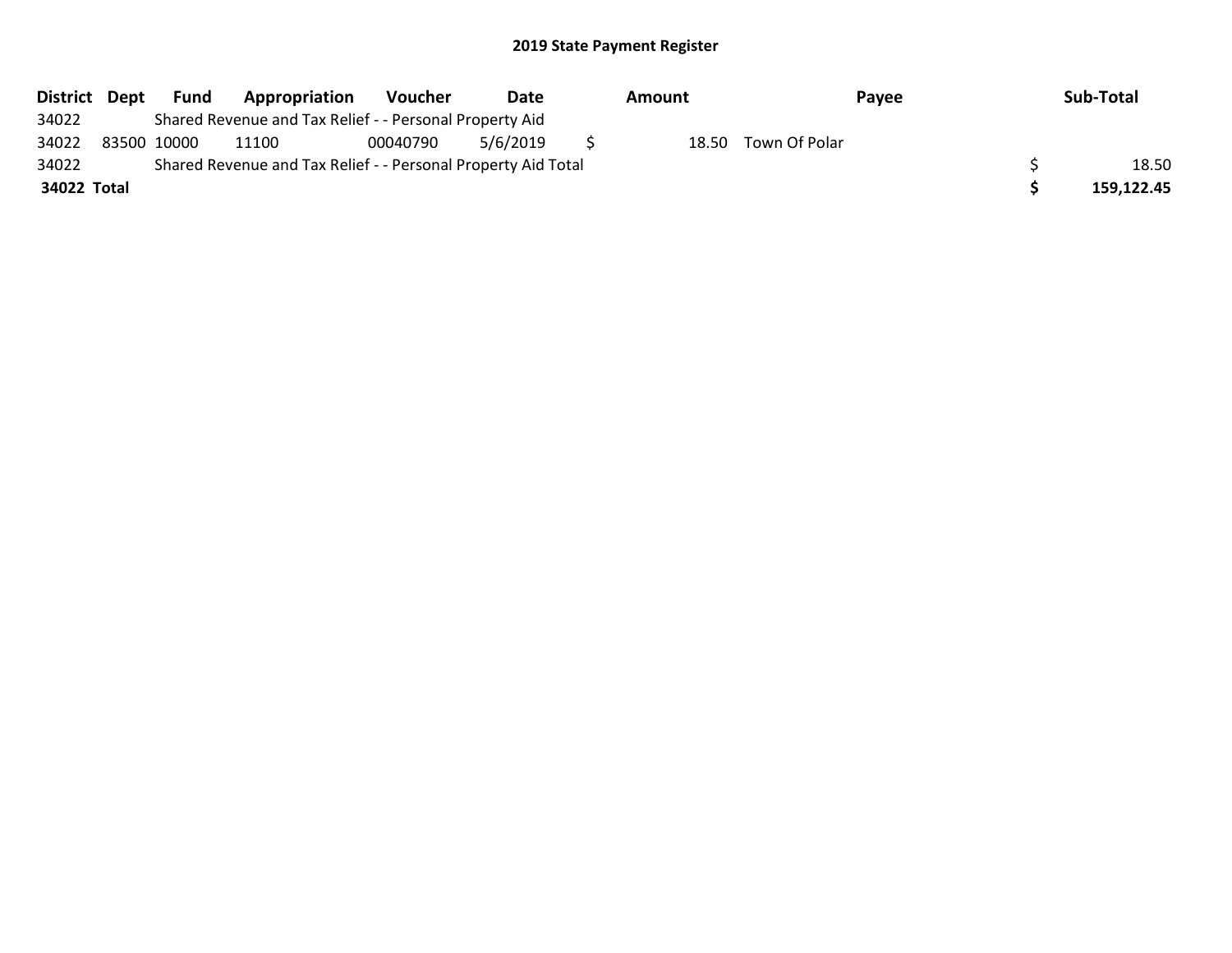| District Dept | Fund        | Appropriation                                                      | <b>Voucher</b> | Date       |     | <b>Amount</b> |                         | Payee | Sub-Total |
|---------------|-------------|--------------------------------------------------------------------|----------------|------------|-----|---------------|-------------------------|-------|-----------|
| 34024         |             | Dept of Safety & Prof Services - - Fire Dues Distribution          |                |            |     |               |                         |       |           |
| 34024         | 16500 10000 | 22500                                                              | 00031515       | 7/18/2019  | \$  |               | 741.45 Town Of Price    |       |           |
| 34024         |             | Dept of Safety & Prof Services - - Fire Dues Distribution Total    |                |            |     |               |                         | \$    | 741.45    |
| 34024         |             | Dept of Natural Resources - - Aids In Lieu Of Taxes - Gener        |                |            |     |               |                         |       |           |
| 34024         | 37000 10000 | 50300                                                              | 00313715       | 4/19/2019  | \$  |               | 251.00 Town Of Price    |       |           |
| 34024         |             | Dept of Natural Resources - - Aids In Lieu Of Taxes - Gener Total  |                |            |     |               |                         | \$    | 251.00    |
| 34024         |             | Dept of Natural Resources - - Resaids - Cnty Forst, CI & Mfl       |                |            |     |               |                         |       |           |
| 34024         | 37000 21200 | 57100                                                              | 00332767       | 6/21/2019  | \$  |               | 3,623.61 Town Of Price  |       |           |
| 34024         |             | Dept of Natural Resources - - Resaids - Cnty Forst, CI & Mfl Total |                |            |     |               |                         | \$    | 3,623.61  |
| 34024         |             | Dept of Natural Resources - - Fin Asst For Responsible Units       |                |            |     |               |                         |       |           |
| 34024         | 37000 27400 | 67000                                                              | 00323513       | 5/22/2019  | \$  |               | 866.96 Town Of Price    |       |           |
| 34024         |             | Dept of Natural Resources - - Fin Asst For Responsible Units Total |                |            |     |               |                         | \$    | 866.96    |
| 34024         |             | WI Dept of Transportation - - Trns Aids To Mnc.-Sf                 |                |            |     |               |                         |       |           |
| 34024         | 39500 21100 | 19100                                                              | 00336693       | 1/7/2019   | \$  | 15,089.62     | Town Of Price           |       |           |
| 34024         | 39500 21100 | 19100                                                              | 00364008       | 4/1/2019   | \$  |               | 15,089.62 Town Of Price |       |           |
| 34024         | 39500 21100 | 19100                                                              | 00402017       | 7/1/2019   | \$  |               | 15,089.62 Town Of Price |       |           |
| 34024         | 39500 21100 | 19100                                                              | 00444835       | 10/7/2019  | \$  |               | 15,089.64 Town Of Price |       |           |
| 34024         |             | WI Dept of Transportation - - Trns Aids To Mnc.-Sf Total           |                |            |     |               |                         | \$    | 60,358.50 |
| 34024         |             | Shared Revenue and Tax Relief - - County And Municipal Aid         |                |            |     |               |                         |       |           |
| 34024         | 83500 10000 | 10500                                                              | 00049121       | 7/22/2019  | \$  | 2,200.80      | Town Of Price           |       |           |
| 34024         | 83500 10000 | 10500                                                              | 00053418       | 11/18/2019 | \$. |               | 12,471.19 Town Of Price |       |           |
| 34024         |             | Shared Revenue and Tax Relief - - County And Municipal Aid Total   |                |            |     |               |                         | \$    | 14,671.99 |
| 34024         |             | Shared Revenue and Tax Relief - - Personal Property Aid            |                |            |     |               |                         |       |           |
| 34024         | 83500 10000 | 11100                                                              | 00040791       | 5/6/2019   | \$  | 38.53         | Town Of Price           |       |           |
| 34024         |             | Shared Revenue and Tax Relief - - Personal Property Aid Total      |                |            |     |               |                         | \$    | 38.53     |
| 34024 Total   |             |                                                                    |                |            |     |               |                         | Ś     | 80,552.04 |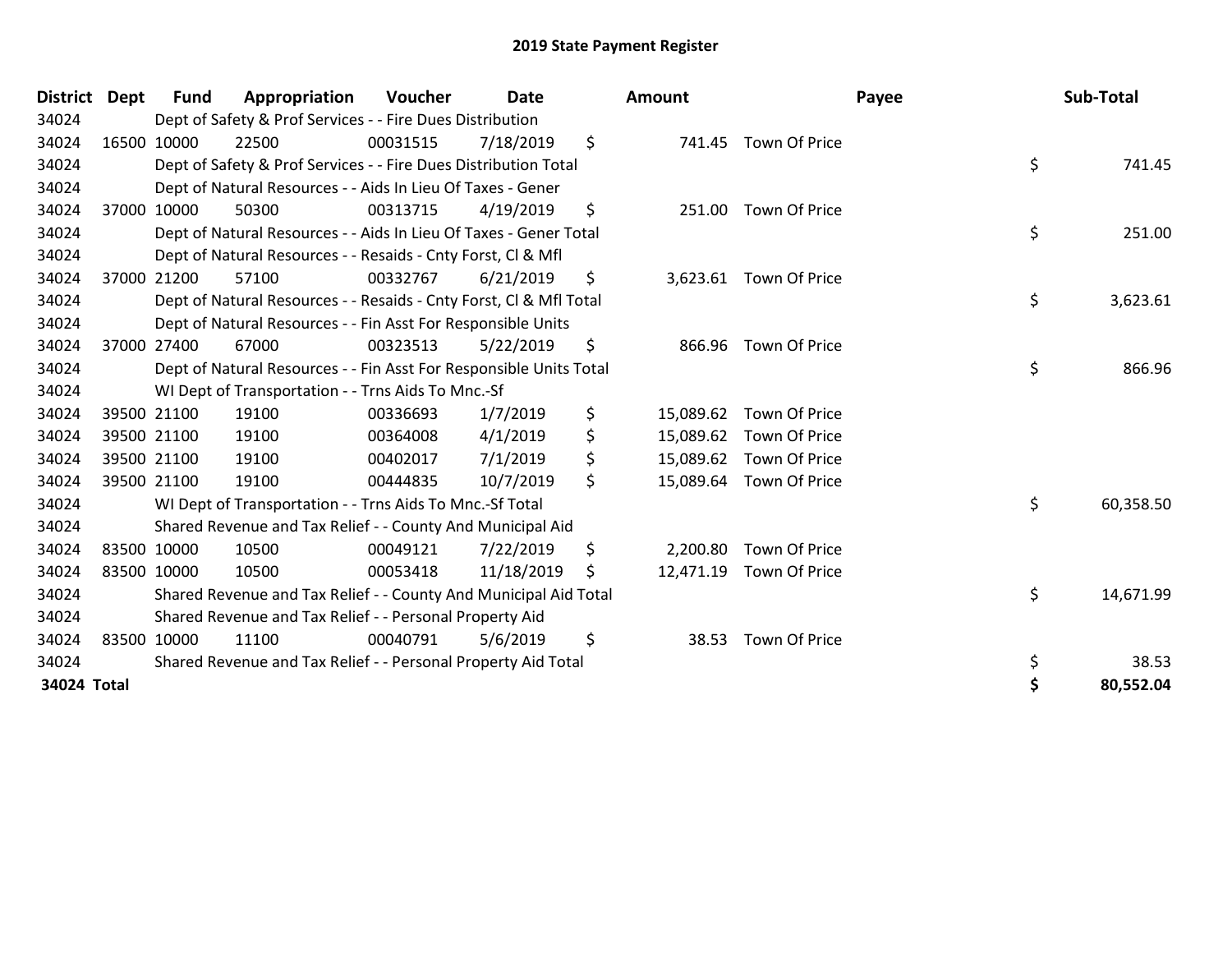| District Dept |             | <b>Fund</b> | Appropriation                                                      | Voucher  | Date       |     | <b>Amount</b> | Payee                     | Sub-Total        |
|---------------|-------------|-------------|--------------------------------------------------------------------|----------|------------|-----|---------------|---------------------------|------------------|
| 34026         |             |             | Dept of Safety & Prof Services - - Fire Dues Distribution          |          |            |     |               |                           |                  |
| 34026         |             | 16500 10000 | 22500                                                              | 00030561 | 7/16/2019  | \$  |               | 4,565.19 Town Of Rolling  |                  |
| 34026         |             |             | Dept of Safety & Prof Services - - Fire Dues Distribution Total    |          |            |     |               |                           | \$<br>4,565.19   |
| 34026         |             |             | Dept of Natural Resources - - Aids In Lieu Of Taxes - Gener        |          |            |     |               |                           |                  |
| 34026         |             | 37000 10000 | 50300                                                              | 00313779 | 4/19/2019  | \$  |               | 32.00 Town Of Rolling     |                  |
| 34026         |             |             | Dept of Natural Resources - - Aids In Lieu Of Taxes - Gener Total  |          |            |     |               |                           | \$<br>32.00      |
| 34026         |             |             | Dept of Natural Resources - - Resaids - Cnty Forst, Cl & Mfl       |          |            |     |               |                           |                  |
| 34026         |             | 37000 21200 | 57100                                                              | 00332768 | 6/21/2019  | \$  |               | 820.12 Town Of Rolling    |                  |
| 34026         |             |             | Dept of Natural Resources - - Resaids - Cnty Forst, Cl & Mfl Total |          |            |     |               |                           | \$<br>820.12     |
| 34026         |             |             | Dept of Natural Resources - - Aids In Lieu Of Taxes - Sum S        |          |            |     |               |                           |                  |
| 34026         |             | 37000 21200 | 57900                                                              | 00313778 | 4/19/2019  | \$  |               | 3.20 Town Of Rolling      |                  |
| 34026         |             |             | Dept of Natural Resources - - Aids In Lieu Of Taxes - Sum S Total  |          |            |     |               |                           | \$<br>3.20       |
| 34026         |             |             | Dept of Natural Resources - - Fin Asst For Responsible Units       |          |            |     |               |                           |                  |
| 34026         |             | 37000 27400 | 67000                                                              | 00322766 | 5/22/2019  | \$  |               | 862.21 Town Of Rolling    |                  |
| 34026         |             |             | Dept of Natural Resources - - Fin Asst For Responsible Units Total |          |            |     |               |                           | \$<br>862.21     |
| 34026         |             |             | WI Dept of Transportation - - Trns Aids To Mnc.-Sf                 |          |            |     |               |                           |                  |
| 34026         |             | 39500 21100 | 19100                                                              | 00336694 | 1/7/2019   | \$  |               | 30,585.17 Town Of Rolling |                  |
| 34026         |             | 39500 21100 | 19100                                                              | 00364009 | 4/1/2019   | \$  |               | 30,585.17 Town Of Rolling |                  |
| 34026         |             | 39500 21100 | 19100                                                              | 00402018 | 7/1/2019   | \$  |               | 30,585.17 Town Of Rolling |                  |
| 34026         |             | 39500 21100 | 19100                                                              | 00444836 | 10/7/2019  | \$  |               | 30,585.18 Town Of Rolling |                  |
| 34026         |             |             | WI Dept of Transportation - - Trns Aids To Mnc.-Sf Total           |          |            |     |               |                           | \$<br>122,340.69 |
| 34026         |             |             | WI Dept of Transportation - - Loc Rd Imp Prg St Fd                 |          |            |     |               |                           |                  |
| 34026         |             | 39500 21100 | 27800                                                              | 00343811 | 1/18/2019  | \$  |               | 15,152.07 Town Of Rolling |                  |
| 34026         |             |             | WI Dept of Transportation - - Loc Rd Imp Prg St Fd Total           |          |            |     |               |                           | \$<br>15,152.07  |
| 34026         |             |             | Elections Commission - - 2018 Hava Election Security               |          |            |     |               |                           |                  |
| 34026         |             | 51000 22000 | 18200                                                              | 00002219 | 11/4/2019  | \$  |               | 1,200.00 Town Of Rolling  |                  |
| 34026         |             |             | Elections Commission - - 2018 Hava Election Security Total         |          |            |     |               |                           | \$<br>1,200.00   |
| 34026         |             |             | Shared Revenue and Tax Relief - - County And Municipal Aid         |          |            |     |               |                           |                  |
| 34026         | 83500 10000 |             | 10500                                                              | 00053419 | 11/18/2019 | -\$ |               | 12,056.81 Town Of Rolling |                  |
| 34026         |             |             | Shared Revenue and Tax Relief - - County And Municipal Aid Total   |          |            |     |               |                           | \$<br>12,056.81  |
| 34026         |             |             | Shared Revenue and Tax Relief - - Exempt Computer Aid              |          |            |     |               |                           |                  |
| 34026         | 83500 10000 |             | 10900                                                              | 00046242 | 7/22/2019  | \$  | 160.04        | Town Of Rolling           |                  |
| 34026         |             |             | Shared Revenue and Tax Relief - - Exempt Computer Aid Total        |          |            |     |               |                           | \$<br>160.04     |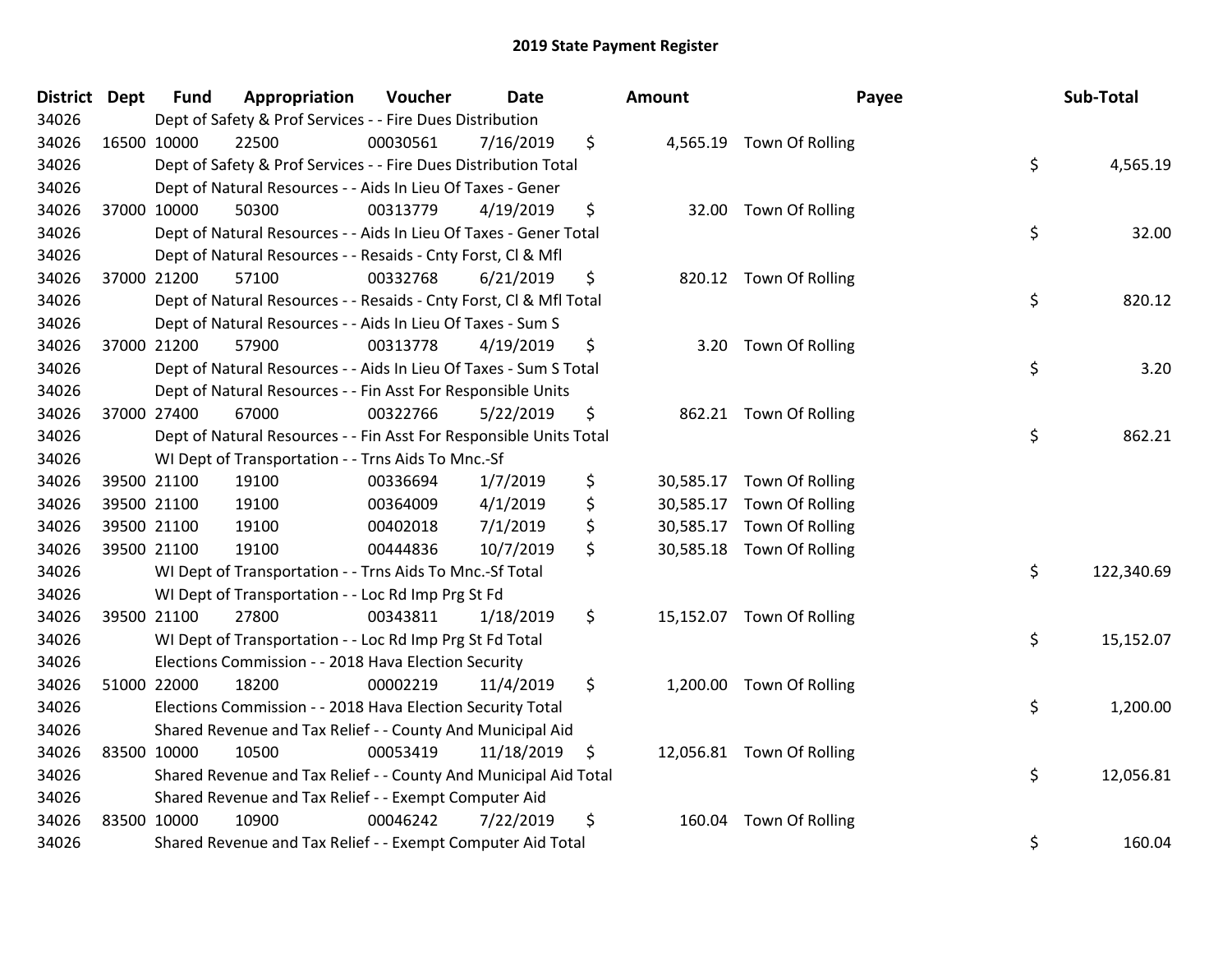| District Dept |             | Fund | Appropriation                                                   | Voucher  | Date      | <b>Amount</b> | Payee                    | Sub-Total  |
|---------------|-------------|------|-----------------------------------------------------------------|----------|-----------|---------------|--------------------------|------------|
| 34026         |             |      | Shared Revenue and Tax Relief - - Personal Property Aid         |          |           |               |                          |            |
| 34026         | 83500 10000 |      | 11100                                                           | 00040792 | 5/6/2019  |               | 1,075.16 Town Of Rolling |            |
| 34026         |             |      | Shared Revenue and Tax Relief - - Personal Property Aid Total   |          |           |               |                          | 1,075.16   |
| 34026         |             |      | Shared Revenue and Tax Relief - - Lottery & Gaming Credit       |          |           |               |                          |            |
| 34026         | 83500 52100 |      | 36300                                                           | 00038355 | 3/25/2019 |               | 291.95 Town Of Rolling   |            |
| 34026         |             |      | Shared Revenue and Tax Relief - - Lottery & Gaming Credit Total |          |           |               |                          | 291.95     |
| 34026 Total   |             |      |                                                                 |          |           |               |                          | 158,559.44 |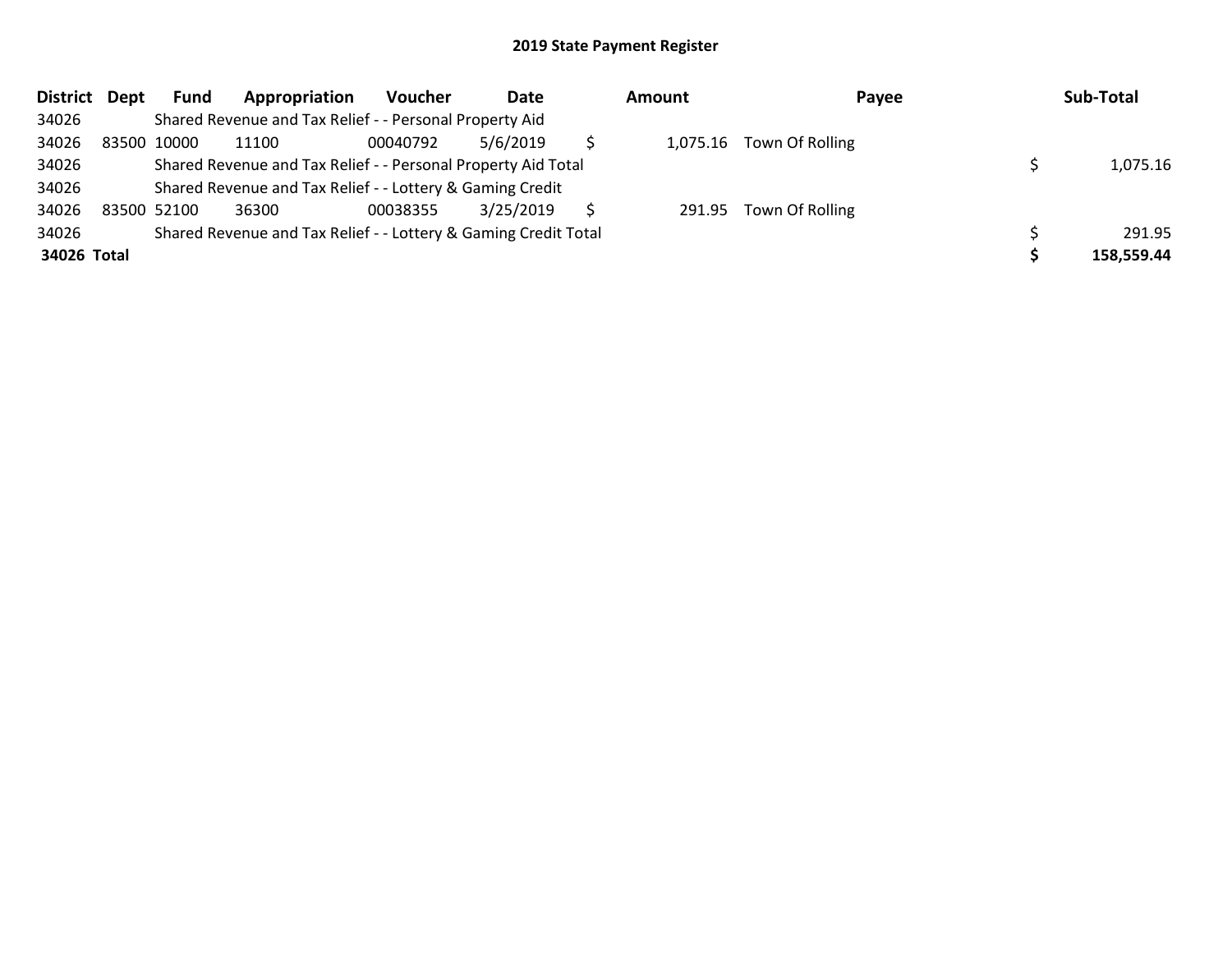| District    | <b>Dept</b> | Fund        | Appropriation                                                      | <b>Voucher</b> | Date       | <b>Amount</b>   | Payee                    |    | Sub-Total |
|-------------|-------------|-------------|--------------------------------------------------------------------|----------------|------------|-----------------|--------------------------|----|-----------|
| 34028       |             |             | Dept of Safety & Prof Services - - Fire Dues Distribution          |                |            |                 |                          |    |           |
| 34028       |             | 16500 10000 | 22500                                                              | 00031578       | 7/18/2019  | \$              | 532.62 Town Of Summit    |    |           |
| 34028       |             |             | Dept of Safety & Prof Services - - Fire Dues Distribution Total    |                |            |                 |                          | \$ | 532.62    |
| 34028       |             |             | Dept of Natural Resources - - Resaids - Cnty Forst, CI & Mfl       |                |            |                 |                          |    |           |
| 34028       |             | 37000 21200 | 57100                                                              | 00332769       | 6/21/2019  | \$              | 3,222.70 Town Of Summit  |    |           |
| 34028       |             |             | Dept of Natural Resources - - Resaids - Cnty Forst, CI & Mfl Total |                |            |                 |                          | \$ | 3,222.70  |
| 34028       |             |             | Dept of Natural Resources - - Resaids - Pymt In Lieu Tax Fed       |                |            |                 |                          |    |           |
| 34028       |             | 37000 21200 | 58400                                                              | 00364720       | 10/23/2019 | \$<br>220.93    | Town Of Summit           |    |           |
| 34028       |             |             | Dept of Natural Resources - - Resaids - Pymt In Lieu Tax Fed Total |                |            |                 |                          | \$ | 220.93    |
| 34028       |             |             | Dept of Natural Resources - - Fin Asst For Responsible Units       |                |            |                 |                          |    |           |
| 34028       |             | 37000 27400 | 67000                                                              | 00323011       | 5/22/2019  | \$<br>576.13    | Town Of Summit           |    |           |
| 34028       |             |             | Dept of Natural Resources - - Fin Asst For Responsible Units Total |                |            |                 |                          | \$ | 576.13    |
| 34028       |             |             | WI Dept of Transportation - - Trns Aids To Mnc.-Sf                 |                |            |                 |                          |    |           |
| 34028       |             | 39500 21100 | 19100                                                              | 00336695       | 1/7/2019   | \$<br>10,065.70 | <b>Town Of Summit</b>    |    |           |
| 34028       |             | 39500 21100 | 19100                                                              | 00364010       | 4/1/2019   | \$              | 10,065.70 Town Of Summit |    |           |
| 34028       |             | 39500 21100 | 19100                                                              | 00402019       | 7/1/2019   | \$<br>10,065.70 | Town Of Summit           |    |           |
| 34028       |             | 39500 21100 | 19100                                                              | 00444837       | 10/7/2019  | \$              | 10,065.70 Town Of Summit |    |           |
| 34028       |             |             | WI Dept of Transportation - - Trns Aids To Mnc.-Sf Total           |                |            |                 |                          | \$ | 40,262.80 |
| 34028       |             |             | Shared Revenue and Tax Relief - - County And Municipal Aid         |                |            |                 |                          |    |           |
| 34028       |             | 83500 10000 | 10500                                                              | 00049122       | 7/22/2019  | \$<br>1,021.77  | Town Of Summit           |    |           |
| 34028       |             | 83500 10000 | 10500                                                              | 00053420       | 11/18/2019 | \$              | 5,790.04 Town Of Summit  |    |           |
| 34028       |             |             | Shared Revenue and Tax Relief - - County And Municipal Aid Total   |                |            |                 |                          | \$ | 6,811.81  |
| 34028       |             |             | Shared Revenue and Tax Relief - - Personal Property Aid            |                |            |                 |                          |    |           |
| 34028       |             | 83500 10000 | 11100                                                              | 00040793       | 5/6/2019   | \$<br>0.29      | Town Of Summit           |    |           |
| 34028       |             |             | Shared Revenue and Tax Relief - - Personal Property Aid Total      |                |            |                 |                          | \$ | 0.29      |
| 34028 Total |             |             |                                                                    |                |            |                 |                          | Ś  | 51,627.28 |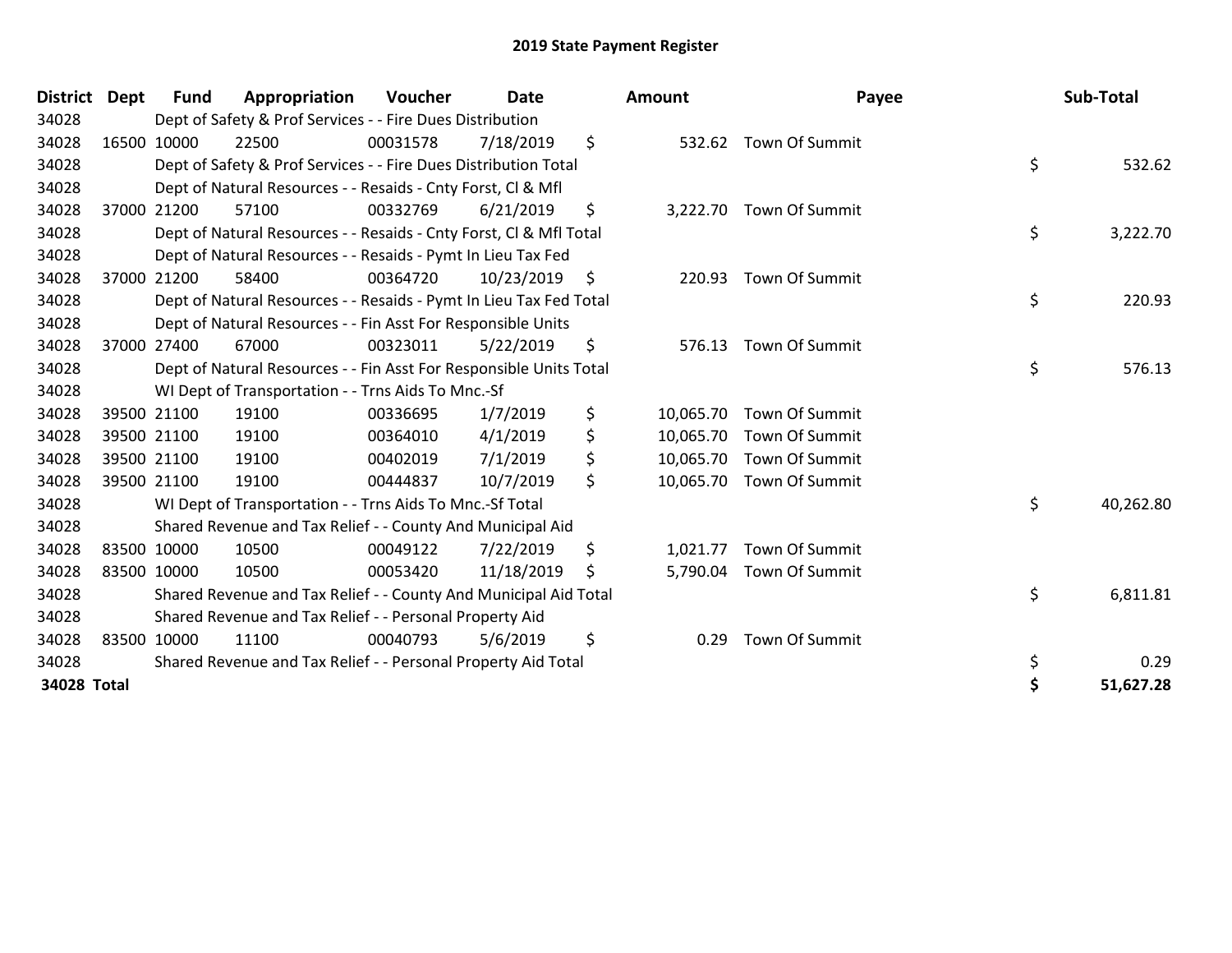| District | <b>Dept</b> | <b>Fund</b> | Appropriation                                                      | Voucher  | <b>Date</b> | Amount          | Payee                  | Sub-Total        |
|----------|-------------|-------------|--------------------------------------------------------------------|----------|-------------|-----------------|------------------------|------------------|
| 34030    |             |             | Dept of Safety & Prof Services - - Fire Dues Distribution          |          |             |                 |                        |                  |
| 34030    |             | 16500 10000 | 22500                                                              | 00030458 | 7/16/2019   | \$              | 5,634.06 Town Of Upham |                  |
| 34030    |             |             | Dept of Safety & Prof Services - - Fire Dues Distribution Total    |          |             |                 |                        | \$<br>5,634.06   |
| 34030    |             |             | Dept of Natural Resources - - Aids In Lieu Of Taxes - Gener        |          |             |                 |                        |                  |
| 34030    |             | 37000 10000 | 50300                                                              | 00313648 | 4/19/2019   | \$<br>68.50     | Town Of Upham          |                  |
| 34030    |             | 37000 10000 | 50300                                                              | 00313649 | 4/19/2019   | \$<br>147.78    | Town Of Upham          |                  |
| 34030    |             |             | Dept of Natural Resources - - Aids In Lieu Of Taxes - Gener Total  |          |             |                 |                        | \$<br>216.28     |
| 34030    |             |             | Dept of Natural Resources - - Resaids - Cnty Forst, Cl & Mfl       |          |             |                 |                        |                  |
| 34030    |             | 37000 21200 | 57100                                                              | 00332770 | 6/21/2019   | \$              | 8,149.81 Town Of Upham |                  |
| 34030    |             |             | Dept of Natural Resources - - Resaids - Cnty Forst, Cl & Mfl Total |          |             |                 |                        | \$<br>8,149.81   |
| 34030    |             |             | Dept of Natural Resources - - Aids In Lieu Of Taxes - Sum S        |          |             |                 |                        |                  |
| 34030    |             | 37000 21200 | 57900                                                              | 00313650 | 4/19/2019   | \$<br>33.44     | Town Of Upham          |                  |
| 34030    |             |             | Dept of Natural Resources - - Aids In Lieu Of Taxes - Sum S Total  |          |             |                 |                        | \$<br>33.44      |
| 34030    |             |             | Dept of Natural Resources - - Fin Asst For Responsible Units       |          |             |                 |                        |                  |
| 34030    |             | 37000 27400 | 67000                                                              | 00323419 | 5/22/2019   | \$<br>2,348.10  | Town Of Upham          |                  |
| 34030    |             |             | Dept of Natural Resources - - Fin Asst For Responsible Units Total |          |             |                 |                        | \$<br>2,348.10   |
| 34030    |             |             | WI Dept of Transportation - - Trns Aids To Mnc.-Sf                 |          |             |                 |                        |                  |
| 34030    |             | 39500 21100 | 19100                                                              | 00336696 | 1/7/2019    | \$<br>29,462.34 | Town Of Upham          |                  |
| 34030    |             | 39500 21100 | 19100                                                              | 00364011 | 4/1/2019    | \$<br>29,462.34 | Town Of Upham          |                  |
| 34030    |             | 39500 21100 | 19100                                                              | 00402020 | 7/1/2019    | \$<br>29,462.34 | Town Of Upham          |                  |
| 34030    |             | 39500 21100 | 19100                                                              | 00444838 | 10/7/2019   | \$<br>29,462.35 | Town Of Upham          |                  |
| 34030    |             |             | WI Dept of Transportation - - Trns Aids To Mnc.-Sf Total           |          |             |                 |                        | \$<br>117,849.37 |
| 34030    |             |             | Elections Commission - - 2018 Hava Election Security               |          |             |                 |                        |                  |
| 34030    |             | 51000 22000 | 18200                                                              | 00002127 | 10/22/2019  | \$<br>1,200.00  | Town Of Upham          |                  |
| 34030    |             |             | Elections Commission - - 2018 Hava Election Security Total         |          |             |                 |                        | \$<br>1,200.00   |
| 34030    |             |             | Shared Revenue and Tax Relief - - County And Municipal Aid         |          |             |                 |                        |                  |
| 34030    |             | 83500 10000 | 10500                                                              | 00049123 | 7/22/2019   | \$<br>1,201.12  | Town Of Upham          |                  |
| 34030    | 83500 10000 |             | 10500                                                              | 00053421 | 11/18/2019  | \$              | 6,806.34 Town Of Upham |                  |
| 34030    |             |             | Shared Revenue and Tax Relief - - County And Municipal Aid Total   |          |             |                 |                        | \$<br>8,007.46   |
| 34030    |             |             | Shared Revenue and Tax Relief - - Exempt Computer Aid              |          |             |                 |                        |                  |
| 34030    | 83500 10000 |             | 10900                                                              | 00046243 | 7/22/2019   | \$<br>6.24      | Town Of Upham          |                  |
| 34030    |             |             | Shared Revenue and Tax Relief - - Exempt Computer Aid Total        |          |             |                 |                        | \$<br>6.24       |
| 34030    |             |             | Shared Revenue and Tax Relief - - Utility Aid                      |          |             |                 |                        |                  |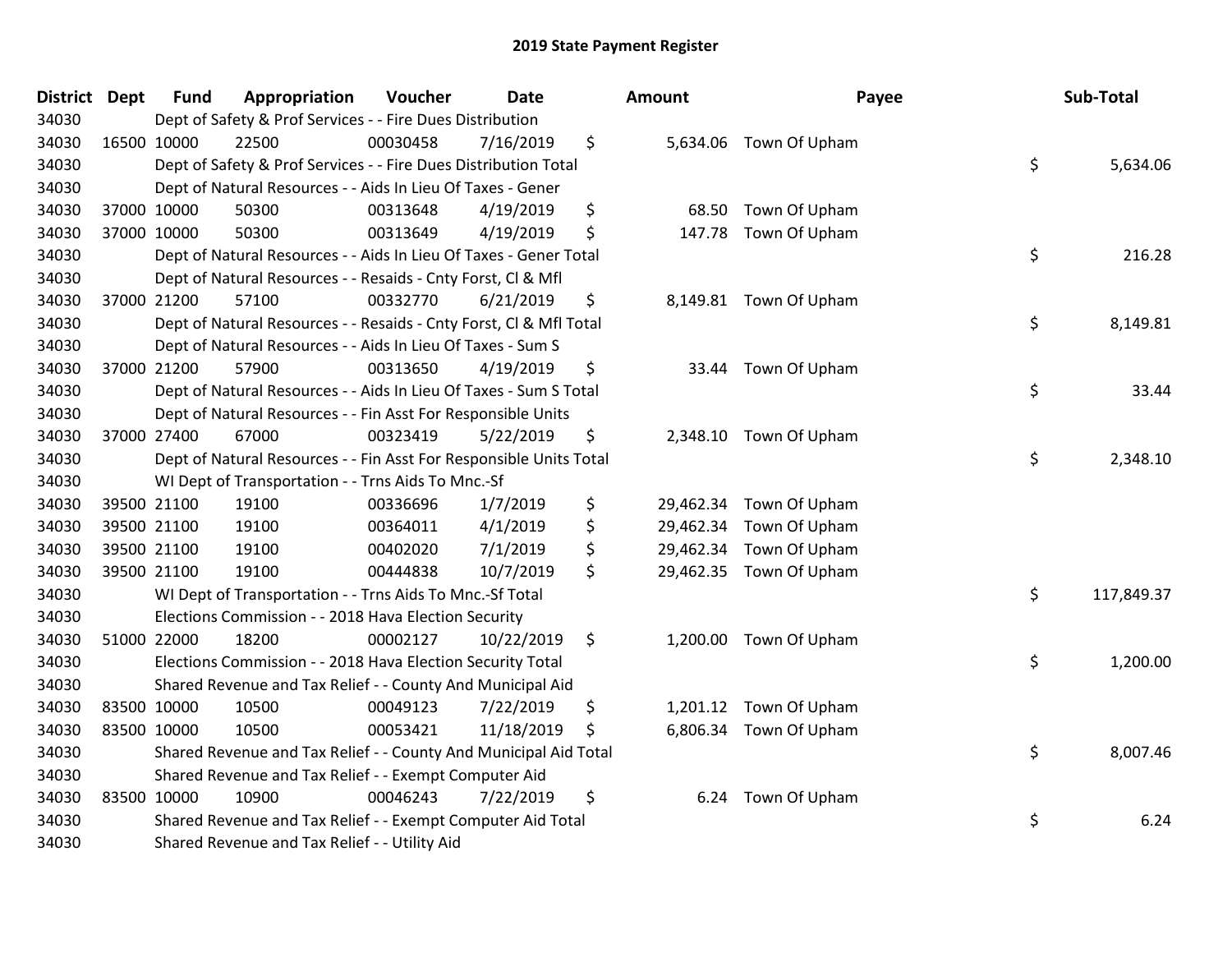| <b>District</b> | Dept | Fund        | Appropriation                                                 | Voucher  | Date       | Amount   | Payee                | Sub-Total  |
|-----------------|------|-------------|---------------------------------------------------------------|----------|------------|----------|----------------------|------------|
| 34030           |      | 83500 10000 | 11000                                                         | 00049123 | 7/22/2019  | 650.95   | Town Of Upham        |            |
| 34030           |      | 83500 10000 | 11000                                                         | 00053421 | 11/18/2019 | 4,176.58 | Town Of Upham        |            |
| 34030           |      |             | Shared Revenue and Tax Relief - - Utility Aid Total           |          |            |          |                      | 4,827.53   |
| 34030           |      |             | Shared Revenue and Tax Relief - - Personal Property Aid       |          |            |          |                      |            |
| 34030           |      | 83500 10000 | 11100                                                         | 00040794 | 5/6/2019   |          | 196.81 Town Of Upham |            |
| 34030           |      |             | Shared Revenue and Tax Relief - - Personal Property Aid Total |          |            |          |                      | 196.81     |
| 34030 Total     |      |             |                                                               |          |            |          |                      | 148,469.10 |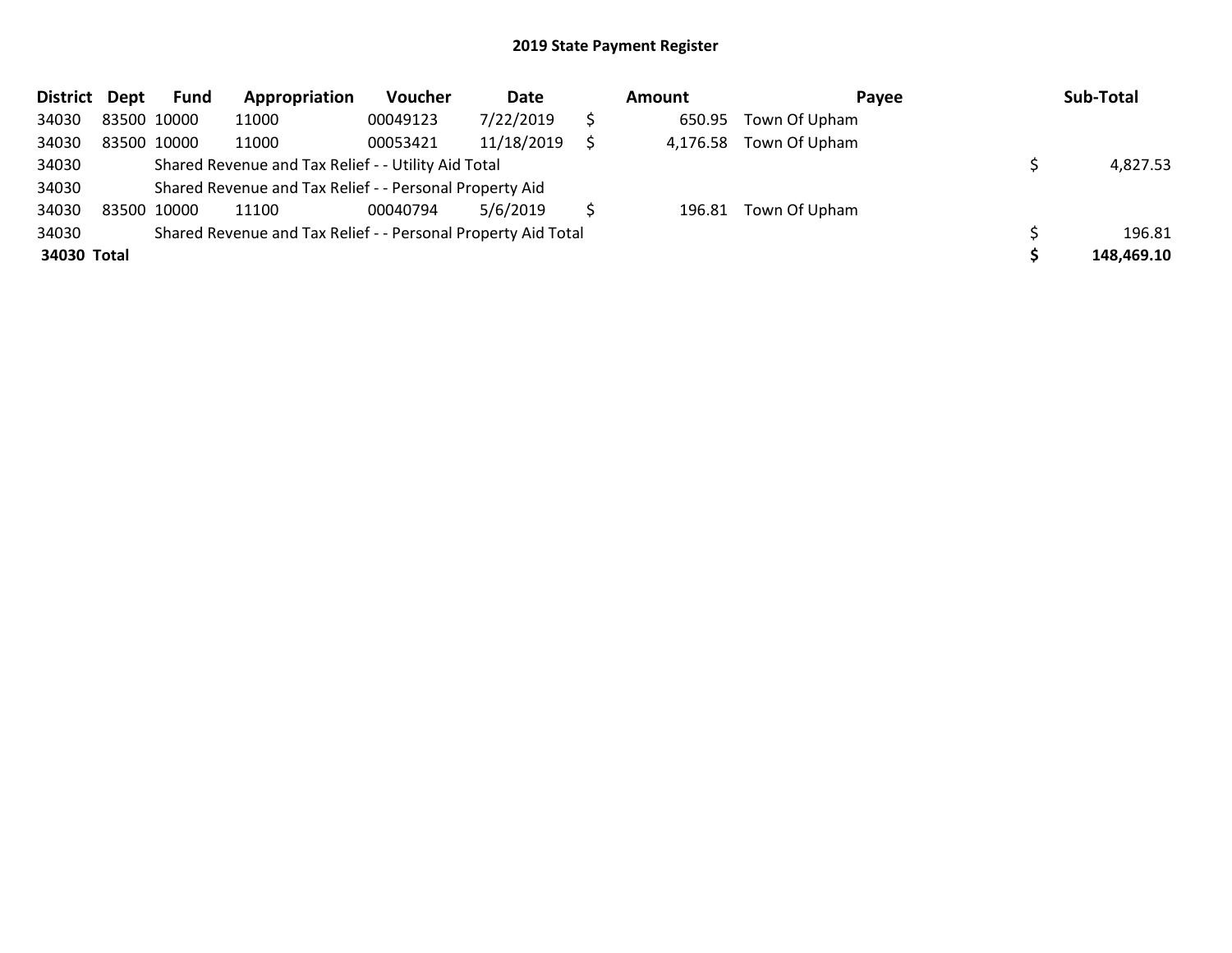| <b>District</b> | <b>Dept</b> | <b>Fund</b> | Appropriation                                                      | Voucher  | <b>Date</b> |     | Amount    |                         | Payee | Sub-Total |
|-----------------|-------------|-------------|--------------------------------------------------------------------|----------|-------------|-----|-----------|-------------------------|-------|-----------|
| 34032           |             |             | Dept of Safety & Prof Services - - Fire Dues Distribution          |          |             |     |           |                         |       |           |
| 34032           |             | 16500 10000 | 22500                                                              | 00031501 | 7/18/2019   | \$  |           | 797.57 Town Of Vilas    |       |           |
| 34032           |             |             | Dept of Safety & Prof Services - - Fire Dues Distribution Total    |          |             |     |           |                         | \$    | 797.57    |
| 34032           |             |             | Dept of Natural Resources - - Resaids - Cnty Forst, CI & Mfl       |          |             |     |           |                         |       |           |
| 34032           |             | 37000 21200 | 57100                                                              | 00332771 | 6/21/2019   | \$  |           | 2,303.59 Town Of Vilas  |       |           |
| 34032           |             |             | Dept of Natural Resources - - Resaids - Cnty Forst, Cl & Mfl Total |          |             |     |           |                         | \$    | 2,303.59  |
| 34032           |             |             | Dept of Natural Resources - - Fin Asst For Responsible Units       |          |             |     |           |                         |       |           |
| 34032           |             | 37000 27400 | 67000                                                              | 00323491 | 5/22/2019   | \$  |           | 233.78 Town Of Vilas    |       |           |
| 34032           |             |             | Dept of Natural Resources - - Fin Asst For Responsible Units Total |          |             |     |           |                         | \$    | 233.78    |
| 34032           |             |             | WI Dept of Transportation - - Trns Aids To Mnc.-Sf                 |          |             |     |           |                         |       |           |
| 34032           |             | 39500 21100 | 19100                                                              | 00336697 | 1/7/2019    | \$  | 16,346.73 | Town Of Vilas           |       |           |
| 34032           |             | 39500 21100 | 19100                                                              | 00364012 | 4/1/2019    | \$  | 16,346.73 | Town Of Vilas           |       |           |
| 34032           |             | 39500 21100 | 19100                                                              | 00402021 | 7/1/2019    | \$  |           | 16,346.73 Town Of Vilas |       |           |
| 34032           |             | 39500 21100 | 19100                                                              | 00444839 | 10/7/2019   | \$  |           | 16,346.74 Town Of Vilas |       |           |
| 34032           |             |             | WI Dept of Transportation - - Trns Aids To Mnc.-Sf Total           |          |             |     |           |                         | \$    | 65,386.93 |
| 34032           |             |             | WI Dept of Transportation - - Loc Rd Imp Prg St Fd                 |          |             |     |           |                         |       |           |
| 34032           |             | 39500 21100 | 27800                                                              | 00429214 | 8/29/2019   | \$  |           | 12,237.51 Town Of Vilas |       |           |
| 34032           |             |             | WI Dept of Transportation - - Loc Rd Imp Prg St Fd Total           |          |             |     |           |                         | \$    | 12,237.51 |
| 34032           |             |             | Shared Revenue and Tax Relief - - County And Municipal Aid         |          |             |     |           |                         |       |           |
| 34032           |             | 83500 10000 | 10500                                                              | 00049124 | 7/22/2019   | \$  |           | 1,027.24 Town Of Vilas  |       |           |
| 34032           |             | 83500 10000 | 10500                                                              | 00053422 | 11/18/2019  | \$. |           | 5,821.04 Town Of Vilas  |       |           |
| 34032           |             |             | Shared Revenue and Tax Relief - - County And Municipal Aid Total   |          |             |     |           |                         | \$    | 6,848.28  |
| 34032           |             |             | Shared Revenue and Tax Relief - - Exempt Computer Aid              |          |             |     |           |                         |       |           |
| 34032           |             | 83500 10000 | 10900                                                              | 00046244 | 7/22/2019   | \$  | 1.03      | Town Of Vilas           |       |           |
| 34032           |             |             | Shared Revenue and Tax Relief - - Exempt Computer Aid Total        |          |             |     |           |                         | \$    | 1.03      |
| 34032           |             |             | Shared Revenue and Tax Relief - - Personal Property Aid            |          |             |     |           |                         |       |           |
| 34032           |             | 83500 10000 | 11100                                                              | 00040795 | 5/6/2019    | \$  | 25.58     | Town Of Vilas           |       |           |
| 34032           |             |             | Shared Revenue and Tax Relief - - Personal Property Aid Total      |          |             |     |           |                         | \$    | 25.58     |
| 34032 Total     |             |             |                                                                    |          |             |     |           |                         | \$    | 87,834.27 |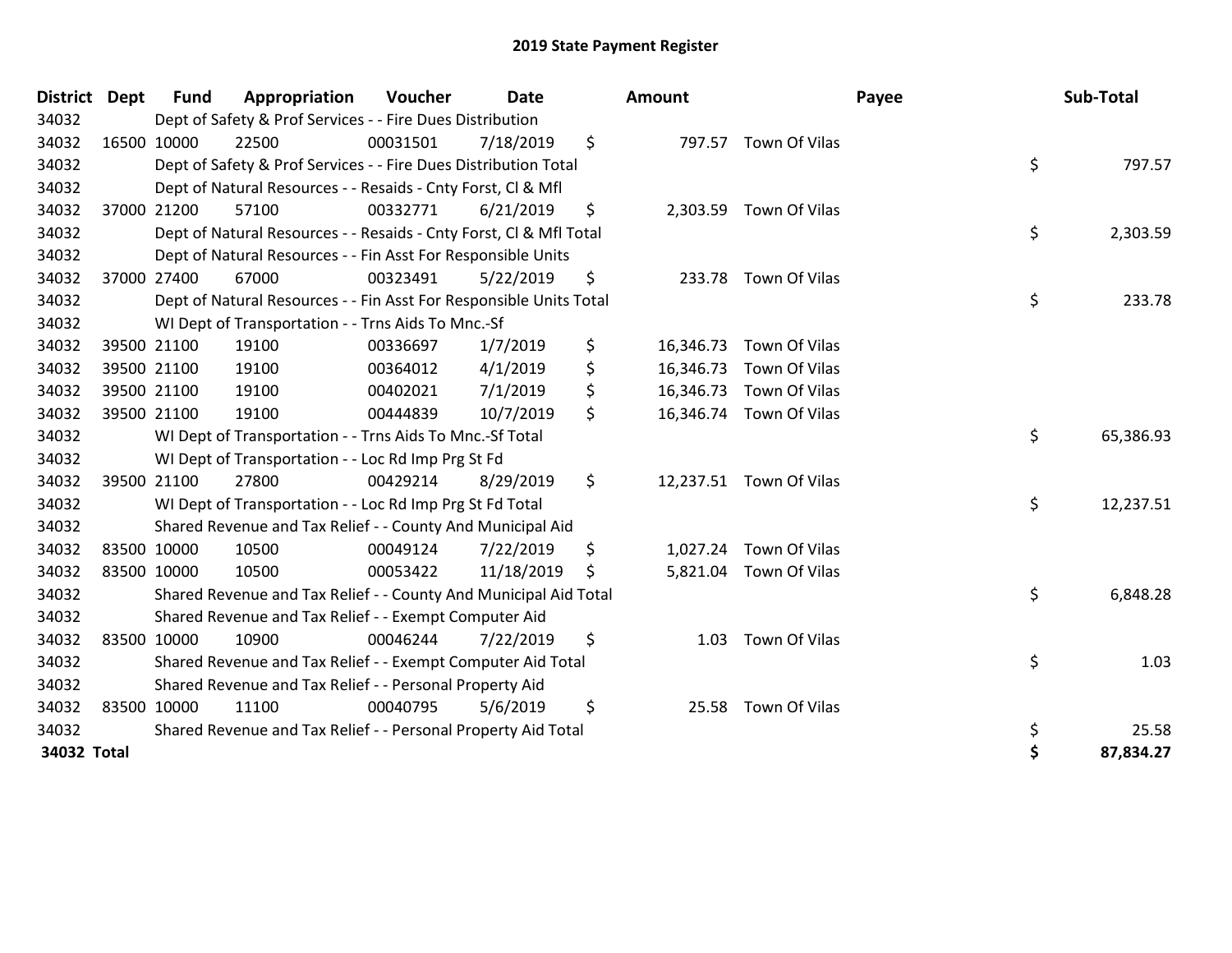| <b>District Dept</b> | <b>Fund</b> | Appropriation                                                      | Voucher  | Date       | Amount          | Payee                        | Sub-Total        |
|----------------------|-------------|--------------------------------------------------------------------|----------|------------|-----------------|------------------------------|------------------|
| 34034                |             | Dept of Safety & Prof Services - - Fire Dues Distribution          |          |            |                 |                              |                  |
| 34034                | 16500 10000 | 22500                                                              | 00030621 | 7/16/2019  | \$              | 4,166.17 Town Of Wolf River  |                  |
| 34034                |             | Dept of Safety & Prof Services - - Fire Dues Distribution Total    |          |            |                 |                              | \$<br>4,166.17   |
| 34034                |             | Dept of Natural Resources - - Aids In Lieu Of Taxes - Gener        |          |            |                 |                              |                  |
| 34034                | 37000 10000 | 50300                                                              | 00297280 | 2/8/2019   | \$              | 8,918.26 Town Of Wolf River  |                  |
| 34034                | 37000 10000 | 50300                                                              | 00297281 | 2/8/2019   | \$              | 1,454.85 Town Of Wolf River  |                  |
| 34034                | 37000 10000 | 50300                                                              | 00314959 | 4/19/2019  | \$              | 7,920.79 Town Of Wolf River  |                  |
| 34034                |             | Dept of Natural Resources - - Aids In Lieu Of Taxes - Gener Total  |          |            |                 |                              | \$<br>18,293.90  |
| 34034                |             | Dept of Natural Resources - - Resaids - Cnty Forst, CI & Mfl       |          |            |                 |                              |                  |
| 34034                | 37000 21200 | 57100                                                              | 00332772 | 6/21/2019  | \$              | 3,783.53 Town Of Wolf River  |                  |
| 34034                |             | Dept of Natural Resources - - Resaids - Cnty Forst, Cl & Mfl Total |          |            |                 |                              | \$<br>3,783.53   |
| 34034                |             | Dept of Natural Resources - - Aids In Lieu Of Taxes - Sum S        |          |            |                 |                              |                  |
| 34034                | 37000 21200 | 57900                                                              | 00314960 | 4/19/2019  | \$              | 270.51 Town Of Wolf River    |                  |
| 34034                |             | Dept of Natural Resources - - Aids In Lieu Of Taxes - Sum S Total  |          |            |                 |                              | \$<br>270.51     |
| 34034                |             | Dept of Natural Resources - - Resaids - Pymt In Lieu Tax Fed       |          |            |                 |                              |                  |
| 34034                | 37000 21200 | 58400                                                              | 00364721 | 10/15/2019 | \$              | 75,920.69 Town Of Wolf River |                  |
| 34034                |             | Dept of Natural Resources - - Resaids - Pymt In Lieu Tax Fed Total |          |            |                 |                              | \$<br>75,920.69  |
| 34034                |             | Dept of Natural Resources - - Fin Asst For Responsible Units       |          |            |                 |                              |                  |
| 34034                | 37000 27400 | 67000                                                              | 00323326 | 5/22/2019  | \$              | 2,161.07 Town Of Wolf River  |                  |
| 34034                |             | Dept of Natural Resources - - Fin Asst For Responsible Units Total |          |            |                 |                              | \$<br>2,161.07   |
| 34034                |             | WI Dept of Transportation - - Trns Aids To Mnc.-Sf                 |          |            |                 |                              |                  |
| 34034                | 39500 21100 | 19100                                                              | 00336698 | 1/7/2019   | \$              | 45,080.43 Town Of Wolf River |                  |
| 34034                | 39500 21100 | 19100                                                              | 00364013 | 4/1/2019   | \$              | 45,080.43 Town Of Wolf River |                  |
| 34034                | 39500 21100 | 19100                                                              | 00402022 | 7/1/2019   | \$              | 45,080.43 Town Of Wolf River |                  |
| 34034                | 39500 21100 | 19100                                                              | 00444840 | 10/7/2019  | \$<br>45,080.43 | Town Of Wolf River           |                  |
| 34034                |             | WI Dept of Transportation - - Trns Aids To Mnc.-Sf Total           |          |            |                 |                              | \$<br>180,321.72 |
| 34034                |             | Elections Commission - - 2018 Hava Election Security               |          |            |                 |                              |                  |
| 34034                | 51000 22000 | 18200                                                              | 00002702 | 11/19/2019 | \$              | 600.00 Town Of Wolf River    |                  |
| 34034                |             | Elections Commission - - 2018 Hava Election Security Total         |          |            |                 |                              | \$<br>600.00     |
| 34034                |             | Shared Revenue and Tax Relief - - County And Municipal Aid         |          |            |                 |                              |                  |
| 34034                | 83500 10000 | 10500                                                              | 00049125 | 7/22/2019  | \$              | 3,092.50 Town Of Wolf River  |                  |
| 34034                | 83500 10000 | 10500                                                              | 00053423 | 11/18/2019 | \$              | 17,524.14 Town Of Wolf River |                  |
| 34034                |             | Shared Revenue and Tax Relief - - County And Municipal Aid Total   |          |            |                 |                              | \$<br>20,616.64  |

| nount     | Payee                       | Sub-Total        |
|-----------|-----------------------------|------------------|
| 4,166.17  | Town Of Wolf River          | \$<br>4,166.17   |
|           | 8,918.26 Town Of Wolf River |                  |
| 1,454.85  | Town Of Wolf River          |                  |
| 7,920.79  | Town Of Wolf River          |                  |
|           |                             | \$<br>18,293.90  |
| 3,783.53  | Town Of Wolf River          |                  |
|           |                             | \$<br>3,783.53   |
| 270.51    | Town Of Wolf River          |                  |
|           |                             | \$<br>270.51     |
| 75,920.69 | Town Of Wolf River          |                  |
|           |                             | \$<br>75,920.69  |
| 2,161.07  | Town Of Wolf River          |                  |
|           |                             | \$<br>2,161.07   |
| 45,080.43 | Town Of Wolf River          |                  |
| 45,080.43 | Town Of Wolf River          |                  |
| 45,080.43 | Town Of Wolf River          |                  |
| 45,080.43 | Town Of Wolf River          |                  |
|           |                             | \$<br>180,321.72 |
| 600.00    | Town Of Wolf River          |                  |
|           |                             | \$<br>600.00     |
|           | 3,092.50 Town Of Wolf River |                  |
| 17,524.14 | Town Of Wolf River          |                  |
|           |                             | \$<br>20,616.64  |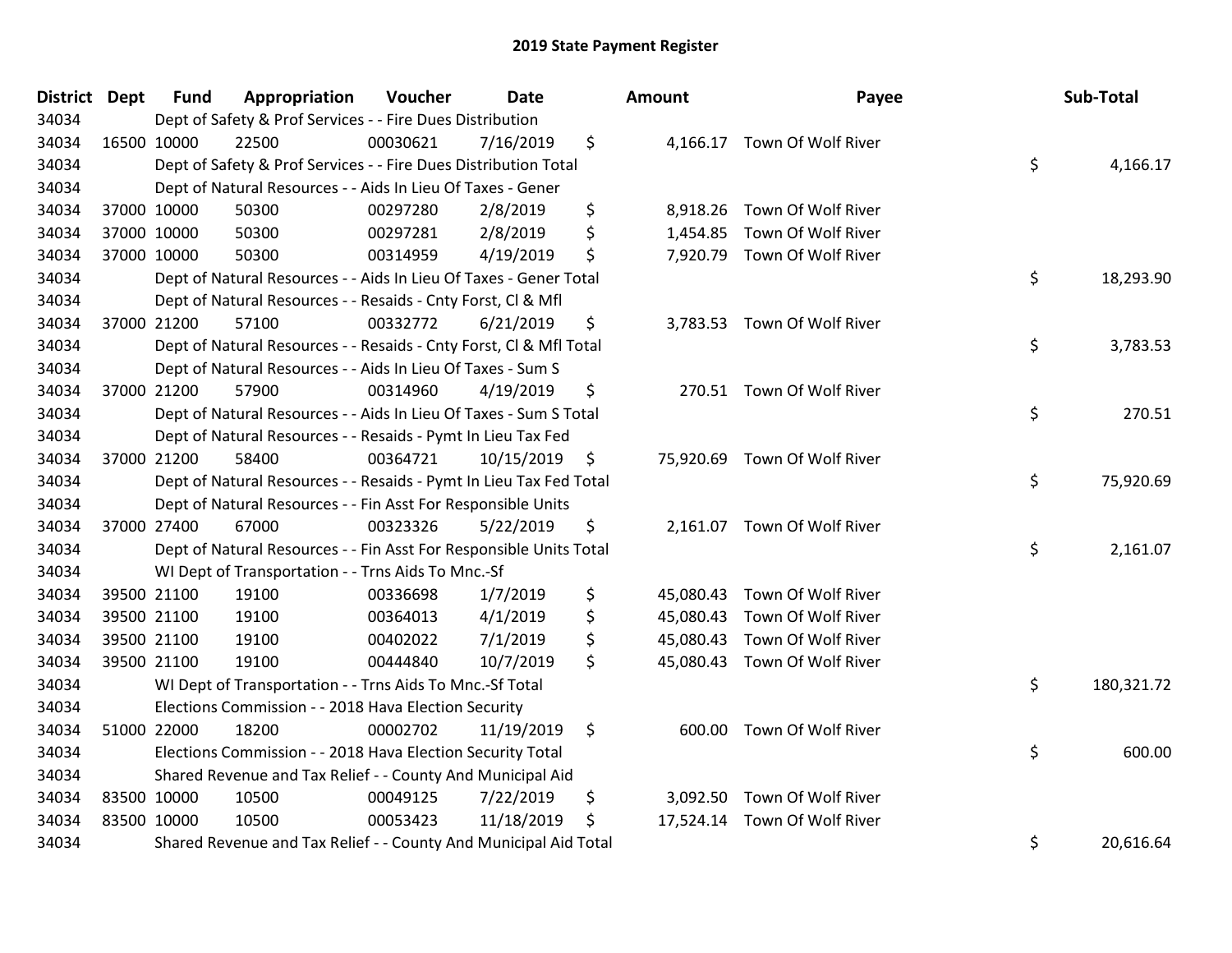| <b>District</b> | Dept | Fund        | Appropriation                                                       | <b>Voucher</b> | Date      |   | Amount | Payee                     | Sub-Total  |
|-----------------|------|-------------|---------------------------------------------------------------------|----------------|-----------|---|--------|---------------------------|------------|
| 34034           |      |             | Shared Revenue and Tax Relief - - Exempt Computer Aid               |                |           |   |        |                           |            |
| 34034           |      | 83500 10000 | 10900                                                               | 00046245       | 7/22/2019 | Ŝ | 4.16   | Town Of Wolf River        |            |
| 34034           |      |             | Shared Revenue and Tax Relief - - Exempt Computer Aid Total         |                |           |   |        |                           | 4.16       |
| 34034           |      |             | Shared Revenue and Tax Relief - - Personal Property Aid             |                |           |   |        |                           |            |
| 34034           |      | 83500 10000 | 11100                                                               | 00040796       | 5/6/2019  | S | 55.65  | Town Of Wolf River        |            |
| 34034           |      |             | Shared Revenue and Tax Relief - - Personal Property Aid Total       |                |           |   |        |                           | 55.65      |
| 34034           |      |             | Shared Revenue and Tax Relief - - Payments For Municipal Svcs       |                |           |   |        |                           |            |
| 34034           |      | 83500 10000 | 50100                                                               | 00038010       | 1/31/2019 | S |        | 172.50 Town Of Wolf River |            |
| 34034           |      |             | Shared Revenue and Tax Relief - - Payments For Municipal Svcs Total |                |           |   |        |                           | 172.50     |
| 34034 Total     |      |             |                                                                     |                |           |   |        |                           | 306,366.54 |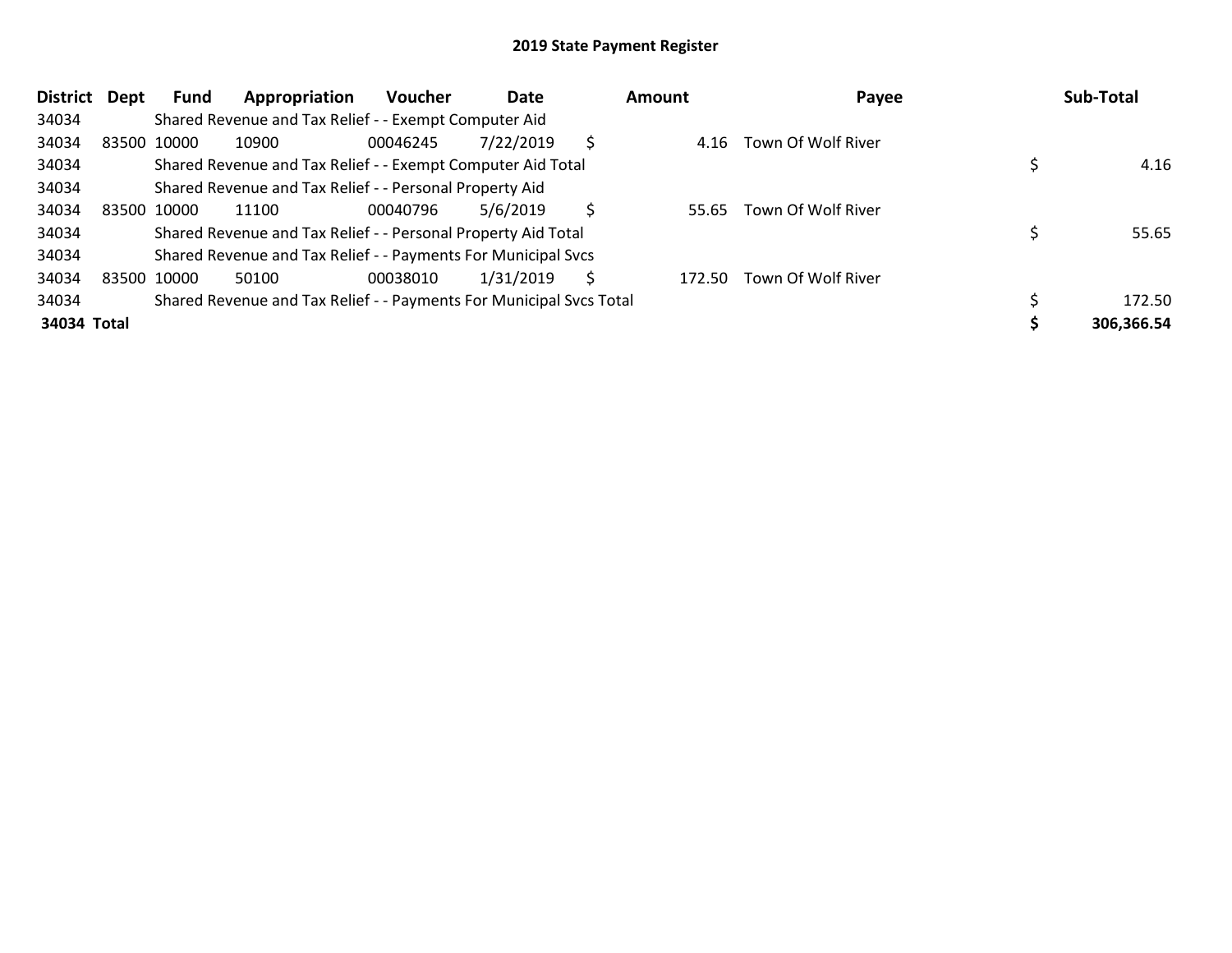| District Dept | <b>Fund</b> | Appropriation                                                         | Voucher  | <b>Date</b> | Amount          | Payee                            | Sub-Total        |
|---------------|-------------|-----------------------------------------------------------------------|----------|-------------|-----------------|----------------------------------|------------------|
| 34191         |             | Dept of Safety & Prof Services - - Fire Dues Distribution             |          |             |                 |                                  |                  |
| 34191         | 16500 10000 | 22500                                                                 | 00031484 | 7/18/2019   | \$<br>866.06    | White Lake, Village of           |                  |
| 34191         |             | Dept of Safety & Prof Services - - Fire Dues Distribution Total       |          |             |                 |                                  | \$<br>866.06     |
| 34191         |             | Dept of Natural Resources - - Aids In Lieu Of Taxes - Gener           |          |             |                 |                                  |                  |
| 34191         | 37000 10000 | 50300                                                                 | 00297279 | 2/8/2019    | \$<br>180.89    | White Lake, Village of           |                  |
| 34191         |             | Dept of Natural Resources - - Aids In Lieu Of Taxes - Gener Total     |          |             |                 |                                  | \$<br>180.89     |
| 34191         |             | Dept of Natural Resources - - Resaids - Cnty Forst, Cl & Mfl          |          |             |                 |                                  |                  |
| 34191         | 37000 21200 | 57100                                                                 | 00332773 | 6/21/2019   | \$<br>99.05     | White Lake, Village of           |                  |
| 34191         |             | Dept of Natural Resources - - Resaids - Cnty Forst, Cl & Mfl Total    |          |             |                 |                                  | \$<br>99.05      |
| 34191         |             | Dept of Natural Resources - - Fin Asst For Responsible Units          |          |             |                 |                                  |                  |
| 34191         | 37000 27400 | 67000                                                                 | 00323374 | 5/22/2019   | \$<br>761.57    | White Lake, Village of           |                  |
| 34191         |             | Dept of Natural Resources - - Fin Asst For Responsible Units Total    |          |             |                 |                                  | \$<br>761.57     |
| 34191         |             | WI Dept of Transportation - - Trns Aids To Mnc.-Sf                    |          |             |                 |                                  |                  |
| 34191         | 39500 21100 | 19100                                                                 | 00336699 | 1/7/2019    | \$<br>4,562.99  | White Lake, Village of           |                  |
| 34191         | 39500 21100 | 19100                                                                 | 00364014 | 4/1/2019    | \$<br>4,562.99  | White Lake, Village of           |                  |
| 34191         | 39500 21100 | 19100                                                                 | 00402023 | 7/1/2019    | \$<br>4,562.99  | White Lake, Village of           |                  |
| 34191         | 39500 21100 | 19100                                                                 | 00444841 | 10/7/2019   | \$<br>4,562.99  | White Lake, Village of           |                  |
| 34191         |             | WI Dept of Transportation - - Trns Aids To Mnc.-Sf Total              |          |             |                 |                                  | \$<br>18,251.96  |
| 34191         |             | WI Dept of Transportation - - Loc Rd Imp Prg St Fd                    |          |             |                 |                                  |                  |
| 34191         | 39500 21100 | 27800                                                                 | 00354478 | 2/22/2019   | \$              | 16,461.52 White Lake, Village of |                  |
| 34191         |             | WI Dept of Transportation - - Loc Rd Imp Prg St Fd Total              |          |             |                 |                                  | \$<br>16,461.52  |
| 34191         |             | Elections Commission - - 2018 Hava Election Security                  |          |             |                 |                                  |                  |
| 34191         | 51000 22000 | 18200                                                                 | 00003000 | 12/12/2019  | \$<br>800.00    | White Lake, Village of           |                  |
| 34191         |             | Elections Commission - - 2018 Hava Election Security Total            |          |             |                 |                                  | \$<br>800.00     |
| 34191         |             | Shared Revenue and Tax Relief - - Expenditure Restraint Program       |          |             |                 |                                  |                  |
| 34191         | 83500 10000 | 10100                                                                 | 00049126 | 7/22/2019   | \$              | 1,361.62 White Lake, Village of  |                  |
| 34191         |             | Shared Revenue and Tax Relief - - Expenditure Restraint Program Total |          |             |                 |                                  | \$<br>1,361.62   |
| 34191         |             | Shared Revenue and Tax Relief - - County And Municipal Aid            |          |             |                 |                                  |                  |
| 34191         | 83500 10000 | 10500                                                                 | 00049126 | 7/22/2019   | \$<br>16,085.46 | White Lake, Village of           |                  |
| 34191         | 83500 10000 | 10500                                                                 | 00053424 | 11/18/2019  | \$<br>91,150.95 | White Lake, Village of           |                  |
| 34191         |             | Shared Revenue and Tax Relief - - County And Municipal Aid Total      |          |             |                 |                                  | \$<br>107,236.41 |
| 34191         |             | Shared Revenue and Tax Relief - - Exempt Computer Aid                 |          |             |                 |                                  |                  |
| 34191         | 83500 10000 | 10900                                                                 | 00046246 | 7/22/2019   | \$              | 100.81 White Lake, Village of    |                  |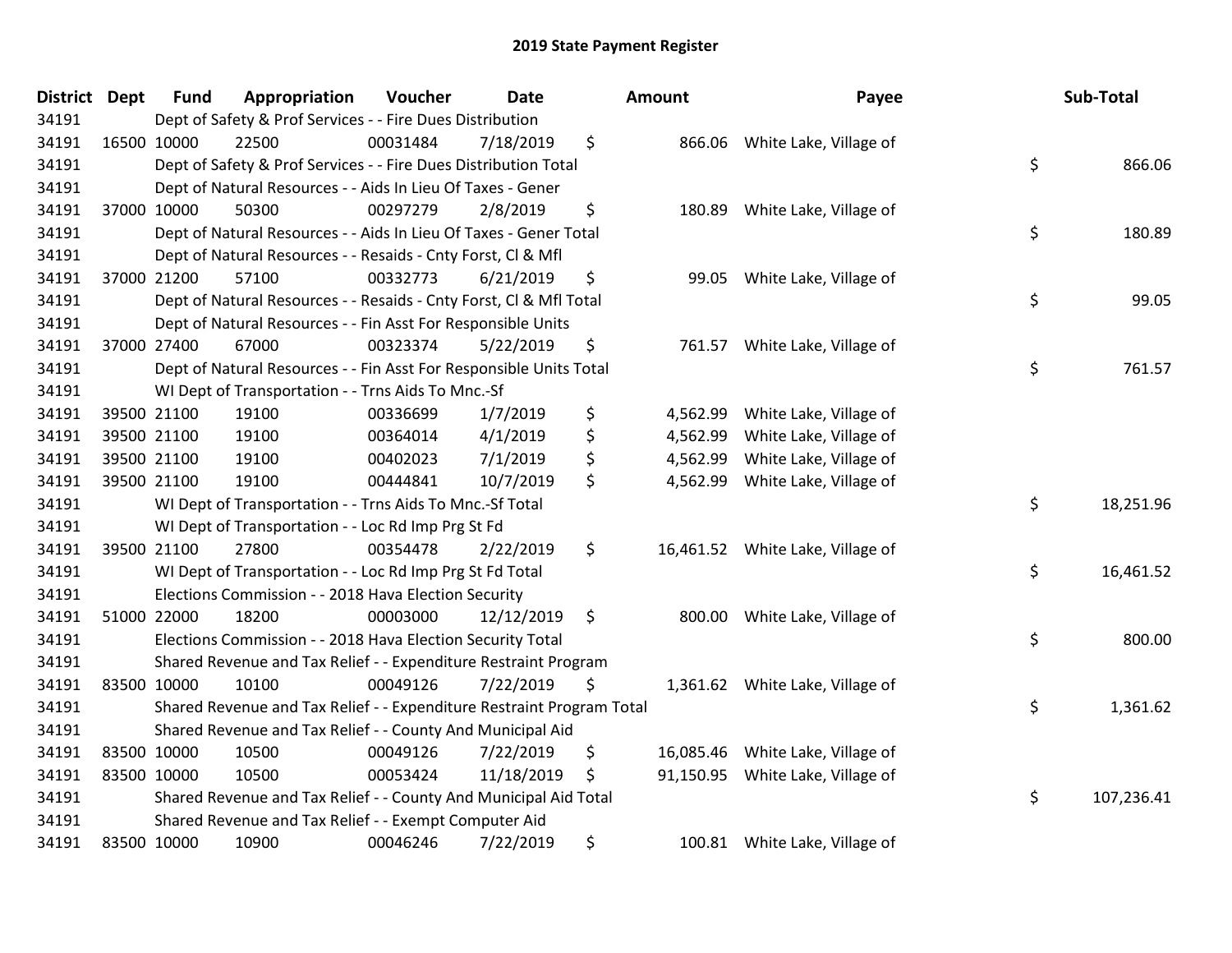| District Dept | <b>Fund</b> | Appropriation                                                 | Voucher  | Date     | Amount | Payee                        | Sub-Total  |
|---------------|-------------|---------------------------------------------------------------|----------|----------|--------|------------------------------|------------|
| 34191         |             | Shared Revenue and Tax Relief - - Exempt Computer Aid Total   |          |          |        |                              | 100.81     |
| 34191         |             | Shared Revenue and Tax Relief - - Personal Property Aid       |          |          |        |                              |            |
| 34191         | 83500 10000 | 11100                                                         | 00040797 | 5/6/2019 |        | 72.30 White Lake, Village of |            |
| 34191         |             | Shared Revenue and Tax Relief - - Personal Property Aid Total |          |          |        |                              | 72.30      |
| 34191 Total   |             |                                                               |          |          |        |                              | 146,192.19 |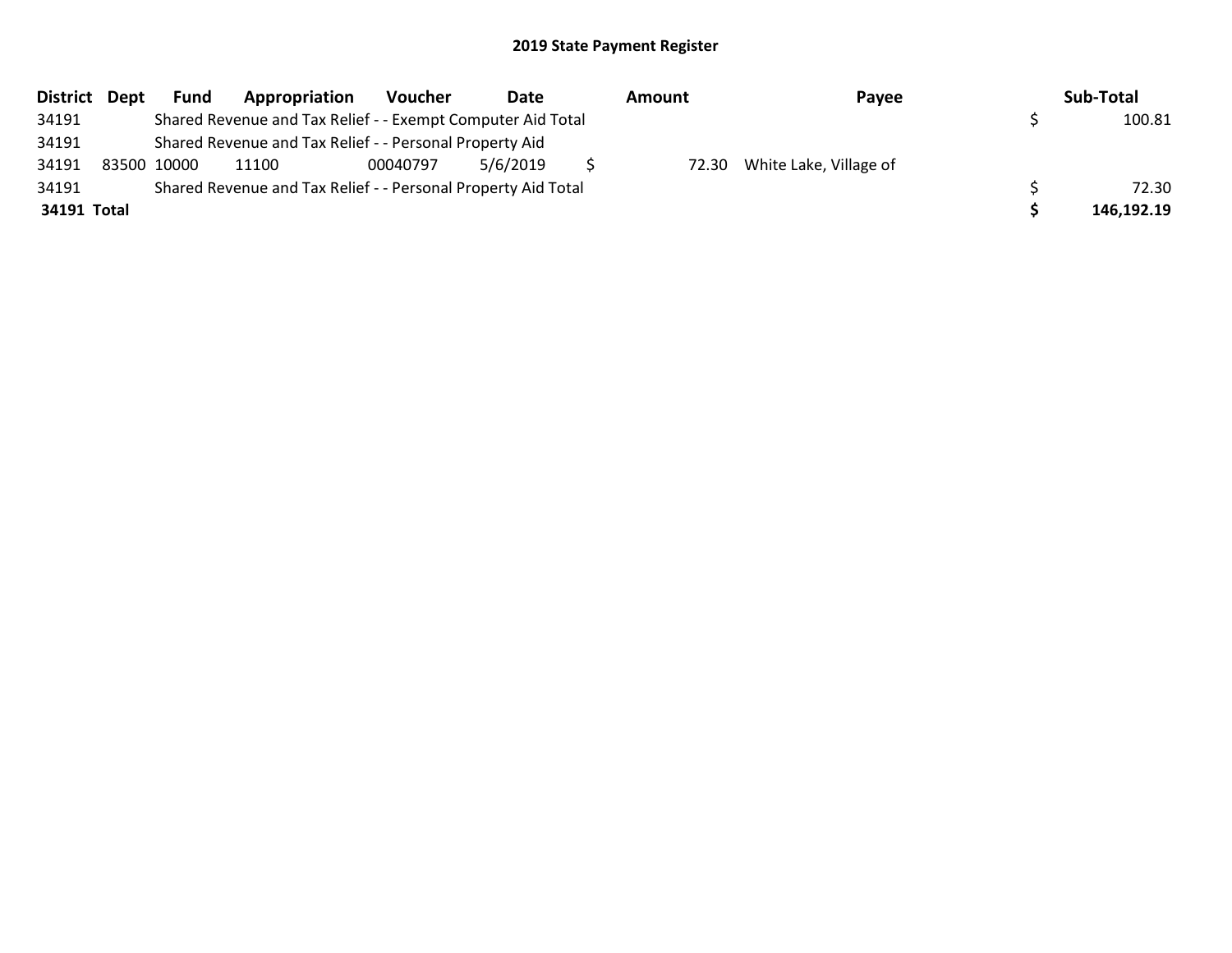| <b>District Dept</b> | <b>Fund</b> | Appropriation                                                     | Voucher  | <b>Date</b> | Amount         |                          | Payee | Sub-Total       |
|----------------------|-------------|-------------------------------------------------------------------|----------|-------------|----------------|--------------------------|-------|-----------------|
| 34201                |             | Dept of Safety & Prof Services - - Fire Dues Distribution         |          |             |                |                          |       |                 |
| 34201                | 16500 10000 | 22500                                                             | 00030032 | 7/15/2019   | \$             | 17,811.08 City Of Antigo |       |                 |
| 34201                |             | Dept of Safety & Prof Services - - Fire Dues Distribution Total   |          |             |                |                          |       | \$<br>17,811.08 |
| 34201                |             | Dept of Natural Resources - - Aids In Lieu Of Taxes - Gener       |          |             |                |                          |       |                 |
| 34201                | 37000 10000 | 50300                                                             | 00297232 | 2/8/2019    | \$<br>2.40     | City Of Antigo           |       |                 |
| 34201                | 37000 10000 | 50300                                                             | 00297233 | 2/8/2019    | \$<br>3,028.39 | City Of Antigo           |       |                 |
| 34201                |             | Dept of Natural Resources - - Aids In Lieu Of Taxes - Gener Total |          |             |                |                          |       | \$<br>3,030.79  |
| 34201                |             | Dept of Natural Resources - - Gen Program Ops-State Funds         |          |             |                |                          |       |                 |
| 34201                | 37000 21200 | 16100                                                             | 00290286 | 1/10/2019   | \$<br>22.88    | City Of Antigo           |       |                 |
| 34201                | 37000 21200 | 16100                                                             | 00290765 | 1/11/2019   | \$<br>26.33    | City Of Antigo           |       |                 |
| 34201                | 37000 21200 | 16100                                                             | 00290768 | 1/11/2019   | \$<br>23.57    | City Of Antigo           |       |                 |
| 34201                | 37000 21200 | 16100                                                             | 00290774 | 1/15/2019   | \$<br>23.57    | City Of Antigo           |       |                 |
| 34201                | 37000 21200 | 16100                                                             | 00318428 | 5/6/2019    | \$<br>22.88    | City Of Antigo           |       |                 |
| 34201                | 37000 21200 | 16100                                                             | 00320632 | 6/5/2019    | \$<br>26.65    | City Of Antigo           |       |                 |
| 34201                | 37000 21200 | 16100                                                             | 00326407 | 6/3/2019    | \$<br>22.88    | City Of Antigo           |       |                 |
| 34201                | 37000 21200 | 16100                                                             | 00338300 | 7/5/2019    | \$<br>22.88    | City Of Antigo           |       |                 |
| 34201                | 37000 21200 | 16100                                                             | 00349507 | 8/12/2019   | \$<br>22.88    | City Of Antigo           |       |                 |
| 34201                | 37000 21200 | 16100                                                             | 00352649 | 8/23/2019   | \$<br>19.93    | City Of Antigo           |       |                 |
| 34201                | 37000 21200 | 16100                                                             | 00356379 | 9/13/2019   | \$<br>22.88    | City Of Antigo           |       |                 |
| 34201                | 37000 21200 | 16100                                                             | 00362682 | 10/3/2019   | \$<br>22.88    | City Of Antigo           |       |                 |
| 34201                | 37000 21200 | 16100                                                             | 00372754 | 11/25/2019  | \$<br>22.88    | City Of Antigo           |       |                 |
| 34201                | 37000 21200 | 16100                                                             | 00375562 | 12/5/2019   | \$<br>23.57    | City Of Antigo           |       |                 |
| 34201                |             | Dept of Natural Resources - - Gen Program Ops-State Funds Total   |          |             |                |                          |       | \$<br>326.66    |
| 34201                |             | Dept of Natural Resources - - General Program Operations --       |          |             |                |                          |       |                 |
| 34201                | 37000 21200 | 25400                                                             | 00312466 | 4/22/2019   | \$<br>138.02   | City Of Antigo           |       |                 |
| 34201                | 37000 21200 | 25400                                                             | 00320630 | 5/16/2019   | \$<br>158.18   | City Of Antigo           |       |                 |
| 34201                | 37000 21200 | 25400                                                             | 00320632 | 6/5/2019    | \$<br>20.03    | City Of Antigo           |       |                 |
| 34201                | 37000 21200 | 25400                                                             | 00331644 | 6/21/2019   | \$<br>163.94   | City Of Antigo           |       |                 |
| 34201                | 37000 21200 | 25400                                                             | 00344479 | 8/2/2019    | \$<br>149.54   | City Of Antigo           |       |                 |
| 34201                | 37000 21200 | 25400                                                             | 00344480 | 8/2/2019    | \$<br>69.20    | City Of Antigo           |       |                 |
| 34201                | 37000 21200 | 25400                                                             | 00352649 | 8/23/2019   | \$<br>17.04    | City Of Antigo           |       |                 |
| 34201                |             | Dept of Natural Resources - - General Program Operations -- Total |          |             |                |                          |       | \$<br>715.95    |
| 34201                |             | Dept of Natural Resources - - GPO--State Funds                    |          |             |                |                          |       |                 |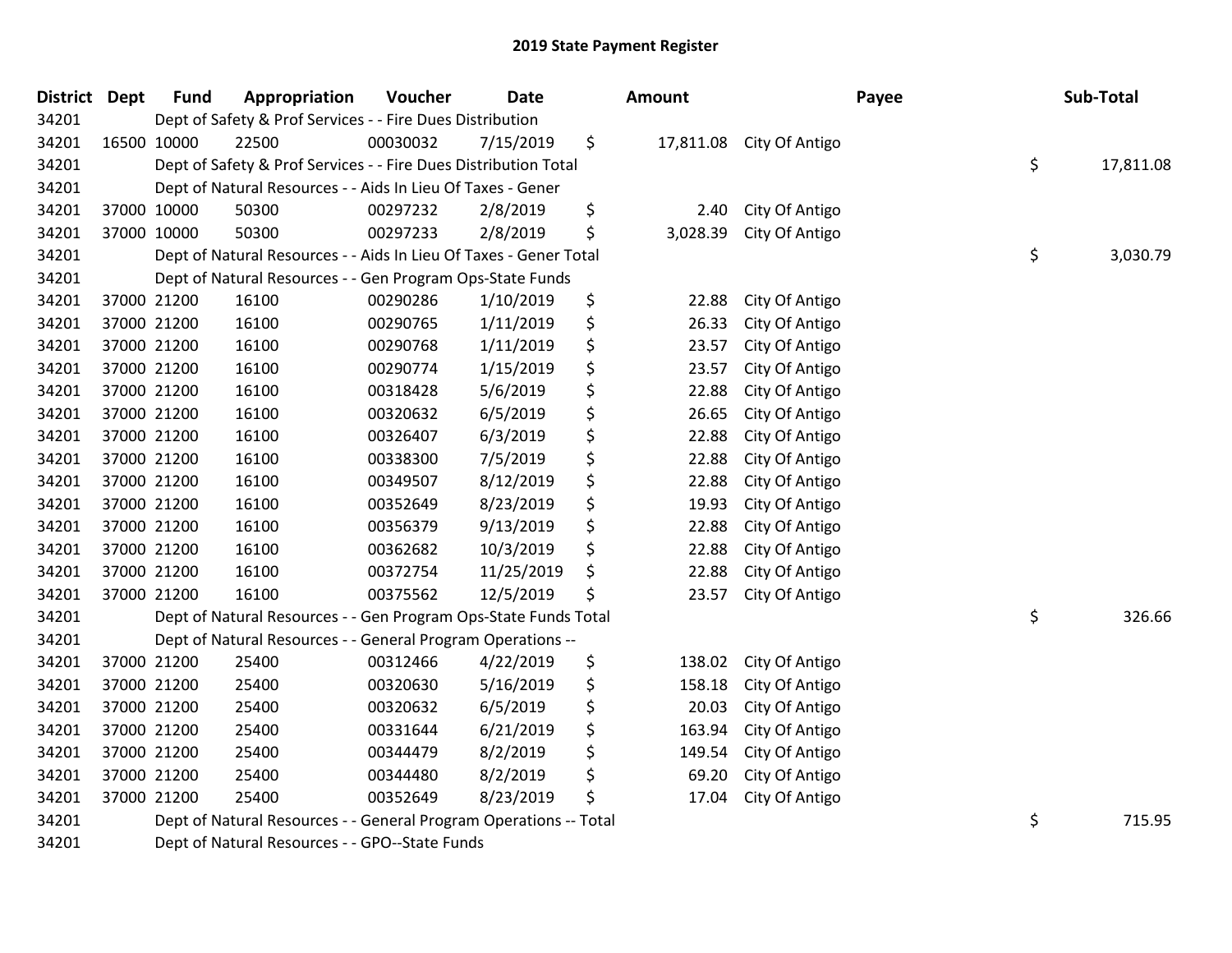| <b>District</b> | <b>Dept</b> | <b>Fund</b> | Appropriation                                                      | Voucher  | Date       | Amount         |                | Payee | Sub-Total      |
|-----------------|-------------|-------------|--------------------------------------------------------------------|----------|------------|----------------|----------------|-------|----------------|
| 34201           |             | 37000 21200 | 36100                                                              | 00320632 | 6/5/2019   | \$<br>6.68     | City Of Antigo |       |                |
| 34201           |             | 37000 21200 | 36100                                                              | 00352649 | 8/23/2019  | \$<br>5.70     | City Of Antigo |       |                |
| 34201           |             |             | Dept of Natural Resources - - GPO--State Funds Total               |          |            |                |                |       | \$<br>12.38    |
| 34201           |             |             | Dept of Natural Resources - - Resaids - Urban Forestry Grant       |          |            |                |                |       |                |
| 34201           |             | 37000 21200 | 58700                                                              | 00379836 | 12/27/2019 | \$<br>8,428.19 | City Of Antigo |       |                |
| 34201           |             |             | Dept of Natural Resources - - Resaids - Urban Forestry Grant Total |          |            |                |                |       | \$<br>8,428.19 |
| 34201           |             |             | Dept of Natural Resources - - GPO--State Funds                     |          |            |                |                |       |                |
| 34201           |             | 37000 21200 | 86100                                                              | 00290245 | 1/16/2019  | \$<br>59.74    | City Of Antigo |       |                |
| 34201           |             | 37000 21200 | 86100                                                              | 00290251 | 1/16/2019  | \$<br>235.29   | City Of Antigo |       |                |
| 34201           |             | 37000 21200 | 86100                                                              | 00290264 | 1/16/2019  | \$<br>143.78   | City Of Antigo |       |                |
| 34201           |             | 37000 21200 | 86100                                                              | 00292942 | 1/23/2019  | \$<br>179.69   | City Of Antigo |       |                |
| 34201           |             | 37000 21200 | 86100                                                              | 00292946 | 1/23/2019  | \$<br>59.75    | City Of Antigo |       |                |
| 34201           |             | 37000 21200 | 86100                                                              | 00292950 | 1/23/2019  | \$<br>138.02   | City Of Antigo |       |                |
| 34201           |             | 37000 21200 | 86100                                                              | 00301374 | 2/27/2019  | \$<br>194.20   | City Of Antigo |       |                |
| 34201           |             | 37000 21200 | 86100                                                              | 00301375 | 2/27/2019  | \$<br>142.83   | City Of Antigo |       |                |
| 34201           |             | 37000 21200 | 86100                                                              | 00301376 | 2/27/2019  | \$<br>110.69   | City Of Antigo |       |                |
| 34201           |             | 37000 21200 | 86100                                                              | 00301643 | 3/4/2019   | \$<br>23.57    | City Of Antigo |       |                |
| 34201           |             | 37000 21200 | 86100                                                              | 00303994 | 3/11/2019  | \$<br>22.88    | City Of Antigo |       |                |
| 34201           |             | 37000 21200 | 86100                                                              | 00306404 | 3/21/2019  | \$<br>66.70    | City Of Antigo |       |                |
| 34201           |             | 37000 21200 | 86100                                                              | 00306413 | 3/21/2019  | \$<br>186.64   | City Of Antigo |       |                |
| 34201           |             | 37000 21200 | 86100                                                              | 00306415 | 3/21/2019  | \$<br>138.02   | City Of Antigo |       |                |
| 34201           |             | 37000 21200 | 86100                                                              | 00309218 | 4/4/2019   | \$<br>22.88    | City Of Antigo |       |                |
| 34201           |             | 37000 21200 | 86100                                                              | 00312455 | 4/22/2019  | \$<br>59.75    | City Of Antigo |       |                |
| 34201           |             | 37000 21200 | 86100                                                              | 00312460 | 4/22/2019  | \$<br>186.64   | City Of Antigo |       |                |
| 34201           |             | 37000 21200 | 86100                                                              | 00320585 | 5/16/2019  | \$<br>179.69   | City Of Antigo |       |                |
| 34201           |             | 37000 21200 | 86100                                                              | 00320632 | 6/5/2019   | \$<br>13.34    | City Of Antigo |       |                |
| 34201           |             | 37000 21200 | 86100                                                              | 00331639 | 6/21/2019  | \$<br>87.55    | City Of Antigo |       |                |
| 34201           |             | 37000 21200 | 86100                                                              | 00331646 | 6/21/2019  | \$<br>193.59   | City Of Antigo |       |                |
| 34201           |             | 37000 21200 | 86100                                                              | 00344478 | 7/29/2019  | \$<br>186.64   | City Of Antigo |       |                |
| 34201           |             | 37000 21200 | 86100                                                              | 00352650 | 8/23/2019  | \$<br>138.02   | City Of Antigo |       |                |
| 34201           |             | 37000 21200 | 86100                                                              | 00352651 | 8/23/2019  | \$<br>186.64   | City Of Antigo |       |                |
| 34201           |             | 37000 21200 | 86100                                                              | 00360421 | 10/3/2019  | \$<br>59.75    | City Of Antigo |       |                |
| 34201           |             | 37000 21200 | 86100                                                              | 00360425 | 10/3/2019  | \$<br>179.69   | City Of Antigo |       |                |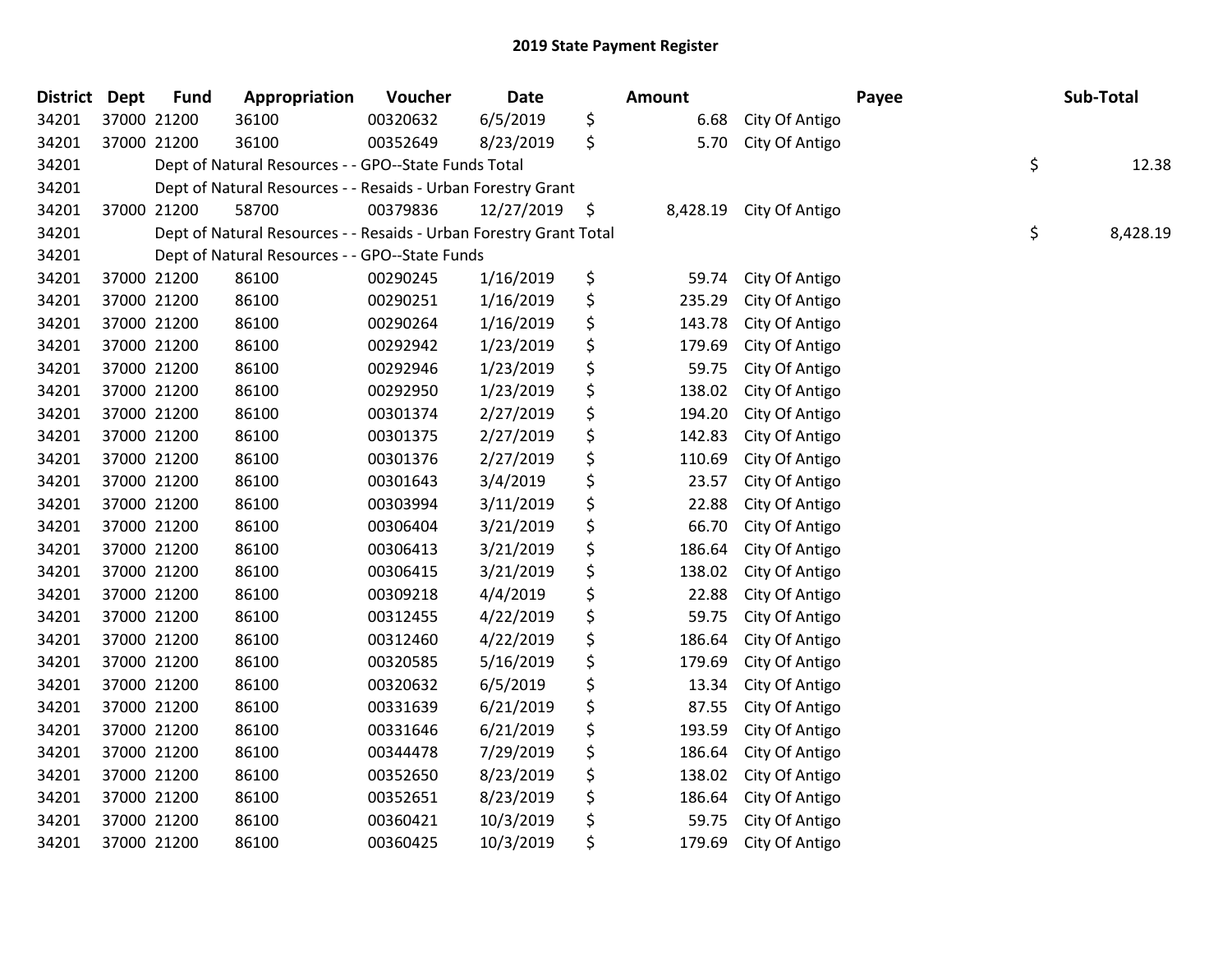| <b>District</b> | <b>Dept</b> | <b>Fund</b> | Appropriation                                                      | Voucher  | <b>Date</b> | <b>Amount</b>    |                | Payee | Sub-Total |
|-----------------|-------------|-------------|--------------------------------------------------------------------|----------|-------------|------------------|----------------|-------|-----------|
| 34201           |             | 37000 21200 | 86100                                                              | 00360427 | 10/8/2019   | \$<br>149.54     | City Of Antigo |       |           |
| 34201           |             | 37000 21200 | 86100                                                              | 00366857 | 10/23/2019  | \$<br>152.42     | City Of Antigo |       |           |
| 34201           |             | 37000 21200 | 86100                                                              | 00366918 | 11/1/2019   | \$<br>186.64     | City Of Antigo |       |           |
| 34201           |             | 37000 21200 | 86100                                                              | 00366921 | 10/23/2019  | \$<br>73.65      | City Of Antigo |       |           |
| 34201           |             | 37000 21200 | 86100                                                              | 00375193 | 12/3/2019   | \$<br>145.89     | City Of Antigo |       |           |
| 34201           |             | 37000 21200 | 86100                                                              | 00375196 | 12/4/2019   | \$<br>204.58     | City Of Antigo |       |           |
| 34201           |             | 37000 21200 | 86100                                                              | 00375197 | 12/4/2019   | \$<br>68.99      | City Of Antigo |       |           |
| 34201           |             | 37000 21200 | 86100                                                              | 00378517 | 12/23/2019  | \$<br>142.25     | City Of Antigo |       |           |
| 34201           |             | 37000 21200 | 86100                                                              | 00378518 | 12/23/2019  | \$<br>75.65      | City Of Antigo |       |           |
| 34201           |             | 37000 21200 | 86100                                                              | 00378519 | 12/23/2019  | \$<br>192.44     | City Of Antigo |       |           |
| 34201           |             |             | Dept of Natural Resources - - GPO--State Funds Total               |          |             |                  |                | \$    | 4,588.03  |
| 34201           |             |             | Dept of Natural Resources - - GPO - State Funds                    |          |             |                  |                |       |           |
| 34201           |             | 37000 21200 | 96100                                                              | 00352649 | 8/23/2019   | \$<br>5.70       | City Of Antigo |       |           |
| 34201           |             |             | Dept of Natural Resources - - GPO - State Funds Total              |          |             |                  |                | \$    | 5.70      |
| 34201           |             |             | Dept of Natural Resources - - GPO-Environmental Fund               |          |             |                  |                |       |           |
| 34201           |             | 37000 27400 | 46100                                                              | 00352649 | 8/23/2019   | \$<br>11.38      | City Of Antigo |       |           |
| 34201           |             |             | Dept of Natural Resources - - GPO-Environmental Fund Total         |          |             |                  |                | \$    | 11.38     |
| 34201           |             |             | Dept of Natural Resources - - Fin Asst For Responsible Units       |          |             |                  |                |       |           |
| 34201           |             | 37000 27400 | 67000                                                              | 00323474 | 5/22/2019   | \$<br>57,136.28  | City Of Antigo |       |           |
| 34201           |             |             | Dept of Natural Resources - - Fin Asst For Responsible Units Total |          |             |                  |                | \$    | 57,136.28 |
| 34201           |             |             | WI Dept of Transportation - - Conn Hwy Aids St Fds                 |          |             |                  |                |       |           |
| 34201           |             | 39500 21100 | 16200                                                              | 00337741 | 1/7/2019    | \$<br>16,816.23  | City Of Antigo |       |           |
| 34201           |             | 39500 21100 | 16200                                                              | 00365055 | 4/1/2019    | \$<br>16,816.23  | City Of Antigo |       |           |
| 34201           |             | 39500 21100 | 16200                                                              | 00403064 | 7/1/2019    | \$<br>16,816.23  | City Of Antigo |       |           |
| 34201           |             | 39500 21100 | 16200                                                              | 00445882 | 10/7/2019   | \$<br>16,816.24  | City Of Antigo |       |           |
| 34201           |             |             | WI Dept of Transportation - - Conn Hwy Aids St Fds Total           |          |             |                  |                | \$    | 67,264.93 |
| 34201           |             |             | WI Dept of Transportation - - Hwy Sfty Loc Aid Ffd                 |          |             |                  |                |       |           |
| 34201           |             | 39500 21100 | 18500                                                              | 00355327 | 4/24/2019   | \$<br>4,900.00   | City Of Antigo |       |           |
| 34201           |             | 39500 21100 | 18500                                                              | 00409584 | 7/5/2019    | \$<br>3,999.40   | City Of Antigo |       |           |
| 34201           |             |             | WI Dept of Transportation - - Hwy Sfty Loc Aid Ffd Total           |          |             |                  |                | \$    | 8,899.40  |
| 34201           |             |             | WI Dept of Transportation - - Trns Aids To Mnc.-Sf                 |          |             |                  |                |       |           |
| 34201           |             | 39500 21100 | 19100                                                              | 00336700 | 1/7/2019    | \$<br>109,074.44 | City Of Antigo |       |           |
| 34201           |             | 39500 21100 | 19100                                                              | 00364015 | 4/1/2019    | \$<br>109,074.44 | City Of Antigo |       |           |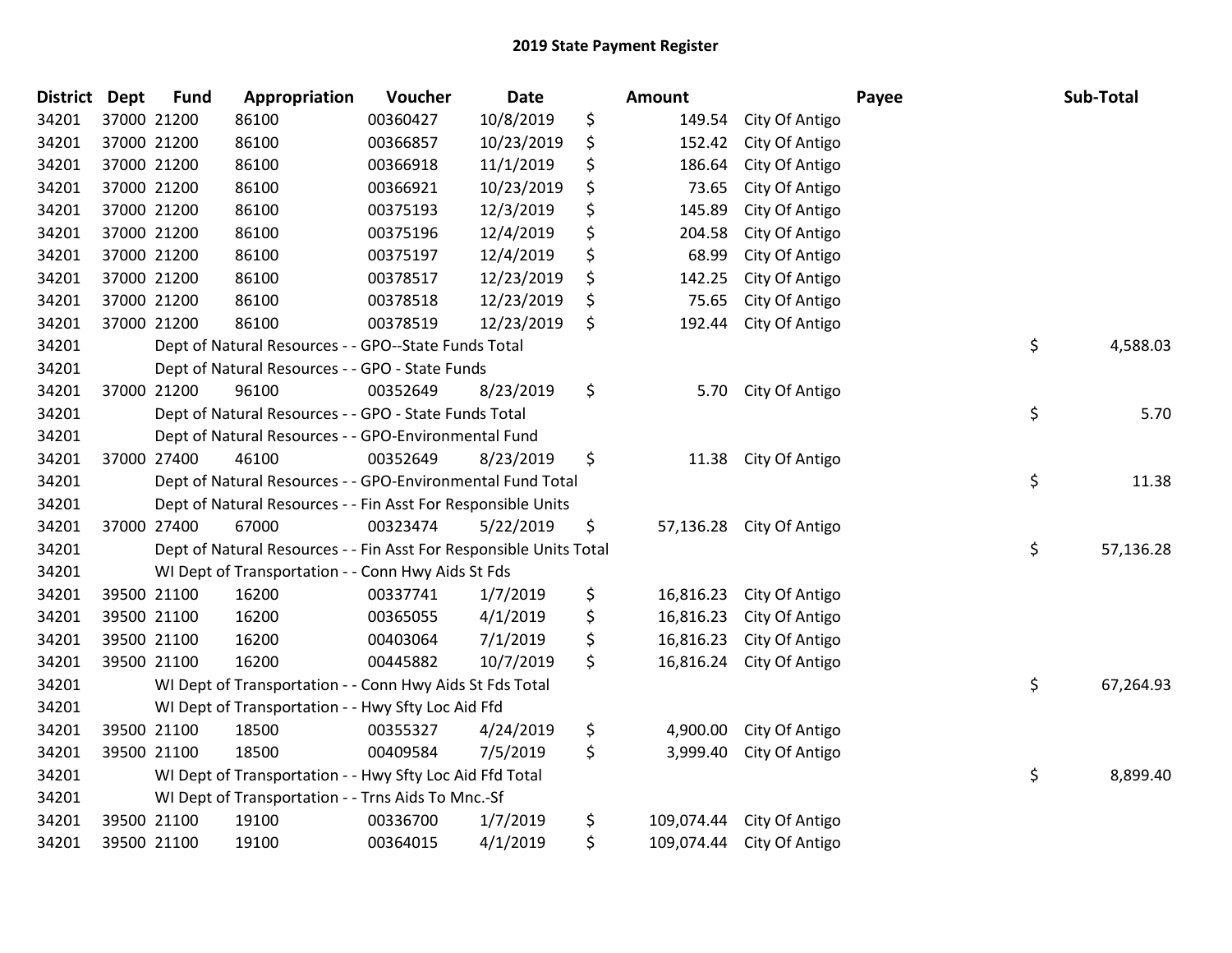| District Dept |             | <b>Fund</b>                                                                           | Appropriation                                                        | Voucher                 | <b>Date</b> |     | Amount     |                           | Payee    | Sub-Total  |
|---------------|-------------|---------------------------------------------------------------------------------------|----------------------------------------------------------------------|-------------------------|-------------|-----|------------|---------------------------|----------|------------|
| 34201         | 39500 21100 |                                                                                       | 19100                                                                | 00402024                | 7/1/2019    | \$  | 109,074.44 | City Of Antigo            |          |            |
| 34201         | 39500 21100 |                                                                                       | 19100                                                                | 00444842                | 10/7/2019   | \$. |            | 109,074.44 City Of Antigo |          |            |
| 34201         |             | \$<br>WI Dept of Transportation - - Trns Aids To Mnc.-Sf Total                        |                                                                      |                         |             |     |            |                           |          | 436,297.76 |
| 34201         |             | WI Dept of Transportation - - Local Rds, Grants Sf                                    |                                                                      |                         |             |     |            |                           |          |            |
| 34201         |             | 39500 21100                                                                           | 27000                                                                | 00429752                | 8/30/2019   | \$  | 385,000.00 | City Of Antigo            |          |            |
| 34201         |             |                                                                                       | WI Dept of Transportation - - Local Rds, Grants Sf Total             |                         |             |     |            |                           | \$       | 385,000.00 |
| 34201         |             | Department of Health Services - - Emergency Medical Services, Ai                      |                                                                      |                         |             |     |            |                           |          |            |
| 34201         | 43500 10000 |                                                                                       | 11900                                                                | 00307841                | 9/4/2019    | \$  | 6,426.96   | City Of Antigo            |          |            |
| 34201         |             | \$<br>Department of Health Services - - Emergency Medical Services, Ai Total          |                                                                      |                         |             |     |            |                           | 6,426.96 |            |
| 34201         |             | Department of Health Services - - Prepaid Medical Transport Reimbursement             |                                                                      |                         |             |     |            |                           |          |            |
| 34201         | 43500 10000 |                                                                                       | 16300                                                                | AMBULANCE 11/18/2019 \$ |             |     | 52,399.31  | City Of Antigo            |          |            |
| 34201         |             | \$<br>Department of Health Services - - Prepaid Medical Transport Reimbursement Total |                                                                      |                         |             |     |            |                           |          | 52,399.31  |
| 34201         |             |                                                                                       | Department of Justice - - Crime Laboratories, Dna                    |                         |             |     |            |                           |          |            |
| 34201         | 45500 10000 |                                                                                       | 22100                                                                | 00068515                | 7/19/2019   | \$  | 10.00      | City Of Antigo            |          |            |
| 34201         |             | \$<br>Department of Justice - - Crime Laboratories, Dna Total                         |                                                                      |                         |             |     |            |                           |          | 10.00      |
| 34201         |             |                                                                                       | Department of Justice - - Law Enforcement Train, Local               |                         |             |     |            |                           |          |            |
| 34201         | 45500 10000 |                                                                                       | 23100                                                                | 00072363                | 10/9/2019   | \$  | 2,240.00   | City Of Antigo            |          |            |
| 34201         |             | \$<br>Department of Justice - - Law Enforcement Train, Local Total                    |                                                                      |                         |             |     |            |                           | 2,240.00 |            |
| 34201         |             | Department of Military Affairs - - General Program Operations                         |                                                                      |                         |             |     |            |                           |          |            |
| 34201         | 46500 10000 |                                                                                       | 30100                                                                | 00056212                | 2/11/2019   | \$  | 1,158.75   | City Of Antigo            |          |            |
| 34201         | 46500 10000 |                                                                                       | 30100                                                                | 00056214                | 2/11/2019   | \$  | 8,415.99   | City Of Antigo            |          |            |
| 34201         |             | \$<br>Department of Military Affairs - - General Program Operations Total             |                                                                      |                         |             |     |            |                           |          | 9,574.74   |
| 34201         |             | Department of Military Affairs - - Federal Aid, Homeland Security                     |                                                                      |                         |             |     |            |                           |          |            |
| 34201         | 46500 10000 |                                                                                       | 35000                                                                | 00053777                | 1/3/2019    | \$  | 7,875.00   | City Of Antigo            |          |            |
| 34201         | 46500 10000 |                                                                                       | 35000                                                                | 00061911                | 6/27/2019   | \$  | 843.75     | City Of Antigo            |          |            |
| 34201         |             | \$<br>Department of Military Affairs - - Federal Aid, Homeland Security Total         |                                                                      |                         |             |     |            |                           |          | 8,718.75   |
| 34201         |             | Department of Military Affairs - - Emac Deployment Clearing                           |                                                                      |                         |             |     |            |                           |          |            |
| 34201         | 46500 10000 |                                                                                       | 95500                                                                | 00064207                | 7/22/2019   | \$. | 3,869.00   | City Of Antigo            |          |            |
| 34201         |             |                                                                                       | Department of Military Affairs - - Emac Deployment Clearing Total    |                         |             |     |            |                           | \$       | 3,869.00   |
| 34201         |             | Department of Administration - - Federal Aid, Local Assistance                        |                                                                      |                         |             |     |            |                           |          |            |
| 34201         | 50500 10000 |                                                                                       | 74300                                                                | 00111798                | 11/5/2019   | \$  | 321,821.00 | City Of Antigo            |          |            |
| 34201         |             |                                                                                       | Department of Administration - - Federal Aid, Local Assistance Total |                         |             |     |            |                           | \$       | 321,821.00 |
| 34201         |             | Elections Commission - - 2018 Hava Election Security                                  |                                                                      |                         |             |     |            |                           |          |            |